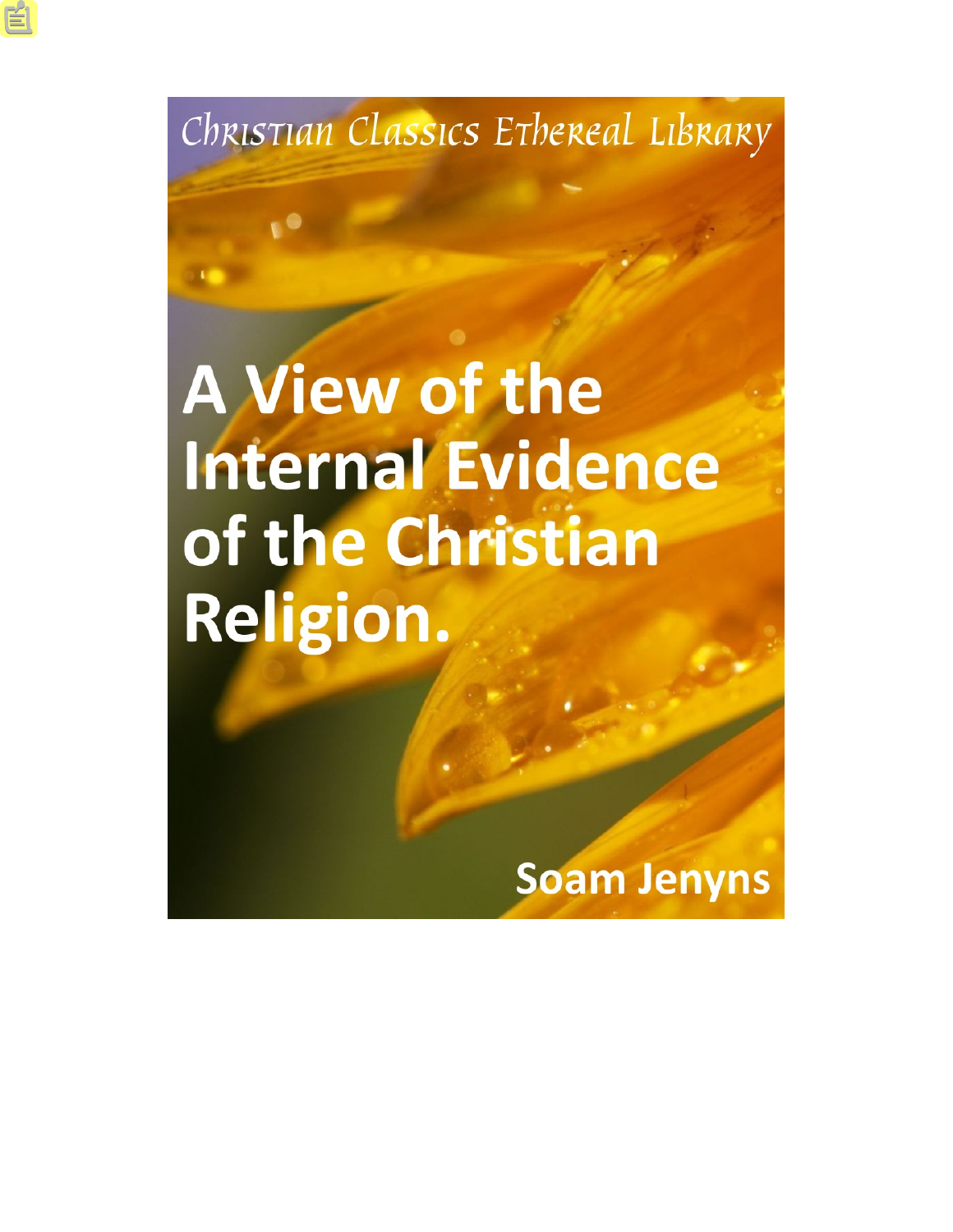

# **A View of the Internal Evidence of the Christian Religion. The Seventh Edition**

| Author(s):          | Jenyns, Soame (1704-1787)                                                                                                                                                                                                                                                                                                                                                                                                                                                                                                                                                                                                                                                                                                                                                                                                           |
|---------------------|-------------------------------------------------------------------------------------------------------------------------------------------------------------------------------------------------------------------------------------------------------------------------------------------------------------------------------------------------------------------------------------------------------------------------------------------------------------------------------------------------------------------------------------------------------------------------------------------------------------------------------------------------------------------------------------------------------------------------------------------------------------------------------------------------------------------------------------|
| <b>Publisher:</b>   | Grand Rapids, MI: Christian Classics Ethereal Library                                                                                                                                                                                                                                                                                                                                                                                                                                                                                                                                                                                                                                                                                                                                                                               |
| <b>Description:</b> | Soame Jenyns served in the British Parliament during the<br>18th century. As well as several poetical works, Jenyns au-<br>thored a couple theological essays, one on the problem of<br>evil, and the other a work of apologetics. A View of the Intern-<br>al Evidence of the Christian Religion defends the validity of<br>orthodox Christianity from the popular deistic philosophies<br>of Jenyns's day. Jenyns had himself adopted a deistic<br>skepticism as a young man, but had returned to orthodoxy<br>a few years later. His friends and colleagues questioned his<br>conversion at the time, but Jenyns displayed his sincerity<br>with his apologetic essay, which subsequently received praise<br>for its literary merits. This is the seventh edition, printed in<br>1799.<br>Kathleen O'Bannon<br><b>CCEL Staff</b> |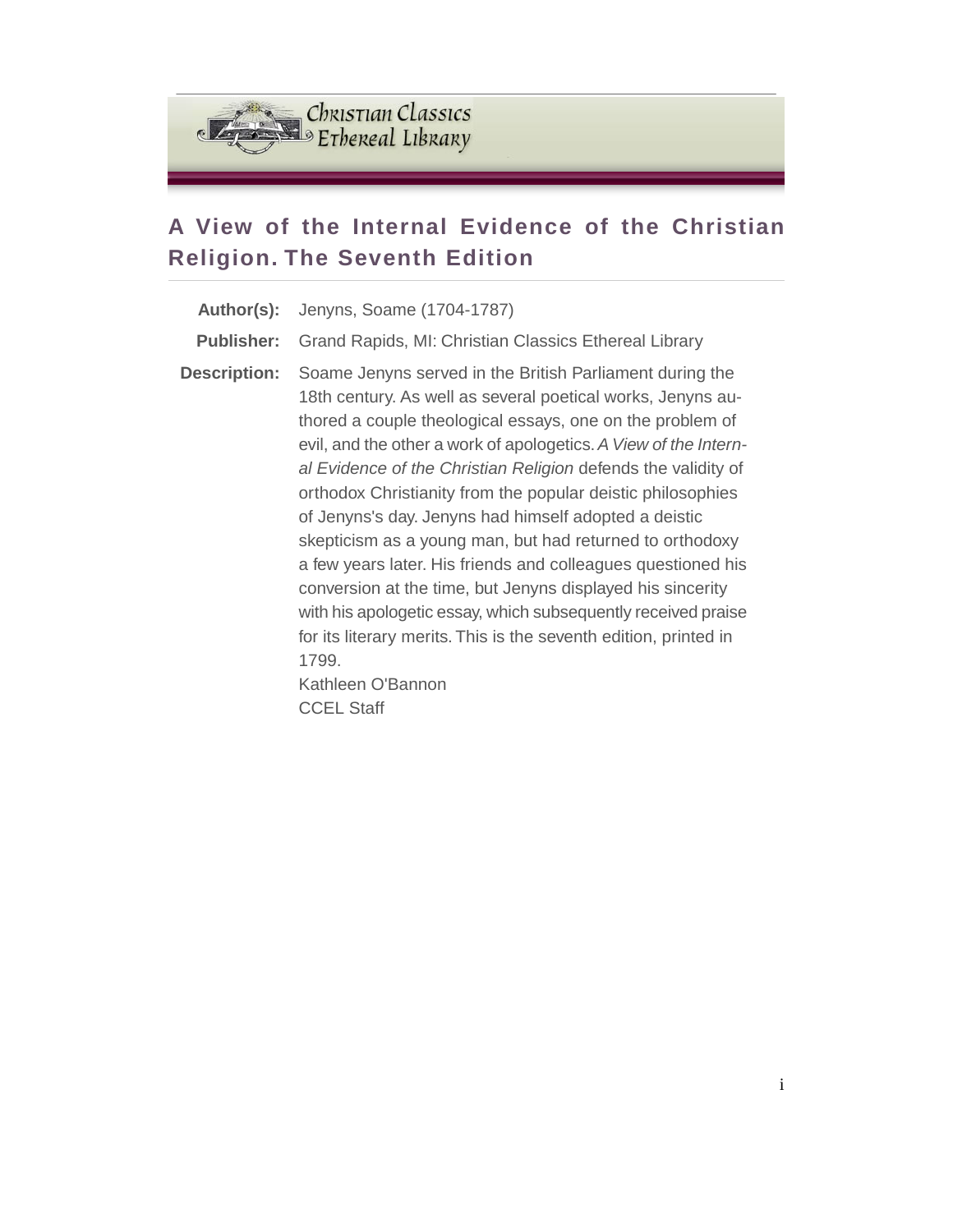# Contents

| Title Page                                                 |    |
|------------------------------------------------------------|----|
| A View of the Internal Evidence of the Christian Religion. |    |
| Introduction.                                              | 3  |
| Proposition I.                                             | 5  |
| Proposition II.                                            | 7  |
| Proposition III.                                           | 14 |
| Conclusion.                                                | 23 |
| Indexes                                                    |    |
| Index of Scripture References                              | 43 |
| Index of Pages of the Print Edition                        |    |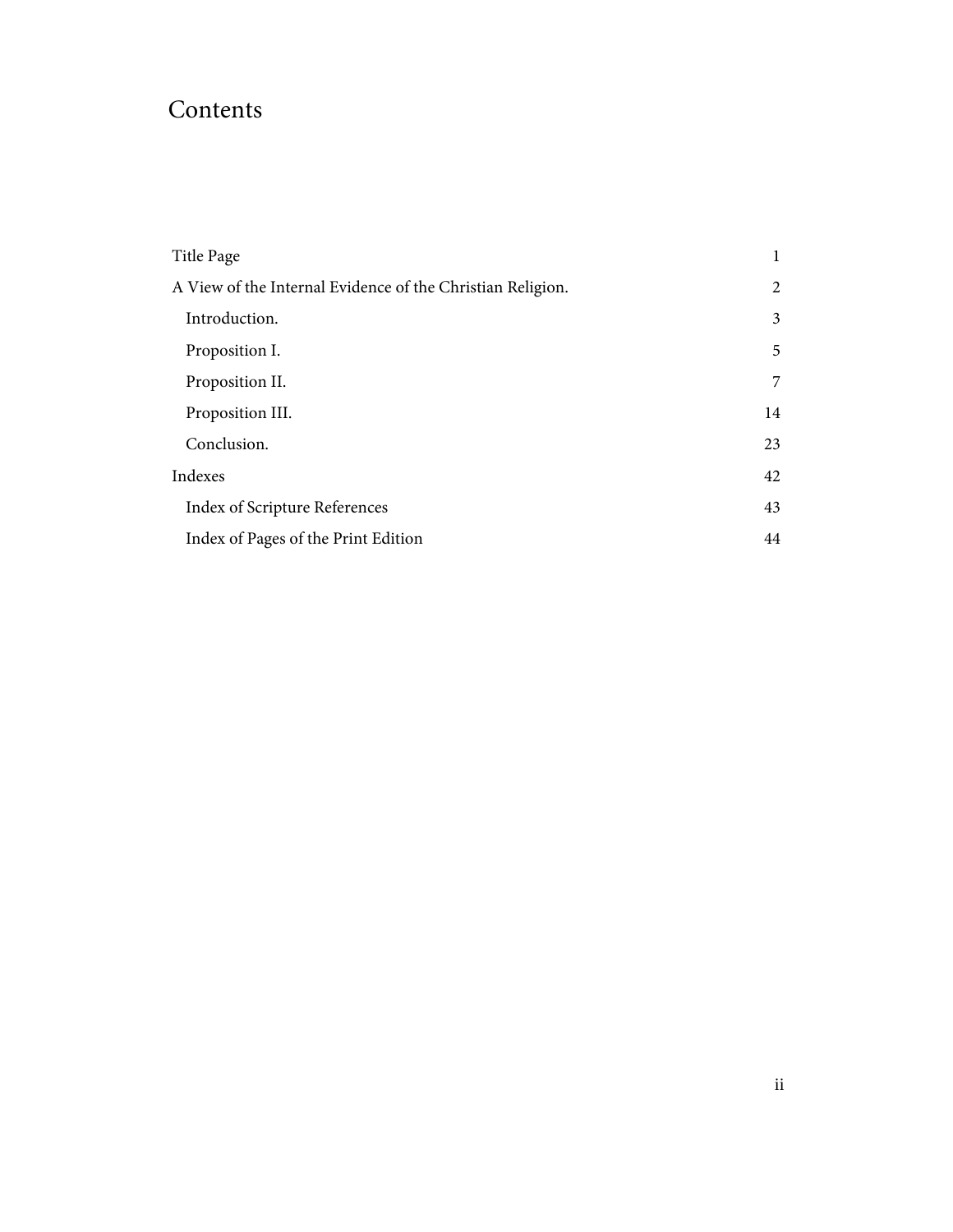

This PDF file is from the Christian Classics Ethereal Library, [www.ccel.org.](http://www.ccel.org) The mission of the CCEL is to make classic Christian books available to the world.

- This book is available in PDF, HTML, and other formats. See <http://www.ccel.org/ccel/jenyns/internal1799.html>.
- Discuss this book online at [http://www.ccel.org/node/3711.](http://www.ccel.org/node/3711)

The CCEL makes CDs of classic Christian literature available around the world through the Web and through CDs. We have distributed thousands of such CDs free in developing countries. If you are in a developing country and would like to receive a free CD, please send a request by email to [cd-request@ccel.org.](mailto:cd-request@ccel.org)

The Christian Classics Ethereal Library is a self supporting non-profit organization at Calvin College. If you wish to give of your time or money to support the CCEL, please visit [http://www.ccel.org/give.](http://www.ccel.org/give)

This PDF file is copyrighted by the Christian Classics Ethereal Library. It may be freely copied for non-commercial purposes as long as it is not modified. All other rights are reserved. Written permission is required for commercial use.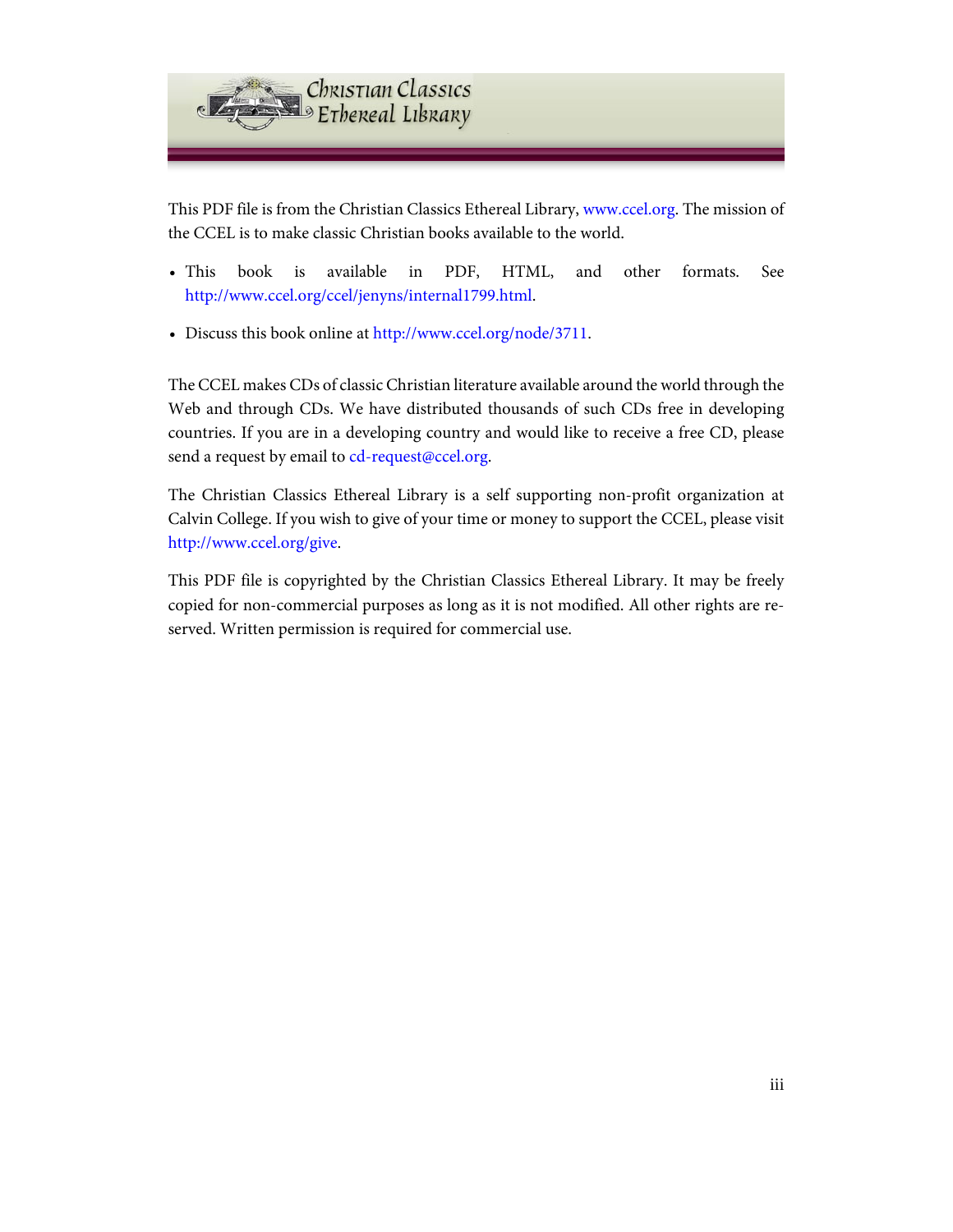<span id="page-4-2"></span>i

<span id="page-4-3"></span>1

**A**

# **VIEW**

#### **OF THE**

## <span id="page-4-0"></span>**INTERNAL EVIDENCE**

#### **OF THE**

## **Christian Religion.**

<span id="page-4-1"></span>almost thou persuadest me to be a christian. [Acts xxvi. 28.](http://www.ccel.org/study/Bible:Acts.26.28)

**By SOAME JENYNS, Esq.**

#### **THE SEVENTH EDITION.**

#### **LONDON:**

Printed, by Assignment from the Executors of the late Mr. J Dodsley, for James Nunn, No. 41, Great Queen-Street, Lincoln's-Inn Fields.

1799.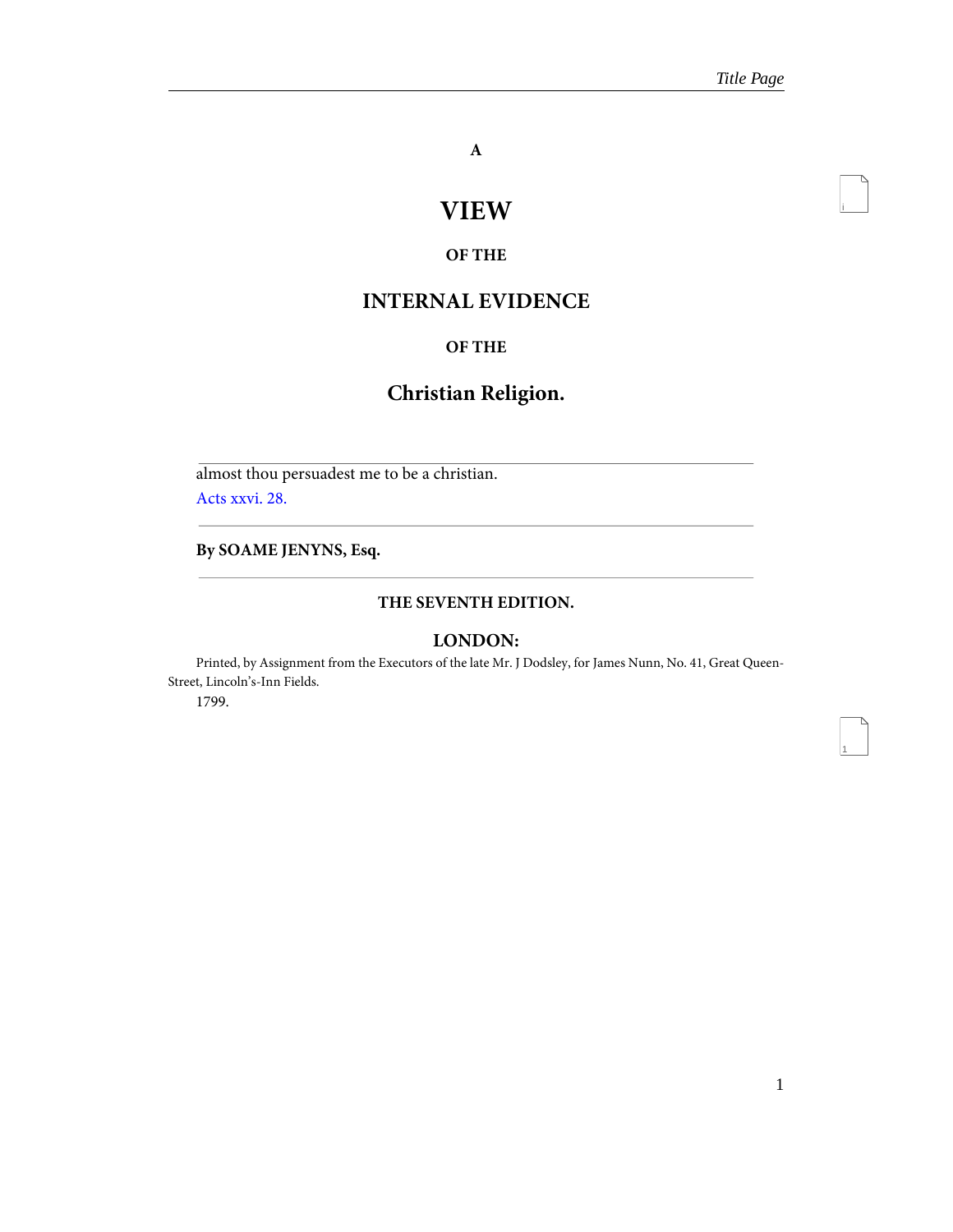## **A**

# **VIEW**

### **OF THE**

## <span id="page-5-0"></span>**INTERNAL EVIDENCE**

**OF THE**

## **CHRISTIAN RELIGION.**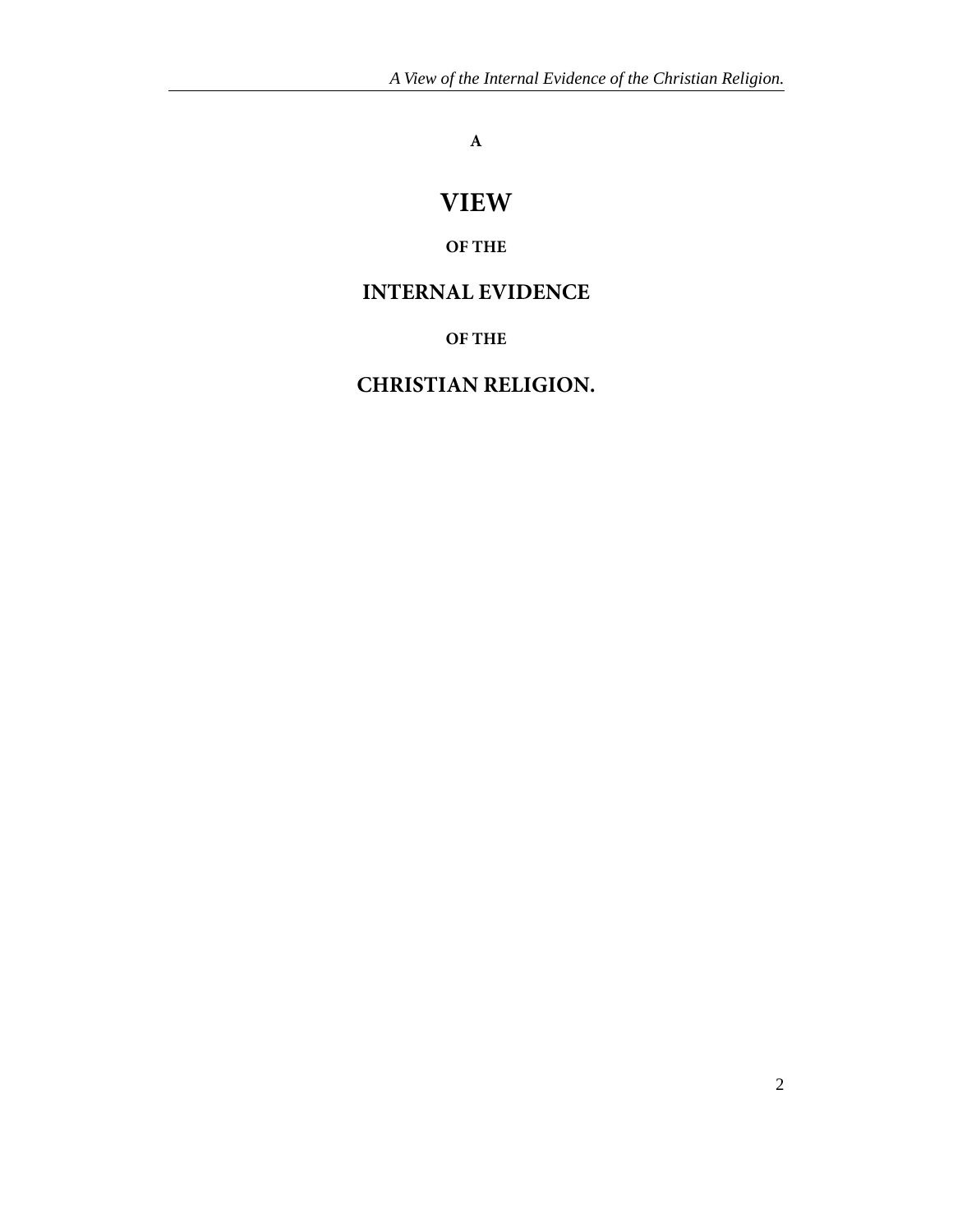<span id="page-6-2"></span><span id="page-6-1"></span>3

<span id="page-6-4"></span><span id="page-6-3"></span>4

5

<span id="page-6-0"></span>MOST of the writers, who have undertaken to prove the divine origin of the Christian Religion, have had recourse to arguments drawn from these three heads: the prophecies extant in the Old Testament, the miracles recorded in the New, or the internal evidence arising from that excellence, and those clear marks of supernatural interposition, which are so conspicuous in the religion itself: The two former have been sufficiently explained and enforced by the ablest pens; but the last, which seems to carry with it the greatest degree of conviction, has never, I think, been considered with that attention, which it deserves.

I mean not here to depreciate the proofs arising from either prophecies or miracles: they both have or ought to have their proper weight; prophecies are permanent miracles, whose authority is sufficiently confirmed by their completion, and are therefore solid proofs of the supernatural origin of a religion, whose truth they were intended to testify; such are those to be found in various parts of the Scriptures relative to the coming of the Messiah, the destruction of Jerusalem, and the unexampled state in which the Jews have ever since continued, all so circumstantially descriptive of the events, that they seem rather histories of past, than predictions of future transactions; and whoever will seriously consider the immense distance of time between some of them and the events which they foretel, the uninterrupted chain by which they are connected for many thousand years, how exactly they correspond with those events, and how totally unapplicable they are to all others in the history of mankind; I say, whoever considers these circumstances, he will scarcely be persuaded to believe, that they can be the productions of preceding artifice, or posterior application, or can entertain the least doubt of their being derived from supernatural inspiration.

The miracles, recorded in the New Testament to have been performed by Christ and his Apostles, were certainly convincing proofs of their divine commission to those who saw them; and as they were seen by such numbers, and are as well attested as other historical facts, and above all, as they were wrought on so great and so wonderful an occasion, they must still be admitted as evidence of no inconsiderable force; but, I think, they must now depend for much of their credibility on the truth of that religion, whose credibility they were at first intended to support. To prove therefore the truth of the Christian Religion we should begin by shewing the internal marks of Divinity which are stamped upon it; because, on this the credibility of the prophecies and miracles in a great measure depends: for if we have once reason to be convinced, that this religion is derived from a supernatural origin; prophecies and miracles will become so far from being incredible, that it will be highly probable, that a supernatural revelation should be foretotd, and inforced by supernatural means.

What pure Christianity is, divested of all its ornaments, appendages, and corruption, I pretend not to say; but what it is not, I will venture to affirm, which is, that it is not the off-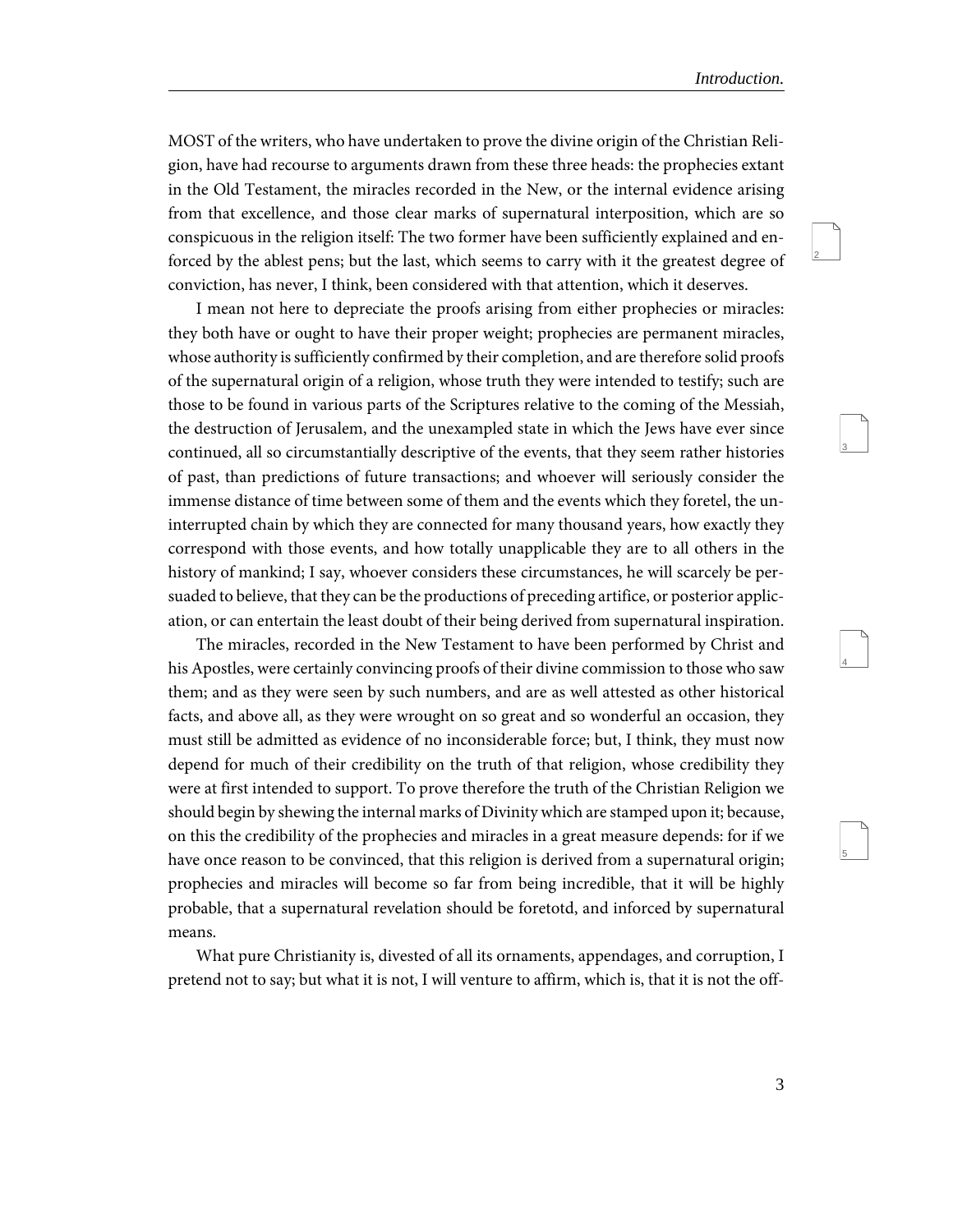<span id="page-7-1"></span><span id="page-7-0"></span>7

<span id="page-7-3"></span><span id="page-7-2"></span>8

9

spring of fraud or fiction: such, on a superficial view, I know it must appear to every man of good sense, whose sense has been altogether employed on other subjects; but if any one will, give himself the trouble to examine it with accuracy and candour, he will, plainly see that however fraud and fiction may have grown up with it, yet it never could have been grafted on the same stock, nor planted by the same hand.

To ascertain the true system and genuine doctrines of this religion, after the undecided controversies of above seventeen centuries, and to remove all the rubbish, which, artifice and ignorance have been heaping upon it during all that. time, would indeed be an arduous talk, which I shall by no means undertake; but to shew, that it cannot possibly be derived from human wisdom, or human imposture, is a work, I think, attended with no great difficulty, and requiring no extraordinary abilities, and therefore I shall attempt that, and that alone, by stating, and then explaining, the following plain and undeniable propositions.

First, that there is now extant a book intitled the New Testament.

Secondly, that from this book may be extracted a system of religion intirely new, both with regard to the object and the doctrines, not only infinitely superior to, but unlike every thing, which had ever before entered into the mind of man.

Thirdly, that from this book may likewise be collected a system of ethicks, in which every moral precept, founded on reason, is carried to a higher degree of purity and perfection, than in any other of the wisest philosophers of preceding ages; every moral precept founded on false principles is totally omitted, and many new precepts added, peculiarly corresponding with the new object of this religion.

Lastly, that such a system of religion and morality could not possibly have been the work of any man, or set of men; much less of those obscure, ignorant, and illiterate persons, who actually did discover and publish it to the world; and that therefore it must undoubtedly have been effected by the interposition of divine power, that is, that it must derive its origin from God.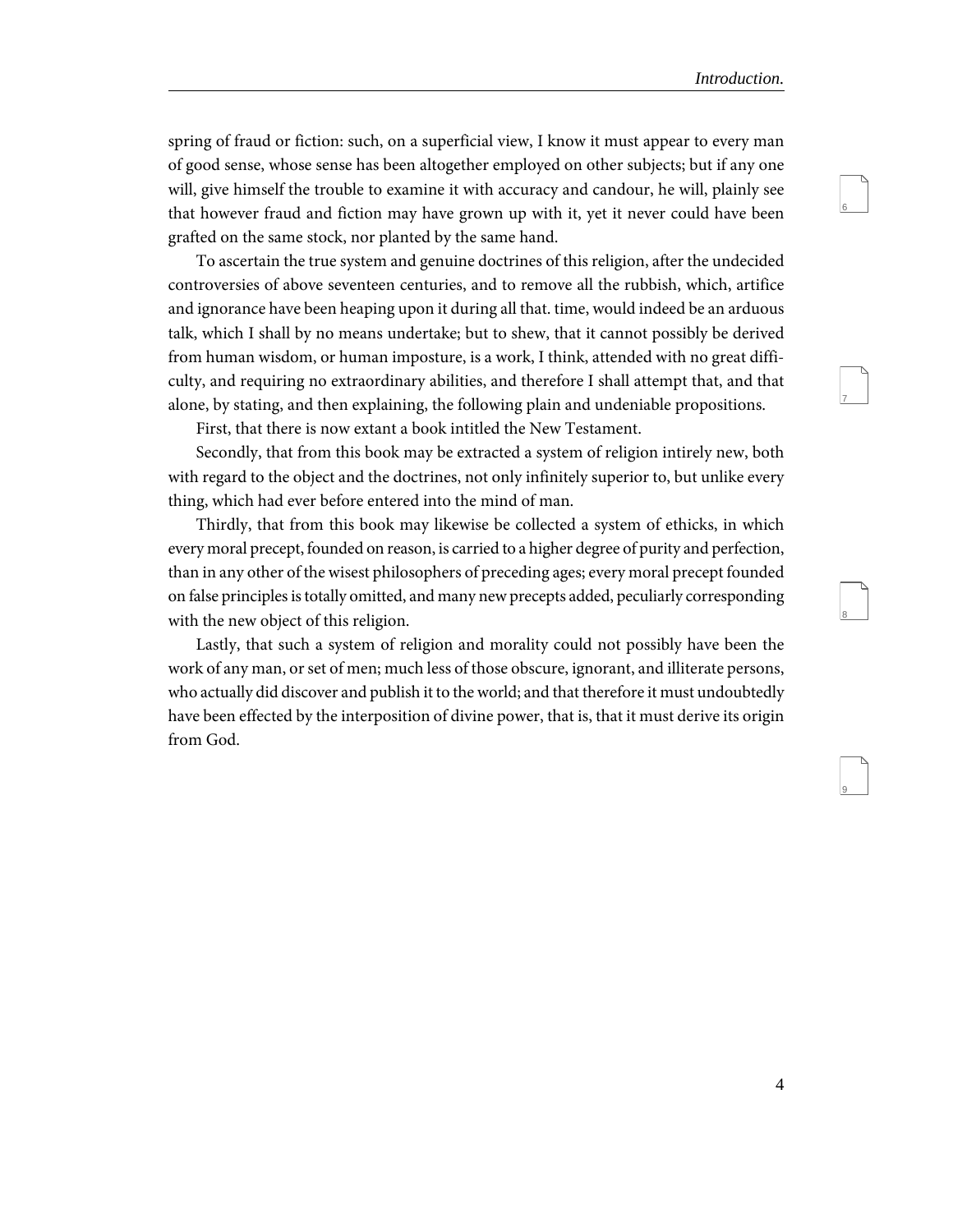<span id="page-8-3"></span><span id="page-8-2"></span><span id="page-8-1"></span>11

<span id="page-8-4"></span>12

13

#### **PROPOSITION I.**

<span id="page-8-0"></span>VERY little need be said to establish my first Proposition, which is singly this, that there is now extant a book intitled the New Testament; that is, there is a collection of writings distinguished by that denomination, containing four historical accounts of the birth, life, actions, discourses, and death, of an extraordinary person, named Jesus Christ, who was born in the reign of Augustus Cæsar, preached a new religion throughout the country of Judæa, and was put to a cruel and ignominious death in the reign of Tiberius. Also one other historical account of the travels, transactions, and orations, of some mean and illiterate men, known by the title of his apostles, whom he commissioned to propagate his religion after his death; which he foretold them he must suffer in confirmation of its truth. To these are added several epistolary writings, addressed by these persons to their fellow-labourers in this work, or to the several churches or societies of Christians, which they had established in the several cities Through which they had passed.

It would not be difficult to prove, that these books were written soon after those extraordinary events which are the subjects of them, as we find them quoted and referred to by an uninterrupted succession of writers from those to the present times; nor would it be less easy to shew, that the truth of all those events, miracles only excepted, can no more be reasonably questioned, than the truth of any other facts recorded in any history whatever; as there can be no more reason to doubt, that there existed a person as Jesus Christ; speaking, acting, and suffering, in such a manner as is there described, than that there were such men as Tiberius, Herod, or Pontius Pilate, his cotemporaries; or to suspect, that Peter, Paul, and James, were not the authors of those epistles to which their names are affixed, than that Cicero and Pliny did not write those which are ascribed to them. It might also be made appear, that these books having been wrote by various persons, at different times, and in distant places, could not possibly have been the work of a single impostor, nor of a fraudulent combination, being all stamped with the same marks of an uniform originality in their very frame and composition.

But all these circumstances I shall pass over unobserved, as they do not fall in with the course of my argument, nor are necessary for the support of it. Whether these books were wrote by the authors whose names are prefixed to them; whether they have been enlarged, diminished, or any way corrupted, by the artifice or ignorance of translators or transcribers; whether, in the historical parts, the writers were instructed by a perpetual, a partial, or by any inspiration at all; whether, in the religious and moral parts, they received their doctrines from a divine influence, or from the instructions and conversation of their matter; whether in their facts or sentiments there is always the most exact agreement, or whether in both they sometimes differ from each other; whether they are in any case mistaken, or always infallible; or ever pretended to be so, I not here dispute: let the Deist avail himself of all these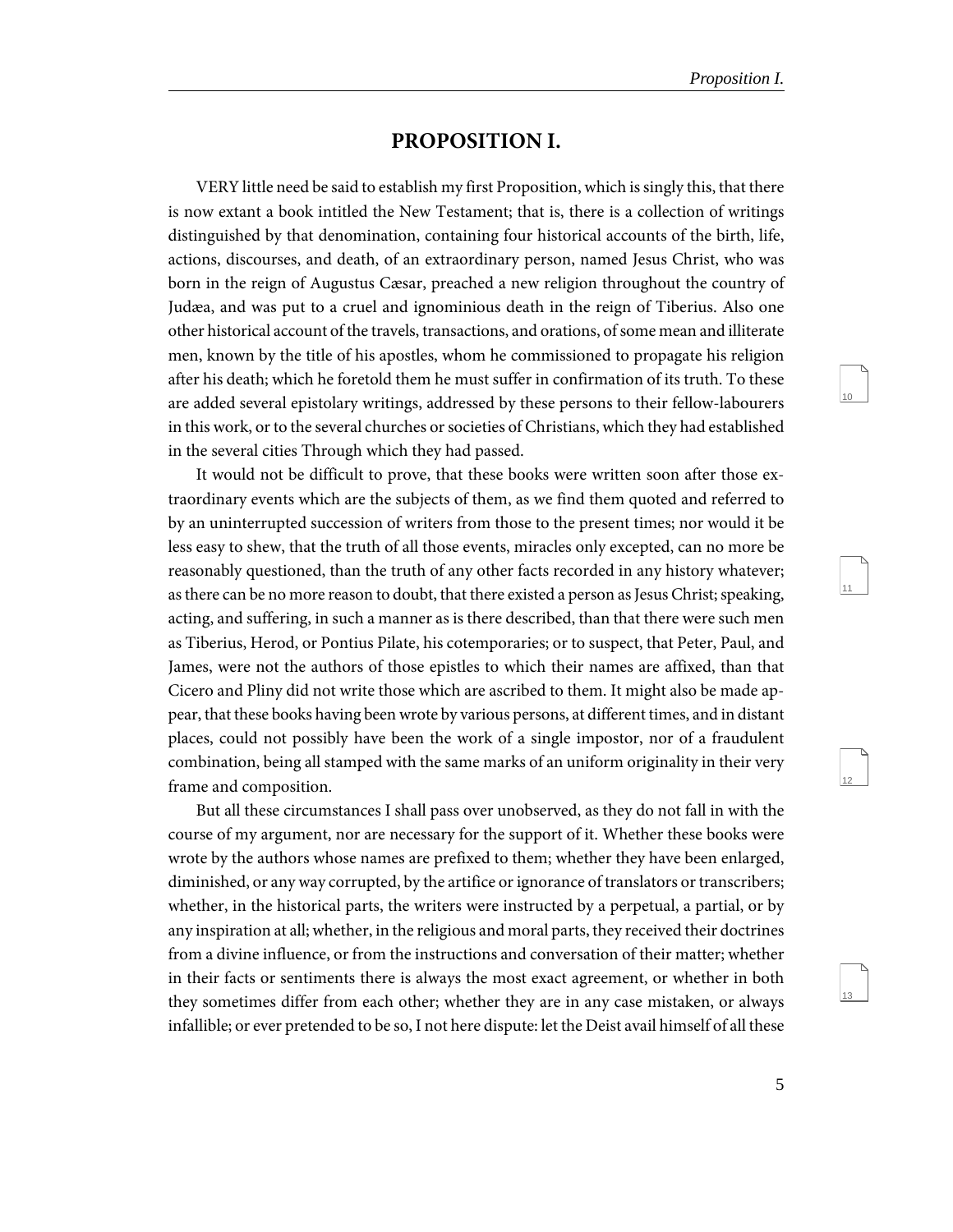<span id="page-9-0"></span>doubts and difficulties, and decide them in conformity to his own opinions, I shall not contend, because they affect not my argument; all that I assert is a plain fact which cannot be denied, that such writings do now exist.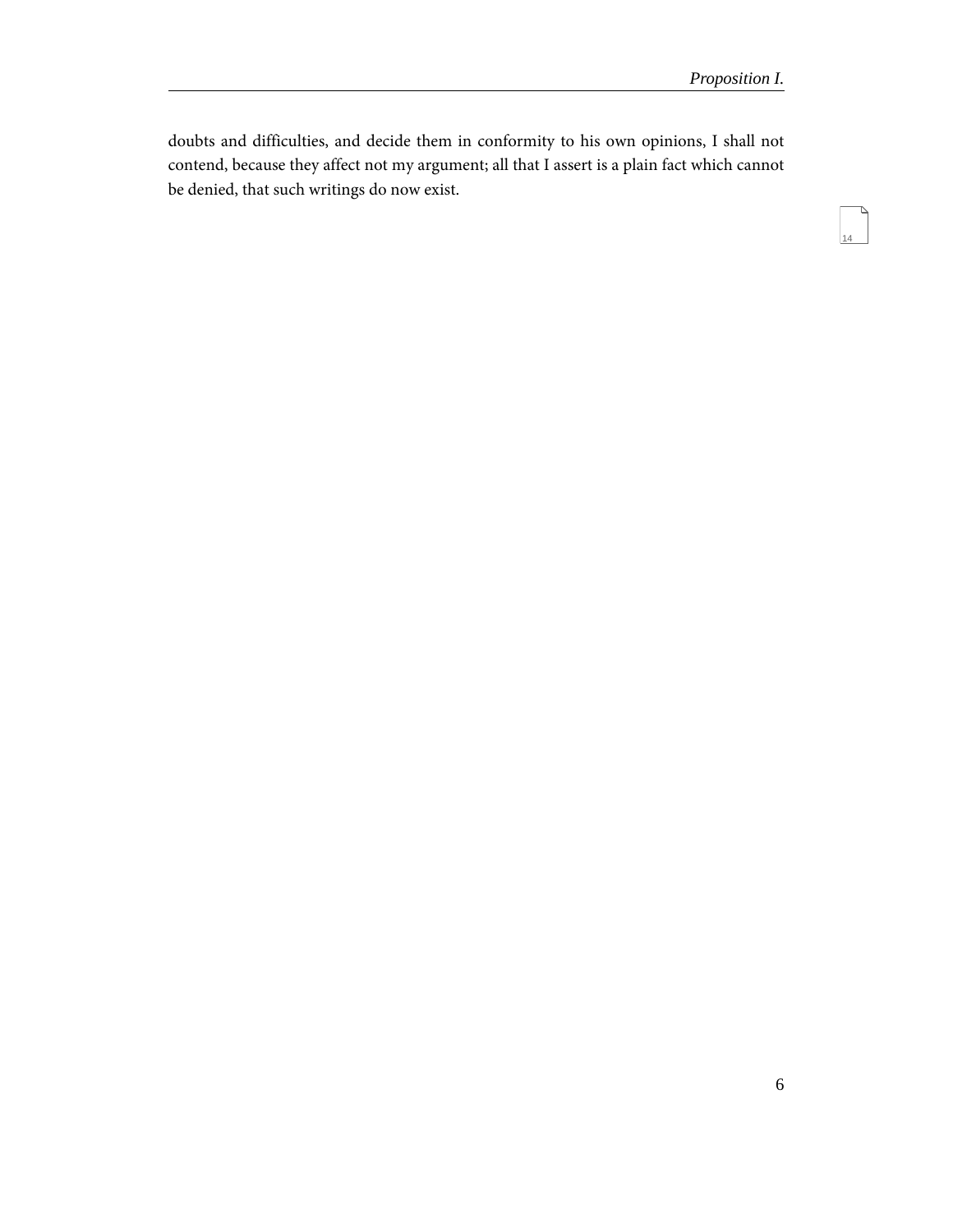<span id="page-10-4"></span><span id="page-10-3"></span><span id="page-10-2"></span>16

<span id="page-10-5"></span>17

18

#### **PROPOSITION II.**

<span id="page-10-0"></span>MY second Proposition is not so simple, but, I think, not less undeniable than the former, and is this, that from this book may be extracted a system of religion intirely new, both with regard to the object and the doctrines, not only infinitely superior to, but totally unlike, every thing which had ever before entered into the mind of man; I say extracted, because all the doctrines of this religion having been delivered at various times, and on various occasions, and here only historically recorded, no uniform or regular system of theology is here to be found; and better perhaps it had been, if less labour had been employed by the learned, to bend and twist these divine materials into the polished forms of human systems, to which they never will submit, and for which they were never intended by their great author. Why he chose not to leave any such behind him we know not, but it might possibly be, because he knew, that the imperfection of man was incapable of receiving such a system, and that we are more properly and more safely conducted by the distant and scattered rays, than by the too powerful sunshine of Divine illumination; "If I have told you earthly things," says he, "and ye believe not, how shall ye believe, if I tell you of heavenly things?"<sup>1</sup> that is, if my instructions, concerning your behaviour in the present, as relative to a future life, are so difficult to be understood, that you can scarcely believe me, how than you believe, if I endeavoured to explain to you the nature of celestial beings, the designs of Providence, and the mysteries of his dispensations; subjects which you have neither ideas to comprehend, nor language to express?

First then, the object of this religion is intirely new, and is this, to prepare us by a state of probation for the kingdom of heaven. This is every where professed by Christ and his apostles to be the chief end of the Christian's life, the crown for which he is to contend, the goal to which he is to run, the harvest which is to pay him for all his labours; yet, previous to their preaching, no such prize was ever hung out to mankind, nor any means prescribed for the attainment of it.

It is indeed true, that some of the philosophers of antiquity entertained notions of a future state, but mixed with much doubt and uncertainty; their legislators also endeavoured to infuse into the minds of the people a belief of rewards and punishments after death; but by this they only intended to give a sanction to their laws, and to enforce the practice of virtue for the benefit of mankind in the present life; this alone seems to have been their end, and a meritorious end it was; but Christianity not only operates more effectually to this end, but has a nobler design in view, which is, by a proper education here, to render us fit members of a celestial society hereafter. In all former religions, the good of the present life was the first object; in the Christian, it is but the second; in those men were incited to promote

<span id="page-10-1"></span><sup>1</sup> [John iii. 12.](http://www.ccel.org/study/Bible:John.3.12)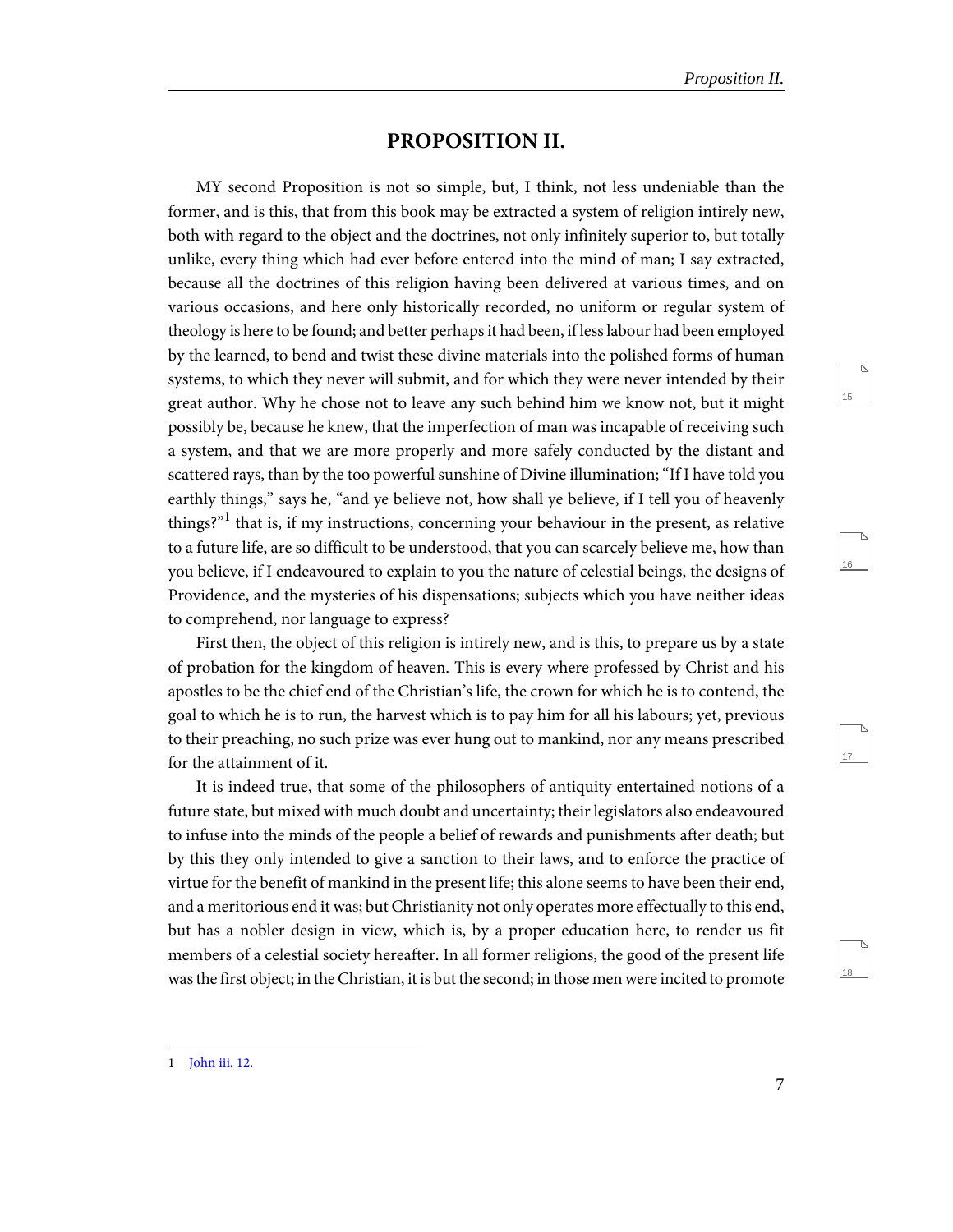<span id="page-11-1"></span><span id="page-11-0"></span> $20$ 

<span id="page-11-3"></span><span id="page-11-2"></span>21

22

that good by the hopes of a future reward; in this the practice of virtue is injoined in order to qualify them for that reward. There is great difference, I apprehend, in these two plans, that is, in adhering to virtue from its present utility in expectation of future happiness, and living in such a manner as so qualify us for the acceptance and enjoyment of that happiness; and the conduct and dispositions of those act on these different principles must be no less different: on the first, the constant practice of justice, temperance, and sobriety, will be sufficient; but on the latter, we must add to these an habitual piety, faith, resignation, and contempt of the world; the first may make us very good citizens, but will never produce a tolerable Christian. Hence it is, that Christianity insists more strongly than any preceding institution, religious or moral, on purity of heart and a benevolent disposition, because these are absolutely necessary to its great end; but in those, whose recommendations of virtue regard the present life only, and whose promised rewards in another were low and sensual, no preparatory qualifications were requisite to enable men to praise the one, or to enjoy the other: and therefore we see this object is peculiar to this religion; and with it was intirely new.

But although this object, and the principle on which it is founded were new, and perhaps undiscoverable by reason, yet when discovered, they are so consonant to it, that we cannot but readily assent to them. For the truth of this principle, that the present life is a state of probation, and education to prepare us for another, is confirmed by every thing which we see around us: It is the only key which can open to us the designs of Providence in the economy of human affairs; the only clue, which can guide us through that pathless wilderness, and the only plan on which this world could possibly have been formed, or on which the history of it can be comprehended or explained. It could never have been formed on a plan of happiness: because it is every where overspread with innumerable miseries; nor of misery, because it is interspersed with many enjoyments: it could not have been constituted for a scene of wisdom and virtue, because the history of mankind is little more than a detail of their follies and wickedness: nor of vice, because that is no plan at all, being destructive of all existence, and consequently of its own: But on this system all that we can here meet with may be easily accounted for; for this mixture of happiness and misery, of virtue and vice, necessarily results from a state of probation and education; as probation implies trials, sufferings, and a capacity of offending, and education a propriety of chastisement for those offences.

In the next place, the doctrines of this religion are equally new with the object and contain ideas of God, and of man, of the present and of a future life; and of the relations which all these bear to each other totally unheard of, and quite dissimilar from any which had ever been thought on, previous to its. publication. No other ever drew so just a portrait of the worthlessness of this world, and all its pursuits, nor exhibited such distinct, lively, and exquisite, pictures of the joys of another; of the resurrection of the dead, the last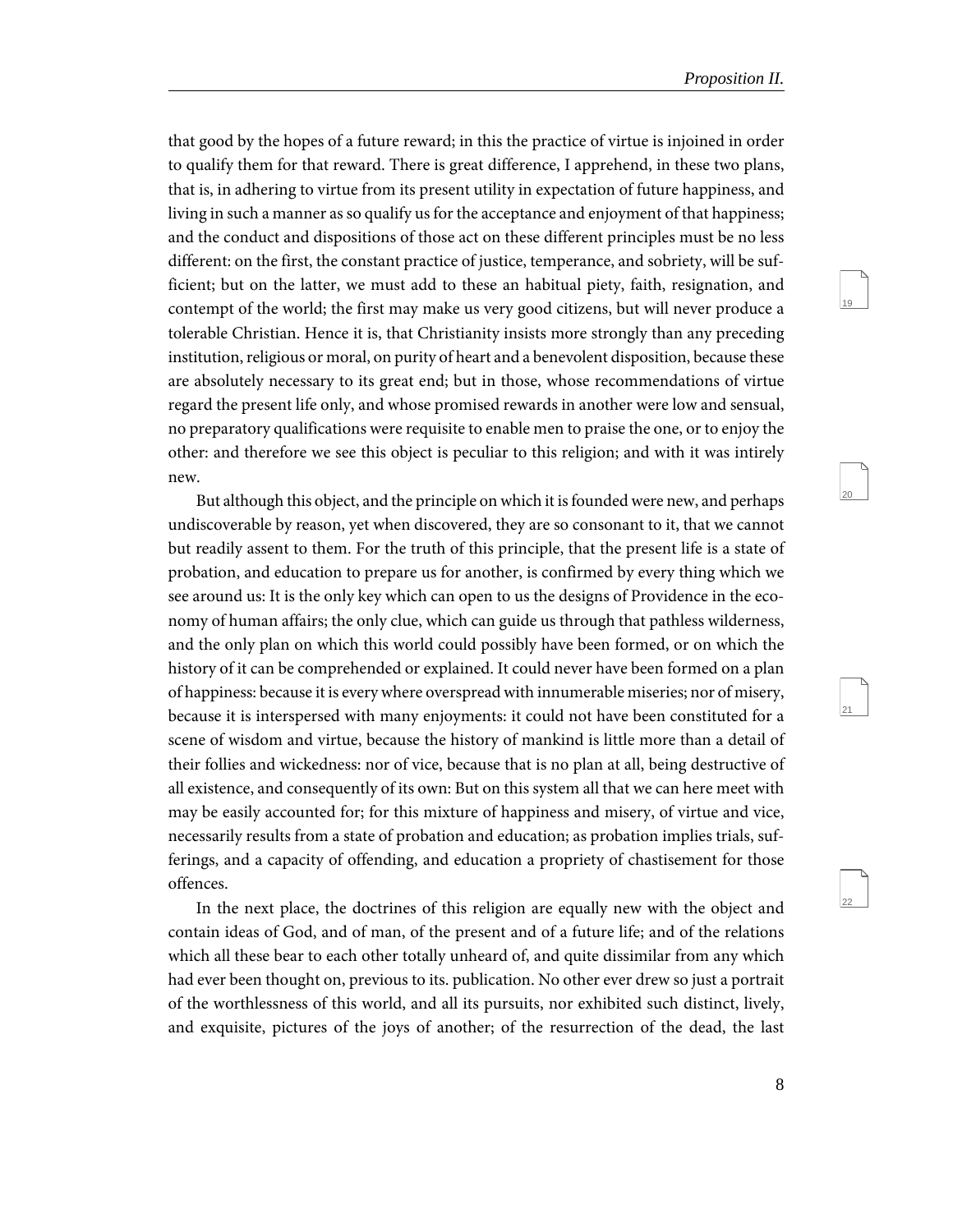<span id="page-12-3"></span><span id="page-12-2"></span><span id="page-12-1"></span>24

<span id="page-12-4"></span>25

<span id="page-12-5"></span>26

27

judgement, and the triumphs of the righteous in that tremendous day, "when this corruptible shall put on incorruption, and this mortal shall put on immortality."<sup>2</sup> No other has ever represented the Supreme Being in the character of three persons united in one God. $3$  No other has attempted to reconcile those seeming contradictory but both true propositions, the contingency of future events, and the fore-knowledge of God, or the free will of the creature with the over-ruling grace of the Creator. No other has so fully declared the necessity of wickedness and punishment; yet so effectually instructed individuals to resist the one, and to escape the other: no other has ever pretended, to give any account of the depravity of man, or to point out any remedy for it: no other has ventured to declare, the unpardonable nature of sin without the influence of a mediatorial interposition, and a vicarious atonement from the sufferings of a superior Being.<sup>4</sup> Whether these wonderful doctrines are worthy of our belief, must depend on the opinion which we entertain of the authority of those who published them to the world; but certain it is, that they are all so far removed, from every tract of the human imagination, that it seems equally impossible, that they should ever have been derived from the knowledge or the artifice of man.

Some indeed, there are, who, by perverting the established signification of words, (which they call plaining) have ventured to expunge all these doctrines out of the Scriptures, for no other reason than that they. are not able to comprehend them, and argue thus:—The Scriptures are the word of God; in his: word no propositions contradictory to reason can have a place; these propositions are contradictory to reason, and therefore they are not there: but if these bold assertors would claim any regard, they should reverse their argument, and say,—These doctrines make a part, and a material part of the Scriptures, they are contradictory to reason; no propositions contradictory to reason can be a part of the word of God, and therefore neither the Scriptures, nor the pretended revelation contained in them, can be derived from him: this would be an argument worthy of rational and candid Deists, and demand a respectful attention; but when men pretend to disprove facts by reasoning, they have no right to expect an answer.

<span id="page-12-0"></span><sup>2</sup> [1 Cor. xv. 53.](http://www.ccel.org/study/Bible:1Cor.15.53)

<sup>3</sup> That there subsists some such union in the divine nature, the whole tenour of the New Testament seems to express, and it was so understood in the earliest ages: but whether this union does or does not imply equality, or whether it subsists in general, or only in particular circumstances, we are not informed, and therefore on these questions it is not only unnecessary, but improper for us to decide.

<sup>4</sup> That Christ suffered and died as an atonement for the sins of mankind, is a doctrine so constantly and so strongly enforced through every part of the New Testament, that whoever will seriously peruse those writings, and deny that it is there, may, with as much reason and truth, after reading the works of Thucydides and Livy, assert, that in them no mention is made of any facts relative to the histories of Greece and Rome.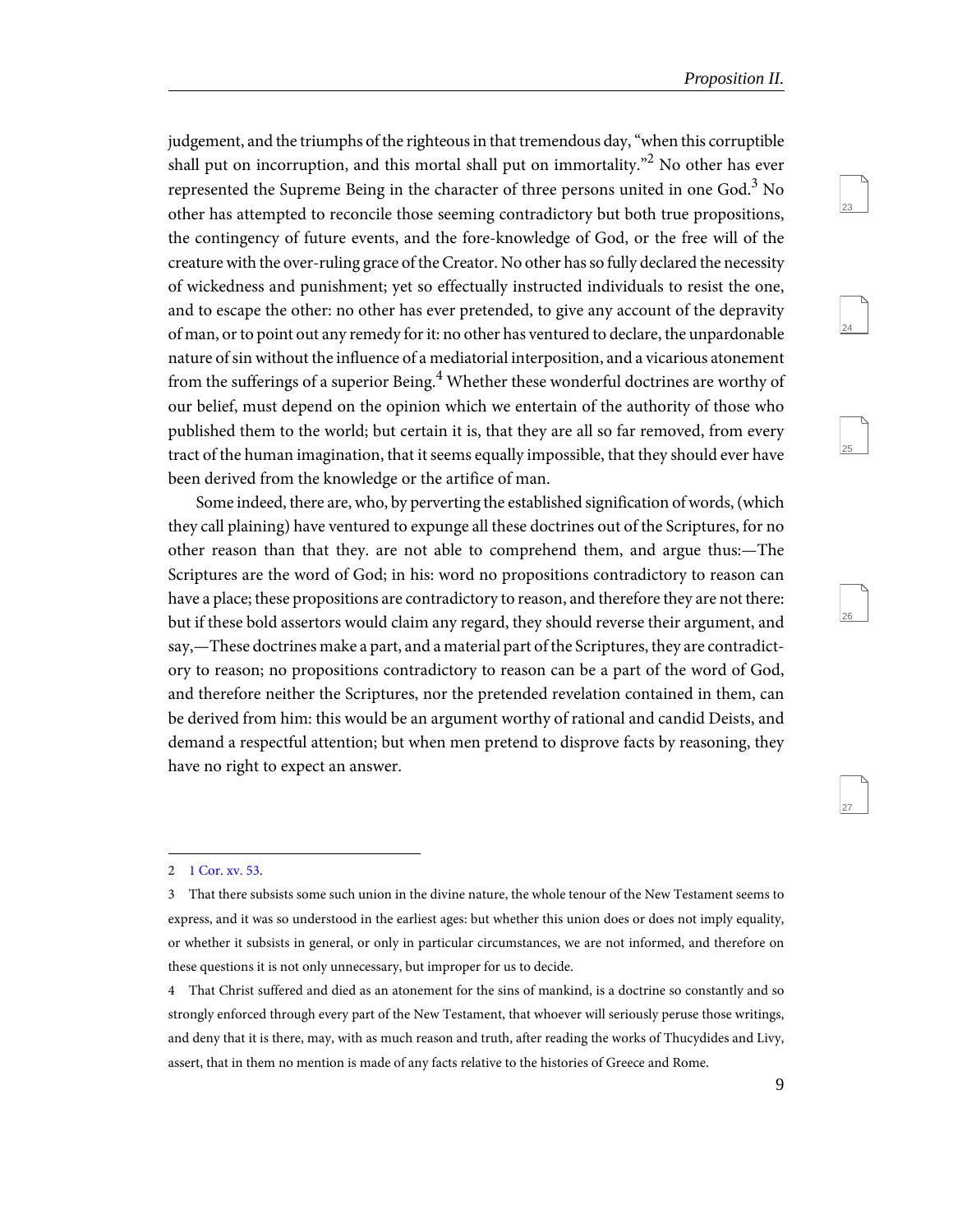<span id="page-13-3"></span><span id="page-13-2"></span><span id="page-13-1"></span>29

<span id="page-13-4"></span>31

And here I cannot omit observing, that the personal character of the author of this religion is no less, new and extraordinary than the religion itself, who "spake as never man spake," $^5$  and lived as never man lived: in proof of this, I do not mean to allege, that he was born of a virgin, that he fasted forty days, that he performed a variety of miracles, and after being buried three days, that he rose from the dead; because these accounts will have but little effect on the mind of unbelievers, who, if they believe not the religion, will give no credit to the relation of these facts; but I will prove it from facts which cannot be disputed: for instance, he is the only founder of a religion in the history of mankind, which is totally unconnected with all human policy and government, and therefore totally unconducive to any worldly purpose whatever: all others, Mahomet, Numa, and even Moses himself, blended their religious institutions with their civil, and by them obtained dominion over their respective people; but Christ never aimed at, nor would accept of, any such power; he rejected every object, which all other men pursue, and made choice of all those which others fly from, and are afraid of: he refused power, riches, honours, and pleasure; and courted poverty, ignominy, tortures, and death. Many have been the enthusiasts and impostors, who have endeavoured to impose on the world pretended revelations; and some of them from pride, obstinacy, or principle, have gone so far, as to lay down their lives, rather than retract; but I defy history to shew one, who ever made his own sufferings and death a necessary part of his original plan, and essential to his mission; this Christ actually did; he foresaw, foretold, declared their necessity, and voluntarily endured them. If we seriously contemplate the divine lessons, the perfect precepts, the beautiful discourses, and the consistent conduct of this wonderful person, we cannot possibly imagine, that he could have been either an idiot or a madman; and yet, if he was not what he pretended to be, he can be considered in no other light; and even under this character he would deserve some attention, because, of so sublime and rational an insanity, there is no other instance in the history of mankind.

If any one can doubt of the superior excellence of this religion above all which preceded it, let him but peruse with attention those unparalleled writings in which it is transmitted to the present times, and compare them with the most celebrated productions of the Pagan world; and if he is not sensible of their superior beauty, simplicity, and originality, I will venture to pronounce, that he is as deficient in taste as in faith, and that he is as bad a critic as a Christian: for in what school of ancient philosophy can he find a lesson of morality so perfect as Christ's sermon on the mount? From which of them can be collect an address to the Deity so concise and yet so comprehensive, so expressive of all that we want and all that we could deprecate, as that short prayer which he formed for and recommended to his disciples? From the works of what sage of antiquity can he produce so pathetic a recommendation of benevolence to the distressed, and enforced by such assurances of a reward, as in

<span id="page-13-0"></span><sup>5</sup> [John vii. 46](http://www.ccel.org/study/Bible:John.7.46).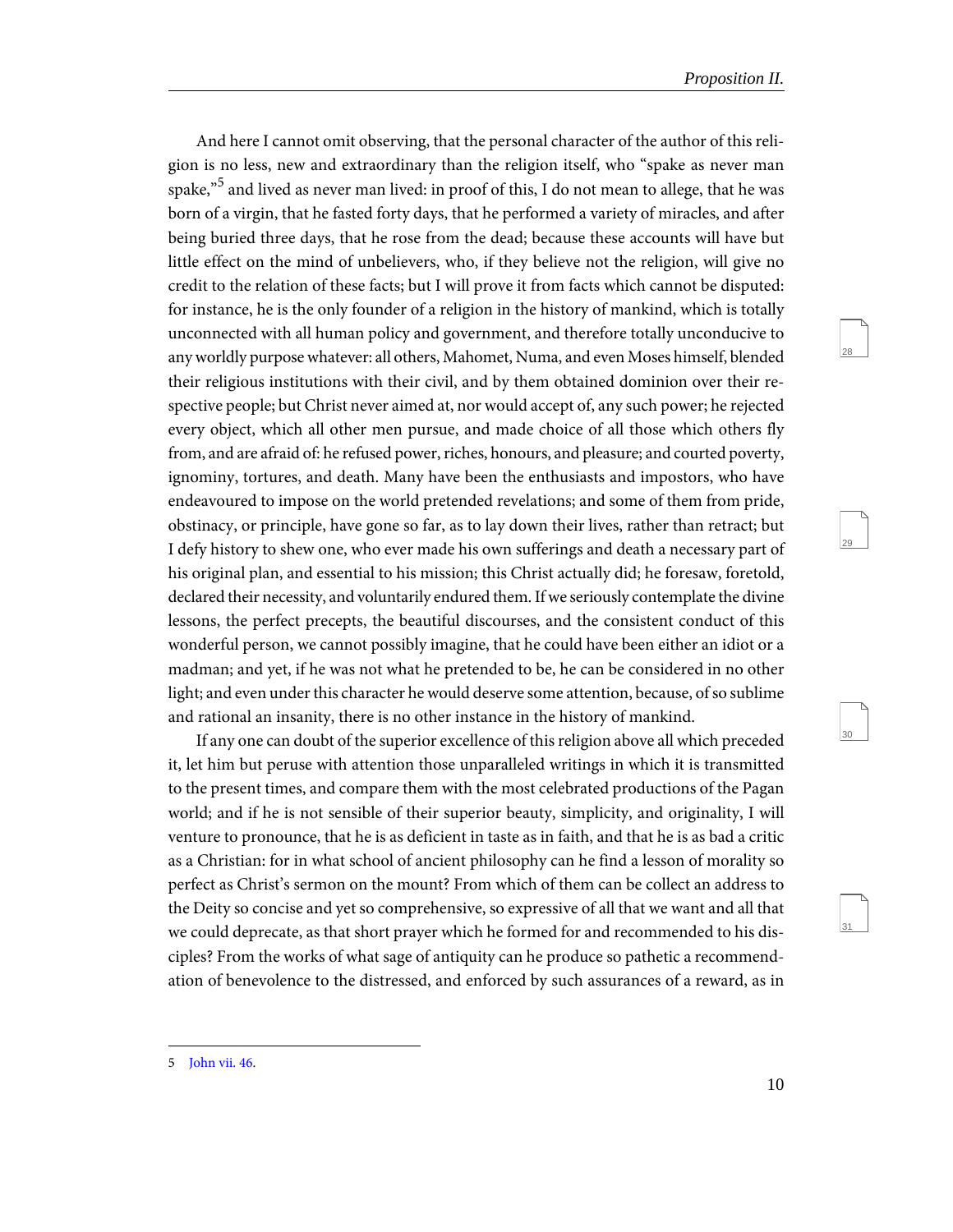<span id="page-14-5"></span><span id="page-14-4"></span><span id="page-14-3"></span>33

<span id="page-14-6"></span>34

<span id="page-14-7"></span>35

36

those words of Christ? "Come, ye blessed of my Father! inherit the kingdom prepared for you from the foundation of the world: for I was an hungred, and ye gave me meat; I was thirsty, and ye gave me drink; I was a stranger, and ye took me in; I was naked, and ye clothed me; I was sick, and ye visited me; I was in prison, and ye came unto me. Then shall the righteous answer him, saying—Lord, when saw we thee an hungred, and fed thee; or thirsty, and gave thee drink? When saw we thee a stranger, and took thee in; or naked, and clothed thee? Or, when saw we thee sick and in prison, and came unto thee? Then shall I answer, and say unto them, Verily, I say unto you, inasmuch as you have done it to the least of these my brethren, ye have done it unto me."<sup>6</sup> Where is there so just and so elegant a reproof of eagerness and anxiety in worldly pursuits, closed with so forcible an exhortation to confidence in the goodness of our Creator, as in these words?—"Behold the fowls of the air, for they sow not, neither do they reap, nor gather into barns; yet your heavenly Father feedeth them. Are ye not much better than they? Consider the lillies of the field, how they grow; they toil not, neither do they spin; and yet I say unto you, that even Solomon, in all his glory, was not arrayed like one of these: wherefore, if God so clothe the grass of the field, which to-day is, and to-morrow is cast into the oven, shall he not much more clothe you? O ye of little faith!"<sup>7</sup> By which of their most celebrated poets are the joys, reserved for the righteous in a future state, so sublimely described, as by this short declaration, that they are superior to all description? "Eye hath not seen, nor ear heard, neither have entered into the heart of man, the things which God hath prepared for them that love him,"<sup>8</sup> Where, amidst the dark clouds of Pagan philosophy, can he shew us such a clear prospect of a future state, the immortality of the soul, the resurrection of the dead, and the general judgement, as in St. Paul's first epistle to Corinthians? Or, from whence can he produce such cogent exhortations to the practice of every virtue, such ardent incitements to piety and devotion, and such assistances to attain them, as those which are to be met with throughout every page of these inimitable writings? To quote all the passages in them, relative to these subjects, would be almost to transcribe the whole; it is sufficient to observe, that they are every where stamped with such apparent marks of supernatural assistance, as render them indisputably superior to and totally unlike all human compositions whatever; and this superiority and dissimilarity is still more strongly marked by one remarkable circumstance peculiar to themselves, which is, that whilst the moral parts (being of the most general use) are intelligible to the meanest capacities, the learned and inquisitive, throughout all ages, perpetually find in them inexhaustible discoveries concerning the nature, attributes, and dispensations, of Providence.

<span id="page-14-2"></span><span id="page-14-1"></span><span id="page-14-0"></span>[Matt. xxv. 34](http://www.ccel.org/study/Bible:Matt.25.34).

<sup>7</sup> [Matt. vi. 26, 28.](http://www.ccel.org/study/Bible:Matt.6.26 Bible:Matt.6.28)

<sup>8</sup> [1 Cor. ii. 9.](http://www.ccel.org/study/Bible:1Cor.2.9)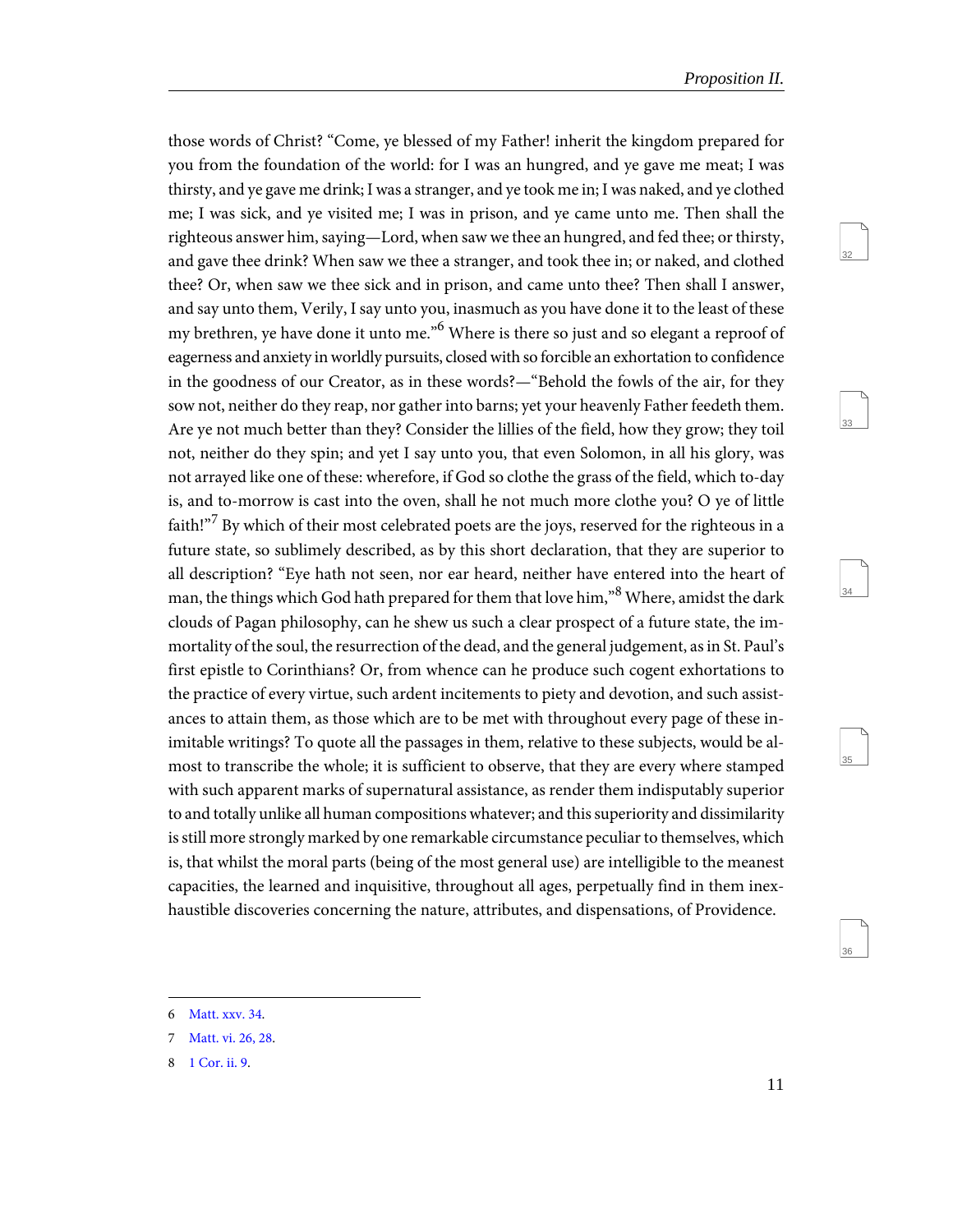<span id="page-15-0"></span>To say the truth, before the appearance of Christianity there existed nothing like religion on the face of the earth, the Jewish only excepted; all other nations were immersed in the grossest idolatry, which had little or no connection with morality, except to corrupt it by the infamous examples of their imaginary deities: they all worshipped a multiplicity of gods and dæmons, whose favour they courted by impious, obscene, and ridiculous, ceremonies, and whose anger they endeavoured to appease by the most abominable cruelties.—In the politest ages of the politest nations in the world, at a time when Greece and Rome had carried the arts of oratory, poetry, history, architecture, and sculpture, to the highest perfection, and made no inconsiderable advances in those of mathematics, natural and even moral philosophy, in religious knowledge they had made none at all; a strong presumption, that the noblest efforts of the mind of man, unassisted by revelation, were unequal to the task. Some few, indeed, of their philosophers were wise enough to reject these general absurdities, and dared to attempt a loftier flight. Plato introduced many sublime ideas of nature, and its first cause, and of the immortality of the soul; which, being above his own and all human discovery, he probably acquired from the books of Moses, or the conversation of some Jewish rabbies which he might have met with in Egypt, where he resided and studied for several years. From him, Aristotle, and, from both, Cicero, and some few others, drew most amazing stores of philosophical science, and carried their researches into divine truths as far as human genius alone could penetrate. But these were bright constellations which appeared singly in several centuries; and even these, with all this knowledge, were very deficient in true theology. From the visible works of the Creation, they traced the being and principal attributes of the Creator; but the relation which his being and attributes bear to man, they little understood. Of piety and devotion, they had scarce any sense; nor could they form any mode of worship worthy of the purity and perfection of the divine nature; they occasionally flung out many elegant encomiums on the native beauty and excellence of virtue, but they founded it not on the commands of God, nor connected it with a holy life, nor hung out the happiness of heaven as its reward or its object. They sometimes talked of virtue carrying men to heaven, and placing them amongst the gods, but by this virtue they meant only the invention of arts or feats of arms; for, with them, heaven was open only to legislators and conquerors, the civilizers or destroyers of mankind. This was, then, the summit of religion in the most polished nations in the world; and even this was confined to a few philosophers, prodigies of genius and literature, who were little attended to, and less understood, by the generality of mankind in their own countries; whilst all the rest were involved in one common cloud of ignorance and superstition.

At this time Christianity broke from the east like a rising, sun, and dispelled this universal darkness which obscured every part of the globe, and even at this day prevails in all those remoter regions to which its salutary influence has not as yet extended. From all those which it has reached, it has, notwithstanding its corruptions, banished all those enormities, and <span id="page-15-3"></span><span id="page-15-2"></span><span id="page-15-1"></span>40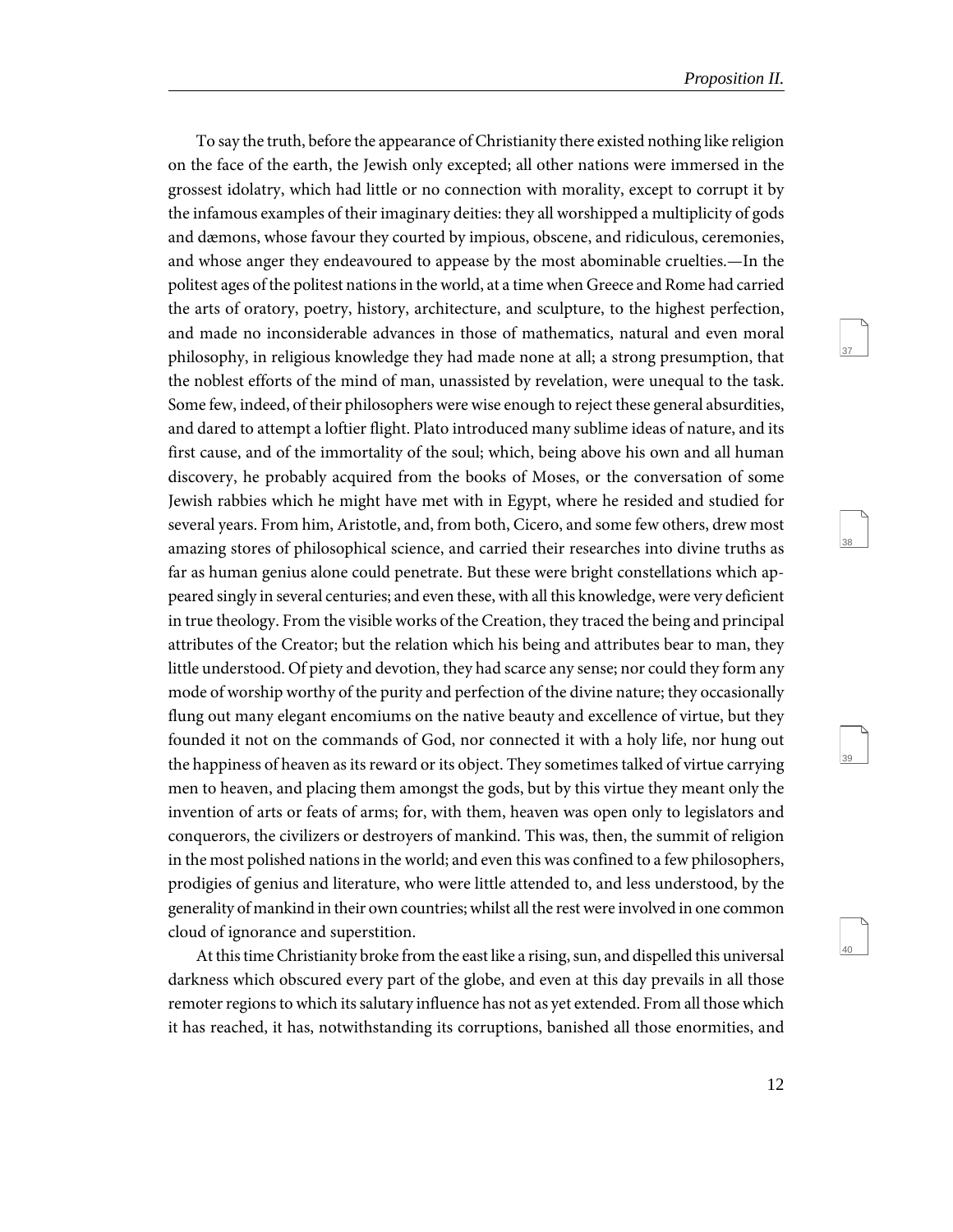introduced a more rational devotion and purer morals; it has taught men the unity and attributes of the Supreme Being, the remission of sins, the resurrection of the dead, life everlasting, and the Kingdom of Heaven; doctrines as inconceivable to the wisest of mankind, antecedent to its appearance, as the Newtonian system is at this day to the most ignorant tribes of savages in the wilds of America; doctrines, which human reason never could have discovered, but which, when discovered, coincide with and are confirmed by it; and which, though beyond the reach of all the learning and penetration of Plato, Aristotle, and Cicero, are now clearly laid open to the eye of every peasant and mechanic with the Bible in his hand. These are all plain facts too glaring to be contradicted, and, therefore, whatever we may think of the authority of these books, the relations which they contain, or the. inspiration of their authors, of these facts no man, who has eyes to read, or ears to hear, can entertain a doubt, because there are the books, and in them is this religion.

<span id="page-16-2"></span><span id="page-16-1"></span>

<span id="page-16-0"></span>41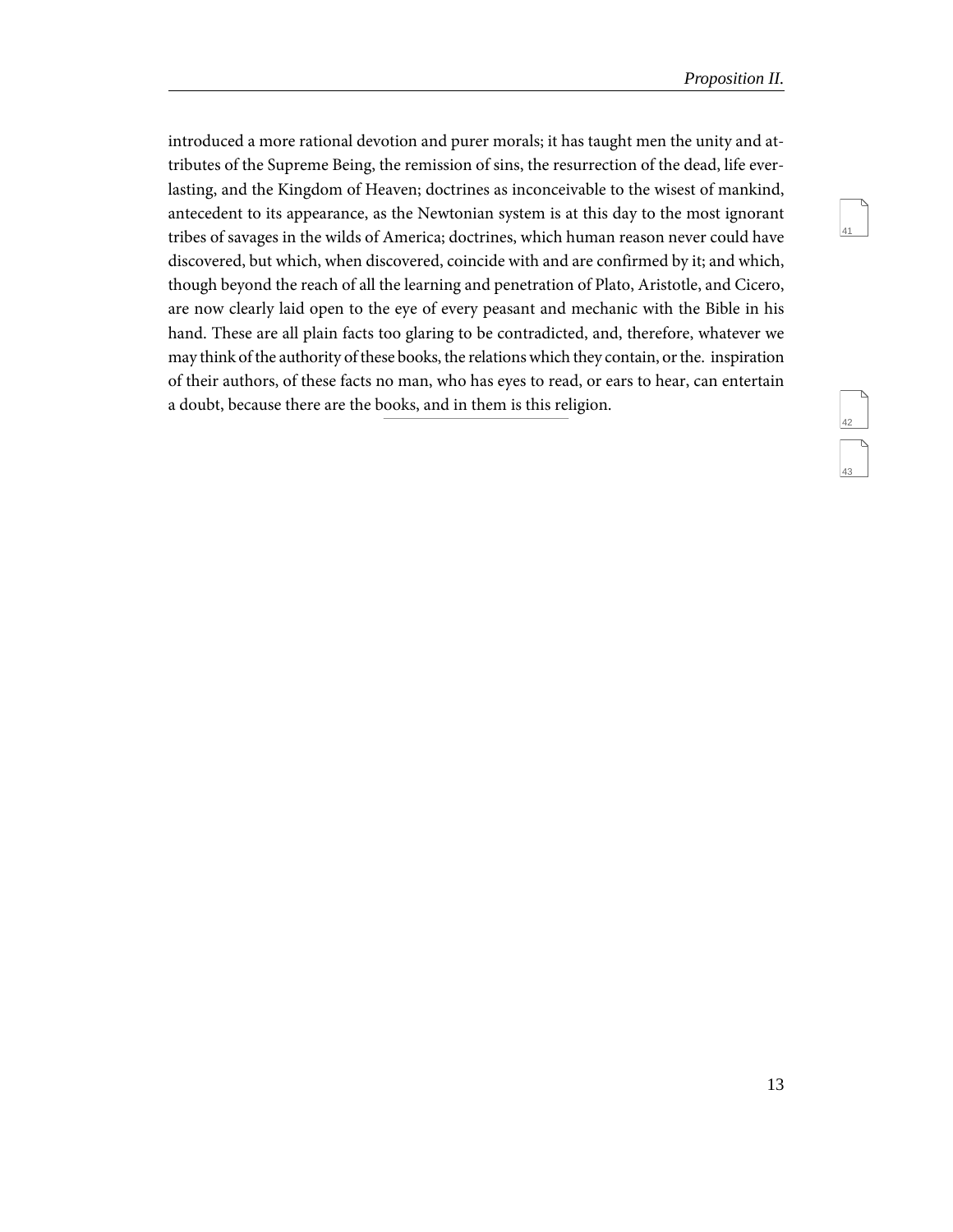<span id="page-17-3"></span><span id="page-17-2"></span><span id="page-17-1"></span>45

<span id="page-17-4"></span>46

47

### **PROPOSITION III.**

<span id="page-17-0"></span>MY third Proposition is this, that from this book, called the New Testament, may be collected a system of ethics, in which every moral precept founded on reason is carried to a higher degree of purity and perfection, than in any other of the ancient philosophers of preceding ages; every moral precept founded, on false principles is intirely omitted, and many new precepts added, peculiarly corresponding with the new object of this religion.

By moral precepts founded on reason, I mean all those which enforce the practice of such duties as reason informs us must improve our natures, and conduce to the happiness of mankind; such are piety to God, benevolence to men, justice, charity, temperance, and sobriety, with all those which prohibit the commission of the contrary vices, all which debase our natures, and, by mutual injuries, introduce universal disorder, and, consequently, universal misery. By precepts founded on false principles, I mean those which recommend fictitious virtues productive of none of these salutary effects, and therefore, however celebrated and admired, are in fact no virtues at all; such are valour, patriotism, and friendship.

That virtues of the first kind are carried to a higher degree of purity and perfection by the Christian religion than by any other, it is here unnecessary to prove, because this is a truth, which has been so frequently demonstrated by her friends, and never once denied by the most determined of her adversaries; but it will be proper to shew, that those of the latter sort are most judiciously omitted, because they have really no intrinsic merit in them, and are totally incompatible with the genius and spirit of this institution.

Valour, for instance, or active courage, is for the most part constitutional, and therefore can have no more claim to moral merit, than wit, beauty, health, strength, or any other endowment of the mind or body; and so far is it from producing any salutary effects by introducing peace, order, or happiness, into society, that it is the usual perpetrator of all the violences which from retaliated injuries distract the world with bloodshed and devastation. It is the engine by which the strong are enabled to plunder the weak, the proud to trample upon the humble, and the guilty to oppress the innocent; it is the chief instrument which Ambition employs in her unjust pursuits of wealth and power, and is therefore so much extolled by her votaries; it was, indeed, congenial with the religion of Pagans, whose gods were for the most part made out of deceased heroes, exalted to Heaven as a reward for the mischiefs which they had perpetrated upon earth, and therefore with them this was the first of virtues, and had even engrossed that denomination to itself; but whatever merit it may have assumed among Pagans, with Christians it can pretend to none, and few or none are the occasions in which they are permitted to exert it; they are so far from being allowed to inflict evil, that they are forbid even to refill it; they are so far from being encouraged to revenge injuries, that one of their first duties is to forgive them; so far from being incited to destroy their enemies, that they are commanded to love them, and to serve them to the utmost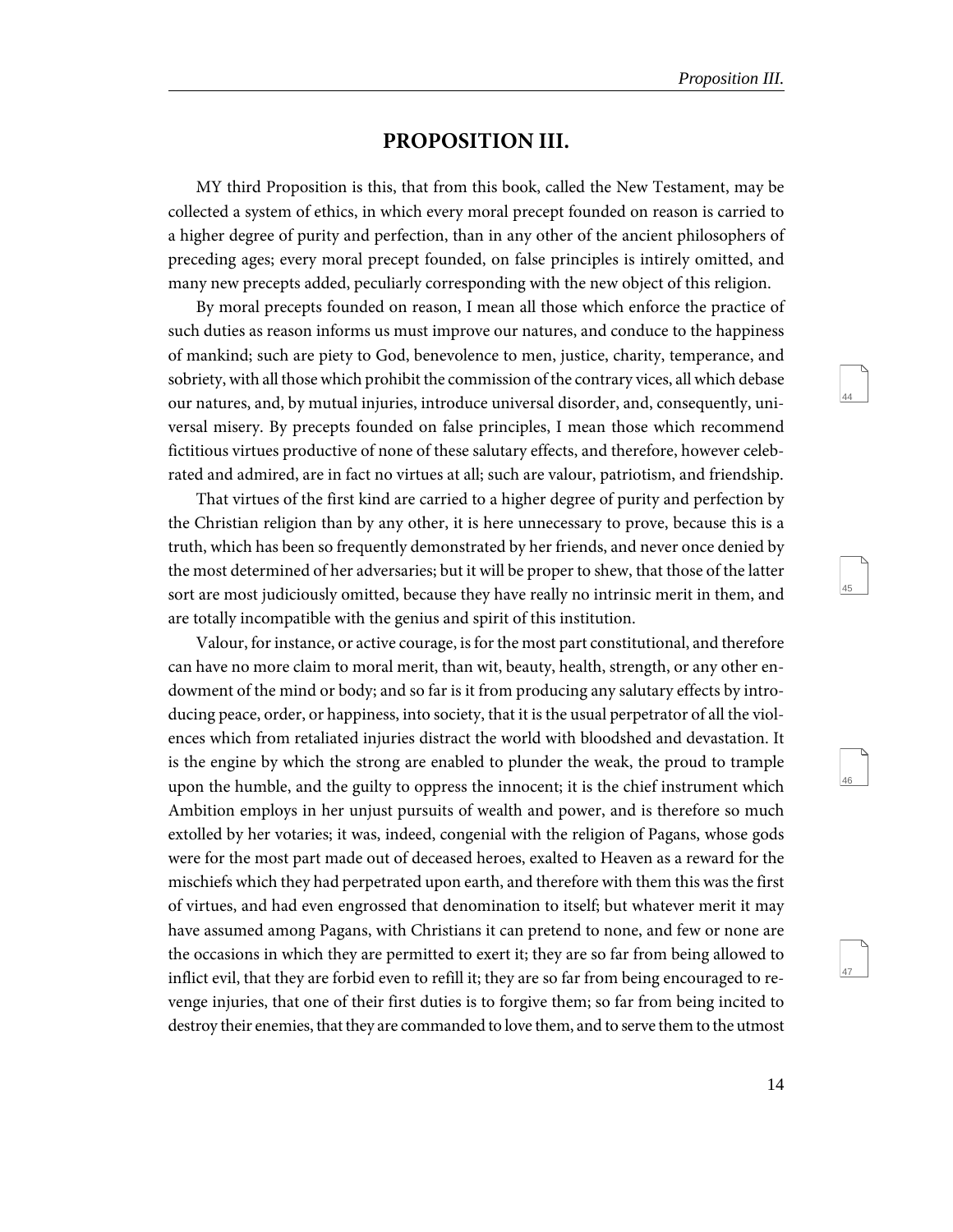<span id="page-18-2"></span><span id="page-18-1"></span><span id="page-18-0"></span>49

<span id="page-18-3"></span>50

<span id="page-18-4"></span>51

52

of their power. If Christian nations, therefore, were nations of Christians, all war would be impossible and unknown amongst them, and valour could be neither of use or estimation, and therefore could never have a place in the catalogue of Christian virtues, being irreconcileable with all its precepts. I object not to the praise and honours bestowed on the valiant, they are the least tribute which can be paid them by those, who enjoy safety and affluence by the intervention of their dangers and sufferings; I assert only, that active courage can never be a Christian virtue, because a Christian can have nothing to do with it. Passive courage is indeed frequently, and properly, inculcated by this meek and suffering religion, under the titles of patience and resignation; a real and substantial virtue this, and a direct contrail to the former; for passive courage arises from the noblest dispositions of the human mind, from a contempt of misfortunes, pain, and death, and a confidence in the protection of the Almighty; active from the meanest: from passion, vanity, and self-dependence: passive courage is derived from a zeal for truth, and a perseverance in duty; active is the offspring of pride and revenge) and the parent of cruelty and injustice: in short, passive courage is the resolution of a philosopher; active, the ferocity of a savage. Nor is this more incompatible with the precepts, than with the object, of this religion, which is the attainment of the Kingdom of Heaven; for valour is not that sort of violence, by which that kingdom is to be taken; nor are the turbulent spirits of heroes and conquerors admissible into those regions of peace, subordination, and tranquillity.

Patriotism also, that celebrated virtue so much practised in ancient, and so much professed in modern, times; that virtue, which so long preserved the liberties of Greece, and exalted Rome to the empire of the world; this celebrated virtue, I say, must also be excluded, because it not only falls short of, but directly counteracts, the extensive benevolence of this religion. A Christian is of no country; he is a citizen of the world, and his neighbours and countrymen are the inhabitants of the remotest regions, whenever their distresses demands his friendly assistance. Christianity commands us to love all mankind; Patriotism to oppress all other countries. to advance the imaginary prosperity of our own. Christianity enjoins us to imitate the universal benevolence of our Creator, who pours forth his blessings on every nation upon earth; Patriotism to copy the mean partiality of an English parish-officer, who thinks injustice and cruelty meritorious, whenever they promote the interests of his own inconsiderable village. This has ever been a favourite virtue with mankind, because it conceals self-interest under the mask of public spirit, not only from others, but even from themselves, and gives a licence to inflict l wrongs and injuries, not only with impunity, but with applause; but it is so diametrically opposite to the great characteristic of this institution, that it never could have been admitted into the list of Christian virtues.

Friendship, likewise, although more congenial to the principles of Christianity, arising from more tender and amiable dispositions, could never gain admittance amongst her benevolent precepts for the same reason; because it is too narrow and confined, and appropri-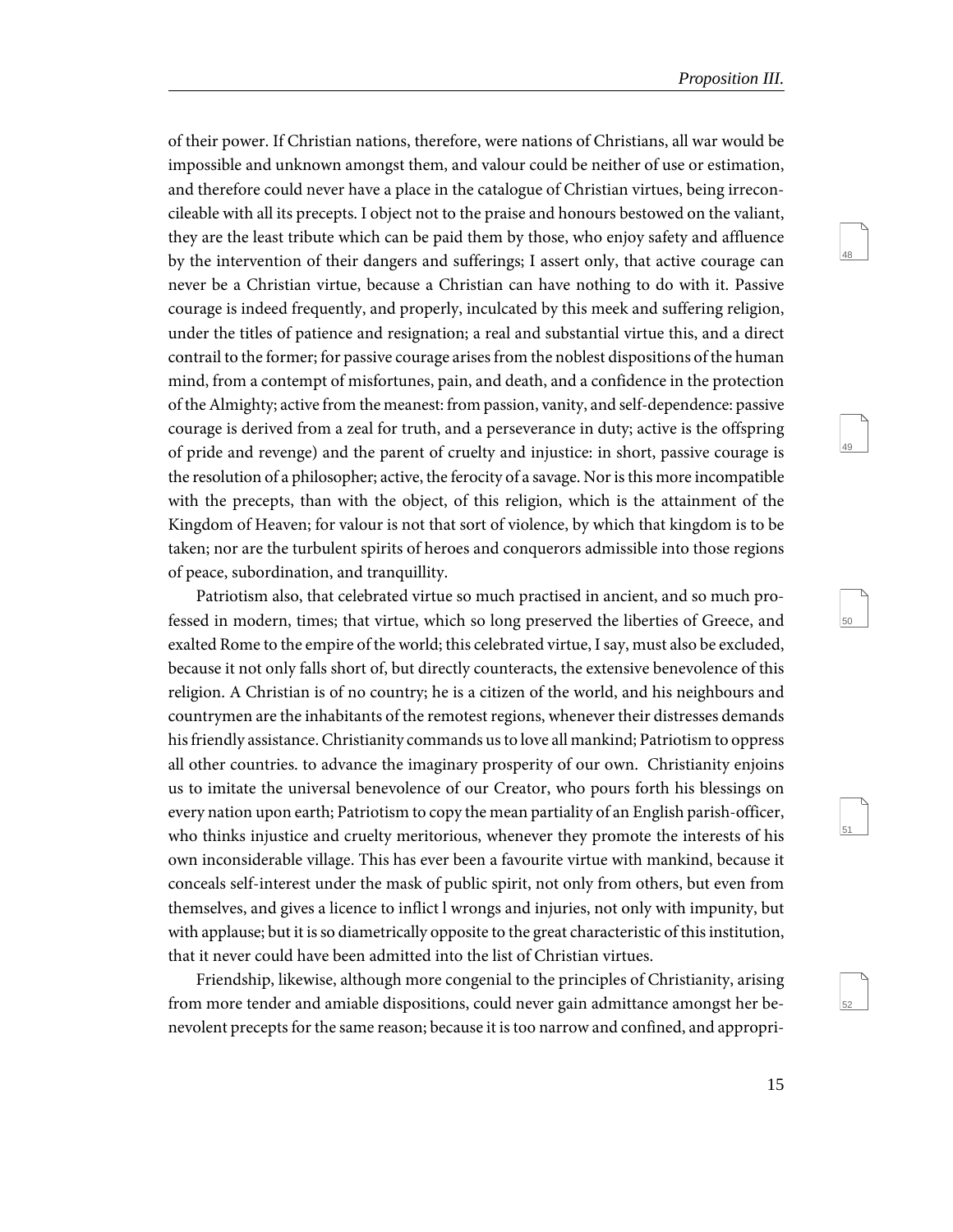<span id="page-19-4"></span><span id="page-19-3"></span><span id="page-19-2"></span>54

<span id="page-19-5"></span>55

56

ates that benevolence to a single subject, which is here commanded to be extended over all. Where friendships arise from similarity sentiments and disinterested affections, they are advantageous, agreeable, and innocent, but have little pretensions to merit; for it is justly observed, "If ye love them, which love you, what thanks have ye? for sinners also love those, that love them."<sup>9</sup> But if they are formed from alliances in parties, factions, and interests, or from a participation of vices, the dual parents of what are called friendships among mankind, they are then both mischievous and criminal, and consequently forbidden, but in their utmost purity deserve no recommendation from this religion.

To the judicious omission of these false virtues we may add, that remarkable silence which the Christian Legislator every where preserves on subjects esteemed by all others of the highest importance, civil government, national policy, and the rights of war and peace; of these he has not taken the least notice, probably for this plain reason, because it would have been impossible to have formed any explicit regulations concerning them, which must not have been inconsistent with the purity of his religion, or with the practical observance of such imperfect creatures as men ruling over, and contending with, each other; for instance, had he absolutely forbid all resistance to the reigning powers, he had constituted a plan of despotism, and made men slaves; had he allowed it, he must have authorised disobedience and made them rebels; had he in direct terms prohibited all war, he must have left his followers for ever an easy prey to every infidel invader; had he permitted it, he must have licensed all that rapine and murder, with which it is unavoidably attended.

Let us now examine what are those new precepts in this religion, peculiarly corresponding with the new object of it, that is preparing us for the Kingdom of Heaven: of these the chief are poorness of spirit, forgiveness of injuries, and charity to all men; to these we may add repentance, faith; self-abasement, and a detachment from the world, all moral duties peculiar to this religion, and absolutely necessary to the attainment of its end.

"Blessed are the poor in spirit; for theirs is the Kingdom of Heaven: $^{10}$  By which poorness of spirit is to be understood a disposition of mind, meek, humble, submissive to power, void of ambition, patient of injuries, and free from all resentment: this was so new, and so opposite to the ideas of all Pagan moralists, that they though this temper of mind a criminal and contemptible meanness, which must induce men to sacrifice the glory of their country, and their own honour, to a shameful pusillanimity; and such it appears to almost all who are called Christians even at this day, who not only reject it in practice, but disavow it in principle, notwithstanding this explicit declaration of their Master. We see them revenging the smallest affronts by premeditated murder, as individuals, on principles of honour; and, in their national capacities, destroying each other with fire and sword, for the low considerations of

<span id="page-19-1"></span><span id="page-19-0"></span><sup>9</sup> [Luke vi. 32.](http://www.ccel.org/study/Bible:Luke.6.32)

<sup>10</sup> [Matt. v. 3.](http://www.ccel.org/study/Bible:Matt.5.3)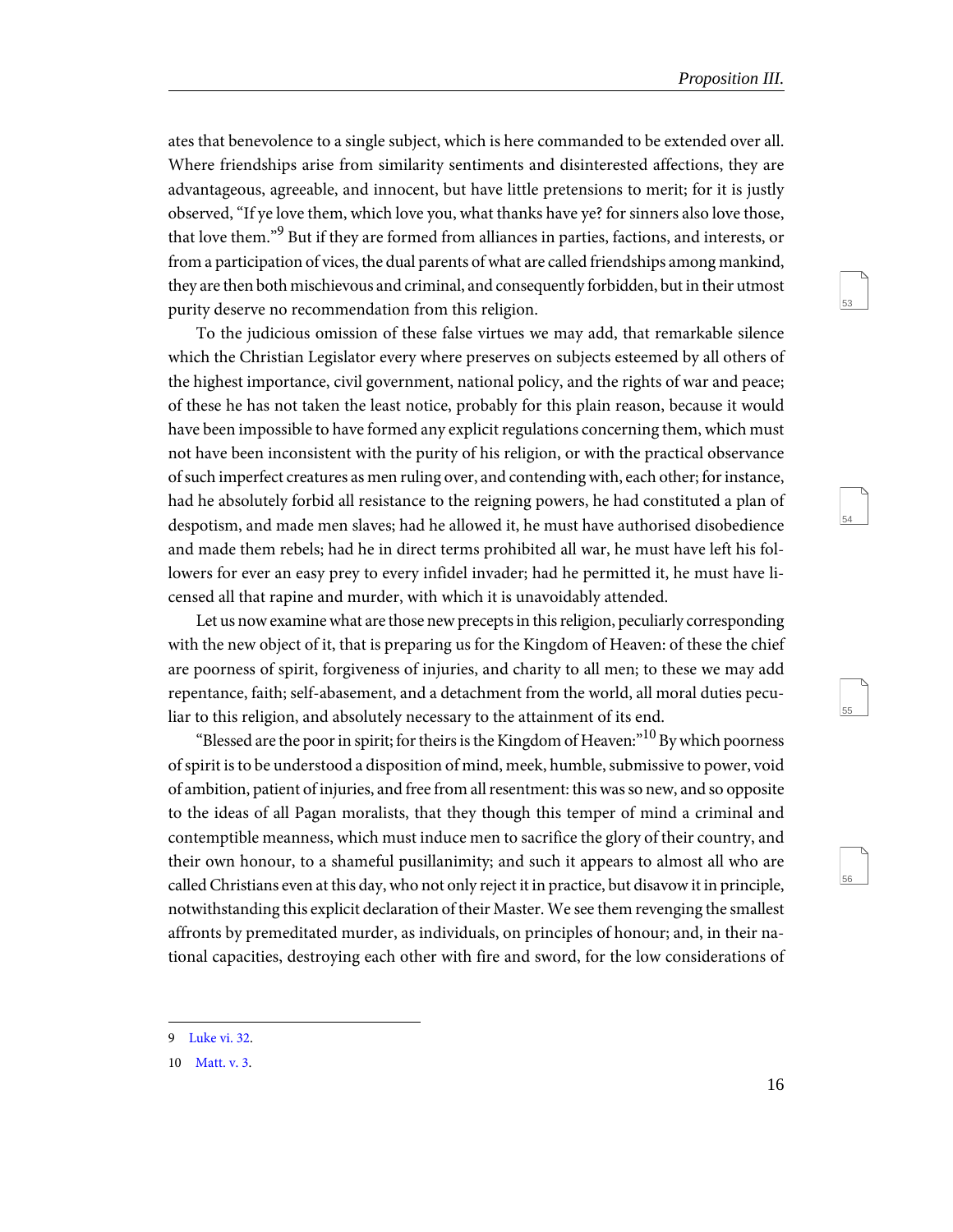<span id="page-20-3"></span><span id="page-20-2"></span>58

<span id="page-20-5"></span><span id="page-20-4"></span>59

commercial interests, the balance of rival powers, or the ambition of princes: we see them with their last breath animating each other to a savage revenge, and, in the agonies of death, plunging with feeble arms their daggers into the hearts of their opponents: and, what is still worse, we hear all these barbarisms celebrated by historians, flattered by poets; applauded in theatres, approved in senates, and even sanctified in pulpits. But universal practice cannot alter the nature of things, nor universal error change the nature of truth. Pride was not made for man, but humility, meekness, and resignation, that is poorness of spirit was made for man, and properly belongs. to his dependent and precarious situation; and is the only disposition of mind, which can enable him to enjoy ease and quiet here, and happiness hereafter: yet, was this important precept intirely unknown until it was promulgated by him, who said, "Suffer little children to come unto me, and forbid them not; for of such is the Kingdom of Heaven; Verily I say unto you, whoever shall not receive the Kingdom of God as a little child, he than not enter therein."<sup>11</sup>

Another precept equally new, and no less excellent, is forgiveness of injuries: "Ye have heard," says Christ to his disciples, "Thou shalt love thy neighbour, and hate thine enemy; but I say unto you, love your enemies; bless them that curse you, do good to them that hate you, and pray for them which despitefully use you, and persecute you."<sup>12</sup> This was a lesson so new, and so utterly unknown, till taught by his doctrines, and enforced by his example, that the wisest moralists of the wisest nations and ages represented the desire of revenge as a mark of a noble mind, and the accomplishment of it, as one of the chief felicities attendant on a fortunate man. But how much more magnanimous, how much more beneficial to mankind, is forgiveness! it is more magnanimous, because every generous and exalted disposition of the human mind is requisite to the practice of it: for these alone can enable us to bear the wrongs and insults of wickedness and folly with patience, and to look down on the perpetrators of them with pity, rather than indignation; these alone can teach us, that such are but a part of those sufferings allotted to us in this state of probation, and to know, that to overcome evil with good is the most glorious of all victories: it is the most beneficial, because this amiable conduct alone can put an end to an eternal succession of injuries and retaliations; for every retaliation becomes a new injury, and requires another as of revenge for satisfaction. But would we observe this salutary precept, to love our enemies, and to do good to those who despitefully use us; this obstinate benevolence would at. ha conquer the most inveterate hearts, and we should have no enemies to forgive. How much more exalted a character, therefore, is a Christian martyr, suffering with resignation, and praying for the

<span id="page-20-1"></span><span id="page-20-0"></span><sup>11</sup> [Matt. x. 14](http://www.ccel.org/study/Bible:Matt.10.14).

<sup>12</sup> [Matt. v. 43](http://www.ccel.org/study/Bible:Matt.5.43).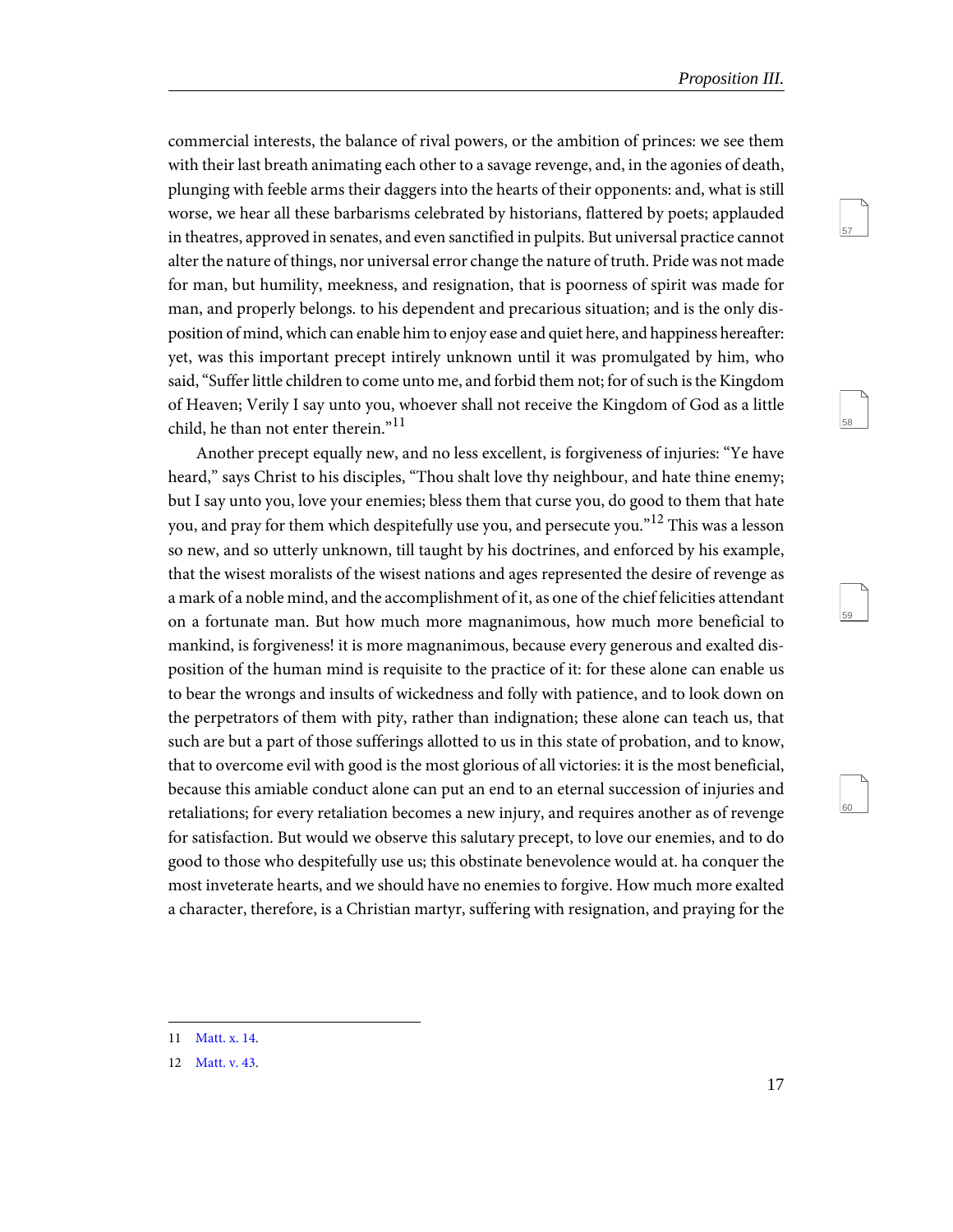<span id="page-21-6"></span><span id="page-21-5"></span><span id="page-21-4"></span><span id="page-21-3"></span>64

65

<span id="page-21-2"></span>guilty, than that of a Pagan hero breathing revenge, and destroying the innocent! Yet, noble and useful as this virtue is, before the appearance of this religion, it was not only unpractised, but decried in principle as mean and ignominious, though so obvious a remedy for most of the miseries of this life, and so necessary a qualification for the happiness of another.

A third precept, first noticed and first injoined by this institution, is charity to all. men. What this is, we may best learn from this admirable description, painted in the following words: "Charity suffereth long, and is kind; charity envieth not; charity vaunteth not itself is not puffed up; doth not behave itself unseemly; seeketh not her own; is not easily provoked; thinketh no evil; rejoiceth not in iniquity, but rejoiceth in truth; feareth all things; believeth all things; hopeth all things; endureth all things."<sup>13</sup> Here we have an accurate delineation of this bright constellation of all virtues, which consists not, as many imagine, in the building of monasteries, endowment of hospitals, or the distribution of alms, but in such an amiable disposition of mind, as exercises itself every hour in acts of kindness, patience, complacency, and benevolence to all around us, and which alone is able to promote happiness in the present life, or render us capable of receiving it in another: and yet this is totally new, and so it is declared to be by the author of it: "A new commandment I give unto you, that ye love one another; as I have loved you, that ye love one another; by this shall all men know, that ye are my disciples, if ye have love one to another."<sup>14</sup> This benevolent disposition is made the great characteristic of a Christian, the test of his obedience, and the mark by which he is to be distinguished. This love for each other is that charity just now described, and contains all those qualities which are there attributed. to it; humility, patience, meekness, and beneficence: without which we must live in perpetual discord, and consequently cannot pay obedience to this commandment by loving one another; a commandment so sublime, so rational, and so beneficial, so wisely calculated to correct the depravity, diminish the wickedness, and abate the miseries of human nature, that, did we universally comply with it, we should soon be relieved from all the inquietudes arising from our own unruly passions, anger, envy, revenge, malice, and ambition, as well as from all those injuries, to which we are perpetually exposed, from the indulgence of the same passions in others. It would also preserve our minds in such a state of tranquillity, and so prepare them for the Kingdom of Heaven, that we should slide out of a life of peace, love, and benevolence, into that celestial society, by an almost imperceptible transition. Yet was this commandment intirely new when given by him, who so intitles it, and has made it the capital duty of his religion, because the most indispensably necessary to the attainment of its great object, the Kingdom of Heaven; into which, if proud, turbulent, and vindictive, spirits were permitted to enter, they must unavoidably destroy the happiness of that state by the operations of the same passions

<span id="page-21-1"></span><span id="page-21-0"></span><sup>13</sup> [1 Cor. xiii. 4.](http://www.ccel.org/study/Bible:1Cor.13.4)

<sup>14</sup> [John. xiii. 34](http://www.ccel.org/study/Bible:John.13.34).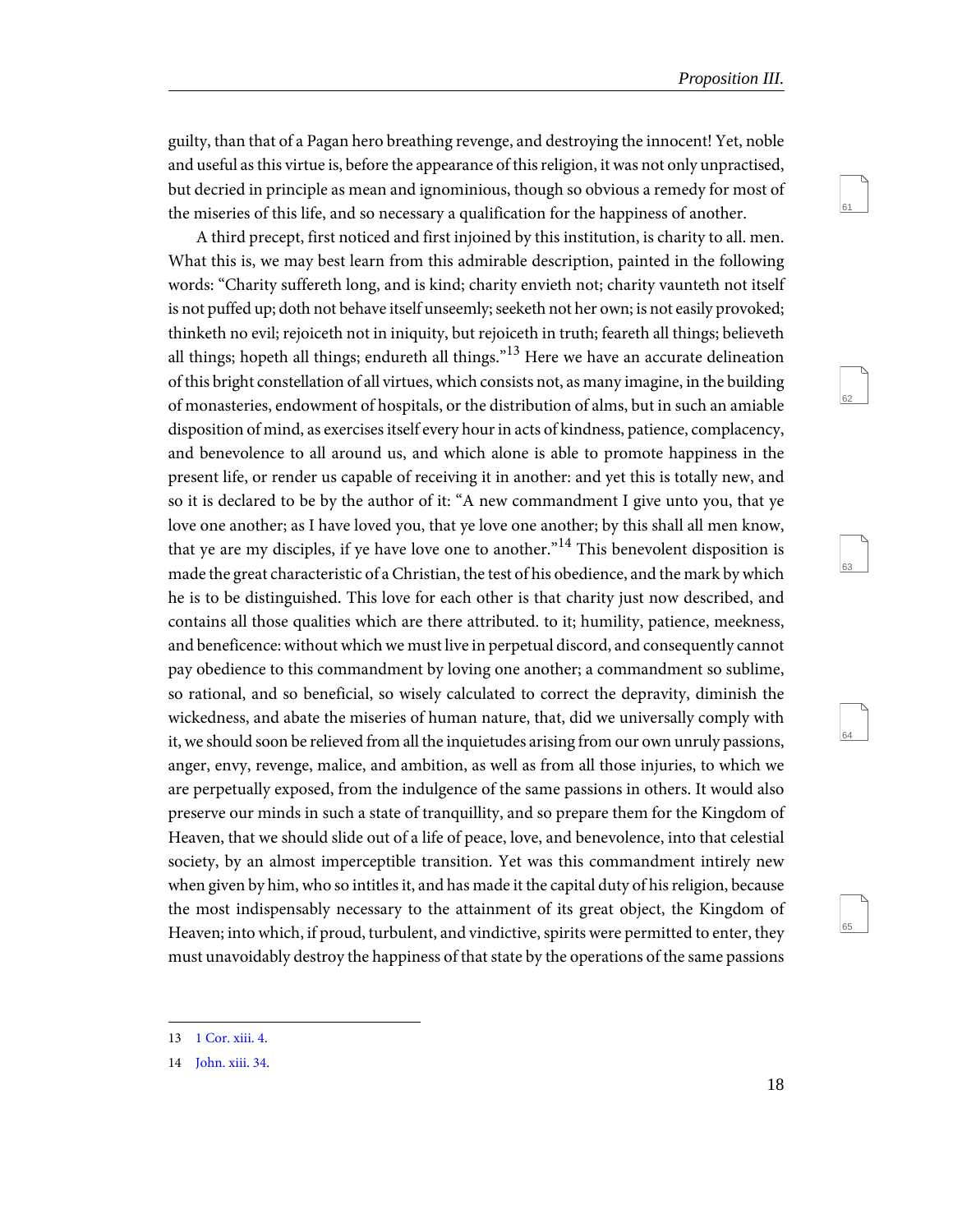<span id="page-22-3"></span><span id="page-22-2"></span><span id="page-22-1"></span><span id="page-22-0"></span>68

69

and vices, by which they disturb the present, and therefore all such must be eternally excluded, not only as a punishment, but also from incapacity

Repentance, by this we plainly see, is another new moral duty strenuously insisted on by this religion, and by no other, because absolutely necessary to the accomplishment of its end; for this alone can purge us from those transgressions, from which we cannot be totally exempted in this state of trial and temptation, and purify us from that depravity in our nature, which renders us incapable of attaining this end. Hence also we may learn, that no repentance can remove this incapacity, but such as intirely changes the nature and disposition of the offender; which in the language of Scripture is called "being born again." Mere contrition for past crimes, nor even the pardon of them, cannot effect this, unless it operates to this intire conversion or new birth, as it is properly and emphatically named for sorrow can no more purify a mind corrupted by a long continuance in vicious habits, than it can restore health to a body distempered by a long course of vice and intemperance. Hence also every one, who is in the least acquainted with himself, may judge of the reasonableness of the hope that is in him, and of his situation in a future state by that of his present. If he feels in himself a temper proud, turbulent, vindictive, and malevolent, and a violent attachment to the pleasures or business of the world, he may be assured, that he must: be excluded from the Kingdom of Heaven; not only because his conduct can merit no such reward, but because, if admitted, he would find there no objects satisfactory to his passions, inclinations, and pursuits, and therefore could only disturb the happiness of others without enjoying any share of it himself.

Faith is another moral duty injoined by this institution, of a species so new, that the philosophers of antiquity had no word expressive of this idea, nor any such idea to be expressed; for the word πιστις, or fides, which we translate faith, was never used by any Pagan writer in a sense the least similar to that, to which it is applied in the New Testament where in general it signifies a humble, teachable, and candid, disposition, a trust in God, and confidence in his promises; when applied particularly to Christianity, it means no more than a belief of this single proposition, that Christ was the Son of God; that is, in the language of those writings, the Messiah, who was foretold by the prophets, and expected by the Jews; who was sent by God into the world to preach righteousness, judgement, and everlasting life, and to die as an atonement for the sins of mankind. This was all that Christ required to be believed by those who were willing to become his disciples he, who does not believe this, is not a Christian, and he who does believes the whole that is essential to his profession, and all that is properly comprehended under the name of faith. This unfortunate word has indeed: been so tortured and so misapplied. to mean every absurdity, which artifice could impose upon ignorance, that it has lost all pretensions to the title of virtue; but if brought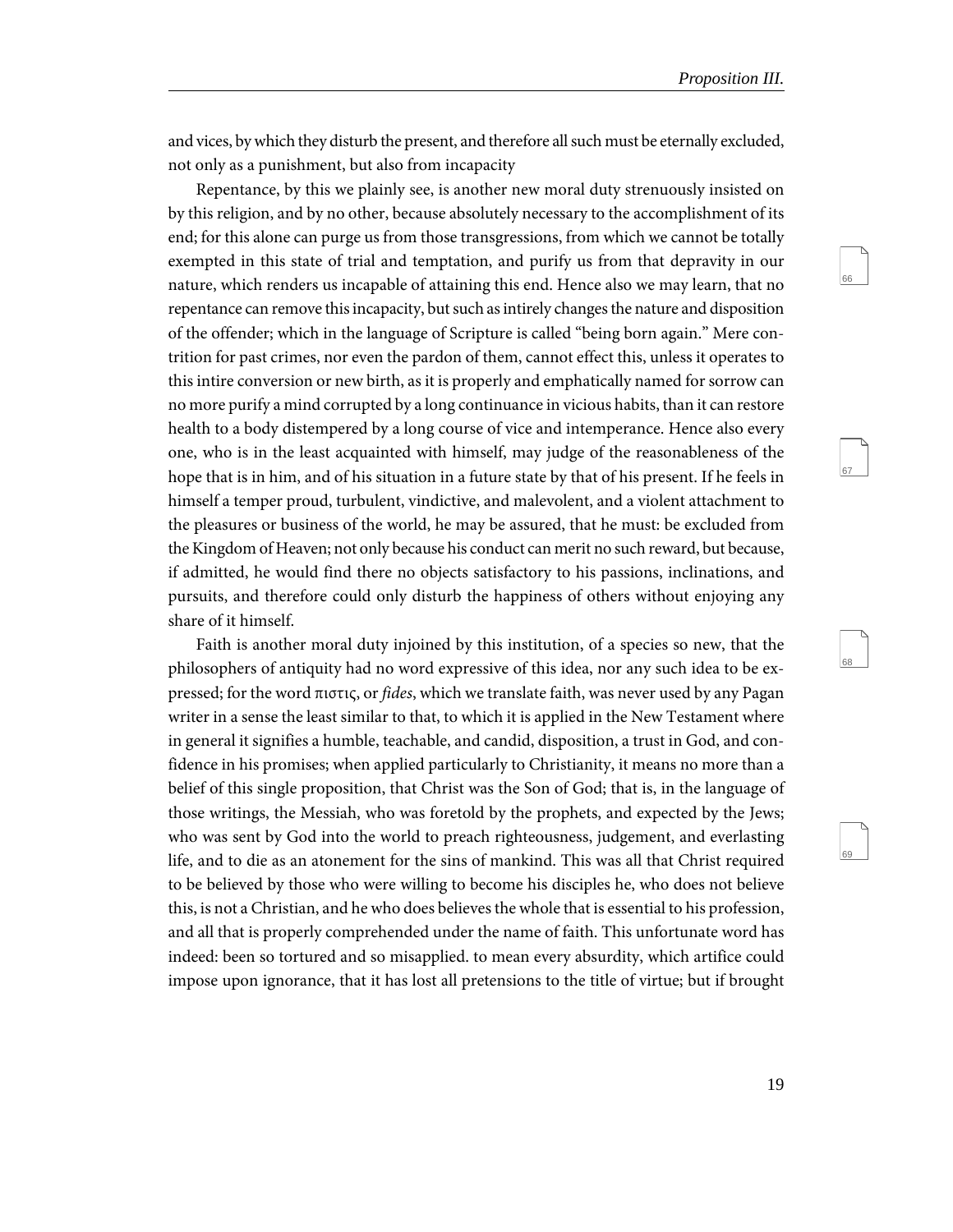<span id="page-23-3"></span><span id="page-23-2"></span><span id="page-23-1"></span>71

<span id="page-23-4"></span>72

<span id="page-23-5"></span>74

back to the simplicity of its original signification, it well deserves that name, because it usually arises from the most amiable dispositions, and is always a direct contrast to pride, obstinacy, and self-conceit. If taken in the extensive sense of an assent to the evidence of things not seen, it comprehends the existence of a God, and a future state, and is therefore not only itself a moral virtue, but the source from whence all others must proceed; for on the belief of these all religion and morality must intirely depend. It cannot be altogether void of moral merit; (as some would represent it) because it is in a degree voluntary; for daily experience shews us, that men not only pretend to, but actually do believe, and disbelieve almost any propositions, which best suit their interests or inclinations, and unfeignedly change their sincere opinions with their situations and circumstances. For we have power over the mind's eye, as well as over the body's, to shut it against the strongest rays of truth and religion, whenever they become painful to us, and to open it again to the faint glimmerings of scepticism and infidelity, when we "love darkness rather than light, because our deeds are evil."<sup>15</sup>—And this, I think, sufficiently refutes all objections to the moral nature of faith, drawn from the supposition of its being quite involuntary and necessarily dependent on the degree of evidence which is offered to our understandings.

Self-abasement is another moral duty inculcated by this religion only; which requires us to impute even our own virtues to the grace and favour of our Creator, and to acknowledge that we can do nothing good by our own powers, unless assisted by his over-ruling influence. This doctrine seems at first sight to infringe on our free-will, and to deprive us of all merit; but, on a closer examination, the truth of it may be demonstrated both by reason and experience, and that in fact it does not impair the one or depreciate the other, and that it is productive of so much humility, resignation, and dependence, on God, that it justly claims a place amongst the most illustrious moral virtues. Yet was this duty utterly repugnant to the proud, and self-sufficient. principles of the ancient philosophers, as well as modern Deists, and therefore, before the publication of the Gospel, totally unknown and uncomprehended.

Detachment, from the world is another moral virtue (constituted by, this religion alone) so new, that even at this day few of its professors can be persuaded that it is required, or, that it is any virtue, at all. By this detachment from the world, is not to be understood a seclusion from society, abstraction from all business; or retirement to a gloomy. cloister.—Industry and labour, cheerfulness and hospitality, are frequently recommended; nor is the acquisition of wealth and honours prohibited, if they can be obtained by honest means, and a moderate degree of attention and care; but such an unremitted anxiety and perpetual application, as engrosses our whole time and thoughts, are forbid, because they are incompatible with the spirit of this religion, and must utterly disqualify us for the attainment of its great end. We toil on in the vain pursuits and frivolous occupations of the world,

<span id="page-23-0"></span><sup>15</sup> [John iii. 19.](http://www.ccel.org/study/Bible:John.3.19)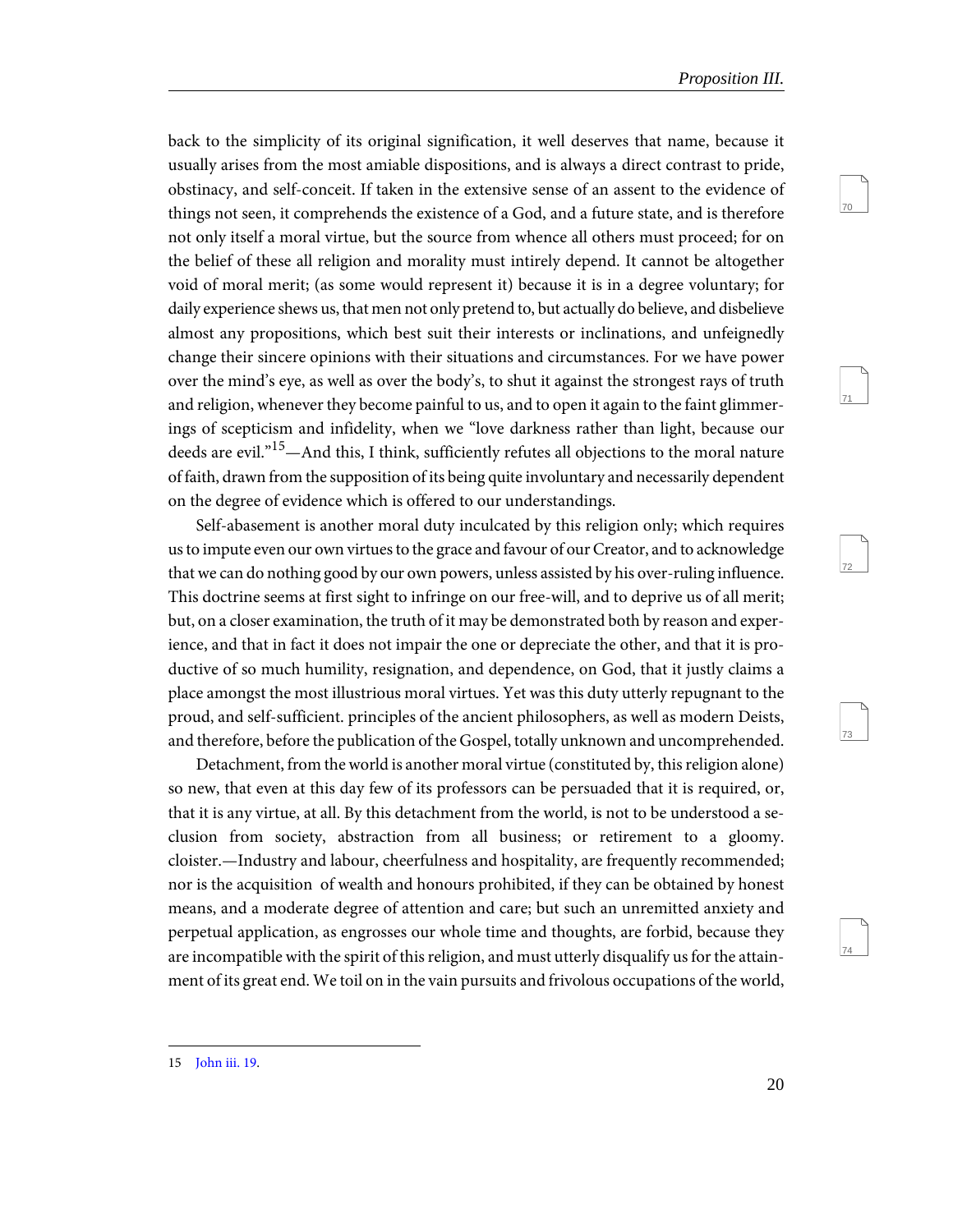<span id="page-24-4"></span><span id="page-24-3"></span>76

<span id="page-24-6"></span><span id="page-24-5"></span>77

die in our harness, and then expect, if no gigantic crime stands in the way, to step immediately into the Kingdom of Heaven; but this is impossible; for, without a previous detachment from the business of this world, we cannot be prepared for the happiness of another. Yet this could make no part of the morality of Pagans, because their virtues were altogether connected with this business, and confined chiefly in conducting it with honour to themselves and benefit to the public. But Christianity has a nobler object in view—which, if not attended to, must be lost for ever! This object is that celestial mansion of which we should never lose sight, and to which we should ever be advancing, during our journey through life; but this, by no means, precludes us from performing the business, or enjoying the amusements, of travellers, provided they detain us not too long, or lead us too far out of our way.

It cannot be denied, that the great author of the Christian institution, first and singly ventured to oppose all the chief principles of Pagan virtue, and to introduce a religion directly opposite to those erroneous, though long-established, opinions, both in its duties and in its object. The most celebrated virtues of the ancients were high spirit, intrepid courage, and implacable resentment.

#### Impiger, iracundus, inexorabilis, acer,

was the portrait of the most illustrious hero drawn by one of the first poets of antiquity. To all these admired qualities, those of a true Christian are an exact contrast; for, this religion constantly enjoins poorness of spirit, meekness, patience, and forgiveness of injuries. "But I say unto you, that ye resist not evil; but whoever shall smite thee on the right cheek, turn to him the other also."<sup>16</sup> The favourite characters among the Pagans were the turbulent, ambitious, and intrepid, who, through toils and dangers, acquired wealth and spent it in luxury, magnificence, and corruption; but both these are equally adverse to the Christian system, which forbids all extraordinary efforts to obtain wealth, care to secure, or thought concerning the enjoyment of it. "Lay not up for yourselves treasures on earth," &c. "Take no thought, saying, what shall we eat, or what shall we drink, or wherewithal shall we be clothed?—for after all these things do the Gentiles seek."<sup>17</sup> The chief object of the Pagans was immortal fame; for this, their poets sang, their heroes fought, and their patriots died: and this was hung out, by their philosophers and legislators, as the great incitement to all noble and virtuous deeds. But what says the Christian legislator to his disciples on this subject?—"Blessed are ye, when men shall revile you, and shall say all manner of evil against you, for my sake; rejoice, and be exceeding glad, for great is your reward in heaven."<sup>18</sup> So widely different is the genius of the Pagan and Christian morality, that I will venture to affirm, that the most celebrated virtues of the former are more opposite to the spirit, and more in-

<span id="page-24-2"></span><span id="page-24-1"></span><span id="page-24-0"></span><sup>16</sup> [Matt. v. 39](http://www.ccel.org/study/Bible:Matt.5.39).

<sup>17</sup> [Matt. vi. 31](http://www.ccel.org/study/Bible:Matt.6.31).

<sup>18</sup> [Matt. v. 14](http://www.ccel.org/study/Bible:Matt.5.14).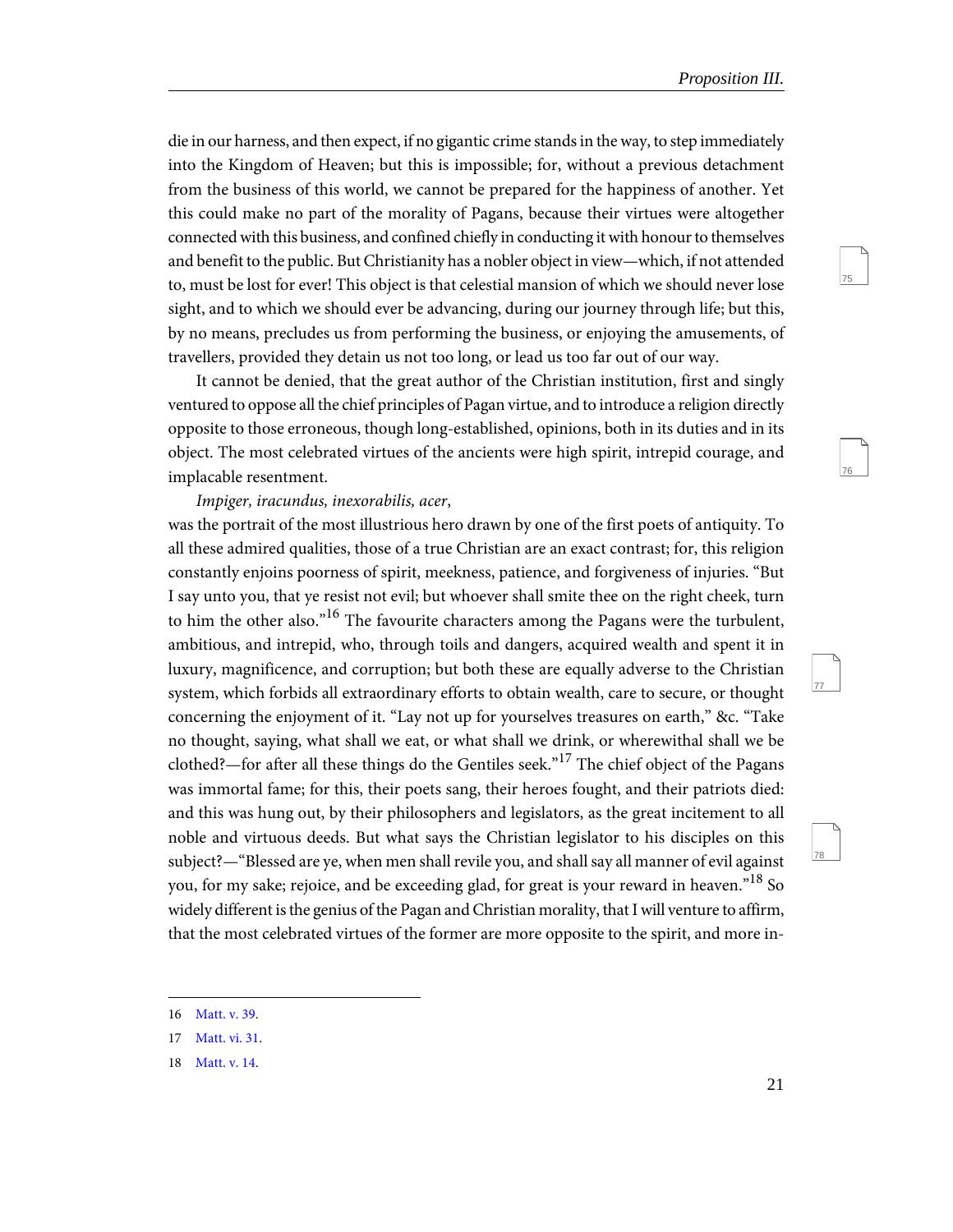<span id="page-25-3"></span><span id="page-25-2"></span><span id="page-25-1"></span><span id="page-25-0"></span>81

<span id="page-25-4"></span>82

<span id="page-25-5"></span>83

84

consistent with the end, of the latter, than even their most infamous vices; and that a Brutus, wrenching vengeance out of his hands to whom alone it belongs, by murdering the oppressor of his country, or a Cato, murdering himself, from an impatience of controul, leaves the world more unqualified for, and more inadmissible into, the Kingdom of Heaven, than even a Messalina, or an Heliogabalus, with all their profligacy about them.

Nothing, I believe, has so much contributed to corrupt the true spirit of the Christian institution, as that partiality which we contract from out earliest education for the manners of Pagan antiquity; from whence we learn to adopt every moral idea which is repugnant to it; to applaud false virtues, which that disavows; to be guided by laws of honour, which that abhors; to imitate characters which that detests; and to behold heroes, patriots, conquerors, and suicides, with admiration, whose conduct that utterly condemns. From a coalition of there opposite principles, was generated that monstrous system of cruelty and benevolence, of barbarism and civility, of rapine and justice, of fighting and devotion, of revenge and generosity, which harrassed the world, for several centuries, with crusades, holy wars, knighterrantry, and single combats, and even still retains influence enough, under the name of honour, to defeat the most beneficent ends of this holy institution. I mean not, by this, to pass any censure on the principles of valour, patriotism, or honour; they may be useful, and perhaps necessary, in the commerce and business of the present turbulent and imperfect state, and those who are actuated by them may be virtuous, honest, and even religious, men. All that I assert is, that they cannot be Christians; a profligate may be a Christian, though a bad one, because he may be overpowered by passions and temptations, and his actions may contradict his principles; but a man, whose ruling principle is honour, however virtuous he may be, cannot be a Christian, because he erects a standard of duty, and deliberately adheres to it, diametrically opposite to the whole tenour of that religion.

The contrast between the Christian, and all other institutions, religious or moral, previous to its appearance, is sufficiently evident; and surely the superiority of the former is as little to be disputed, unless any one than undertake to prove that humility, patience, forgiveness, and benevolence, are less amiable and less beneficial qualities than pride, turbulence, revenge, and malignity; that the contempt of riches is less noble than the acquisition by fraud and villany, or the distribution of them to the poor less commendable than avarice or profusion; or, that a real immortality in the Kingdom of Heaven is an object less exalted, less rational, and less worthy of pursuit, than an imaginary immortality in the applause of men—that worthless tribute which the folly of one part of mankind pays to the wickedness of the other—a tribute which a wise man ought always to despise, because a good man can scarce ever obtain.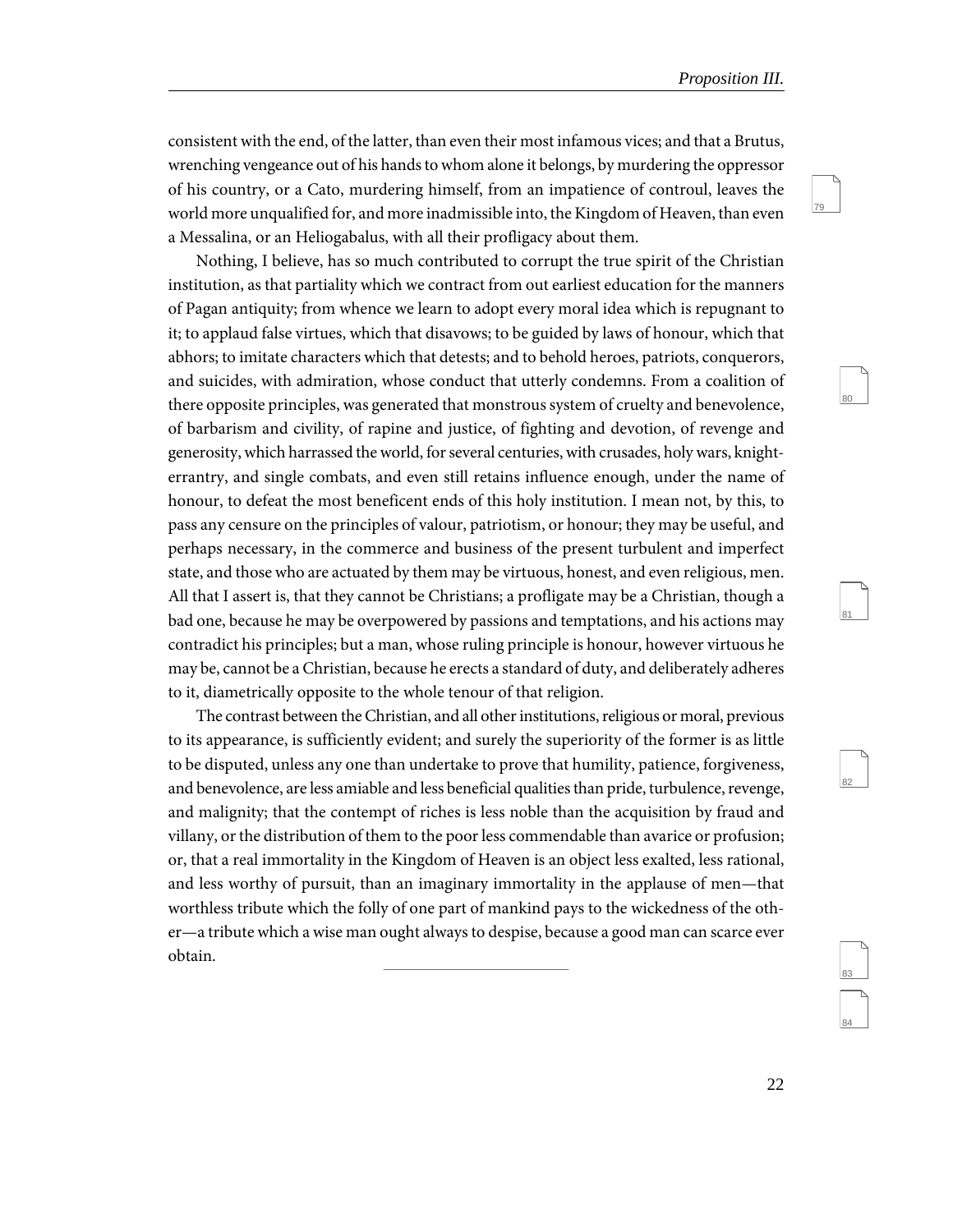<span id="page-26-4"></span><span id="page-26-3"></span><span id="page-26-2"></span>87

88

#### <span id="page-26-1"></span>**CONCLUSION.**

<span id="page-26-0"></span>IF I mistake not, I have now fully established the truth of my three Propositions.

First, That there is now extant a book intitled the New Testament.

Secondly, That from this book may be extracted a system of religion intirely new, both in its object and its doctrines, not only superior to, but totally unlike, every thing which had ever before entered into the mind of man.

Thirdly, That from this book may likewise be collected a system of ethics, in which every moral precept founded on reason is carried to a higher degree of purity and perfection, than in any other of the wisest philosophers of preceding ages; every moral precept founded on false principles totally omitted, and many new precepts added peculiarly corresponding with the new object of this religion.

Every one of these propositions, I am persuaded, is incontrovertibly true; and if true, this short, but certain conclusion must inevitably follow; That such a system of religion and morality could not possibly have been the work of any man, or set of men, much less of those obscure, ignorant, and illiterate, persons who actually did discover and publish it to the world; and that, therefore, it must have been effected by the supernatural interposition of divine power and wisdom; that is, that it must derive its origin from God.

This argument seems to me little short of demonstration, and is indeed founded on the very same reasoning by which the material world is proved to be the work his invisible hand. We view with admiration the heavens and the earth, and all therein contained; we contemplate with. amazement the minute bodies of animals too small for perception, and. the immense planetary orbs too vast for imagination; we are certain that these cannot be the works of man; and therefore we conclude, with reason, that they must be the productions of an omnipotent Creator. In the same manner, we see here a scheme of religion and morality unlike and superior to all ideas of the human mind, equally impossible to have been discovered by the knowledge, as invented by the artifice of man; and, therefore, by the very same mode of reasoning, and with the same justice, we conclude, that it must derive its origin from the same omnipotent and omniscient Being.

Nor was the propagation of this religion less extraordinary than the religion itself, or less above the reach of all human power, than the discovery of it was above that of all human understanding. It is well known, that in the course of a very few years it was spread over all the principal, parts of Asia and of Europe, and this by the ministry only of an inconsiderable number of the most inconsiderable persons; that at this time Paganism was in the highest repute, believed universally by the vulgar, and patronized by the great; that the wisest men of the wisest nations assisted at its sacrifices, and consulted its oracles on the most important occasions. Whether these were the tricks of the priests or of the devil, is of no consequence, as they were both equally unlikely to be converted or overcome; the fact is certain, that on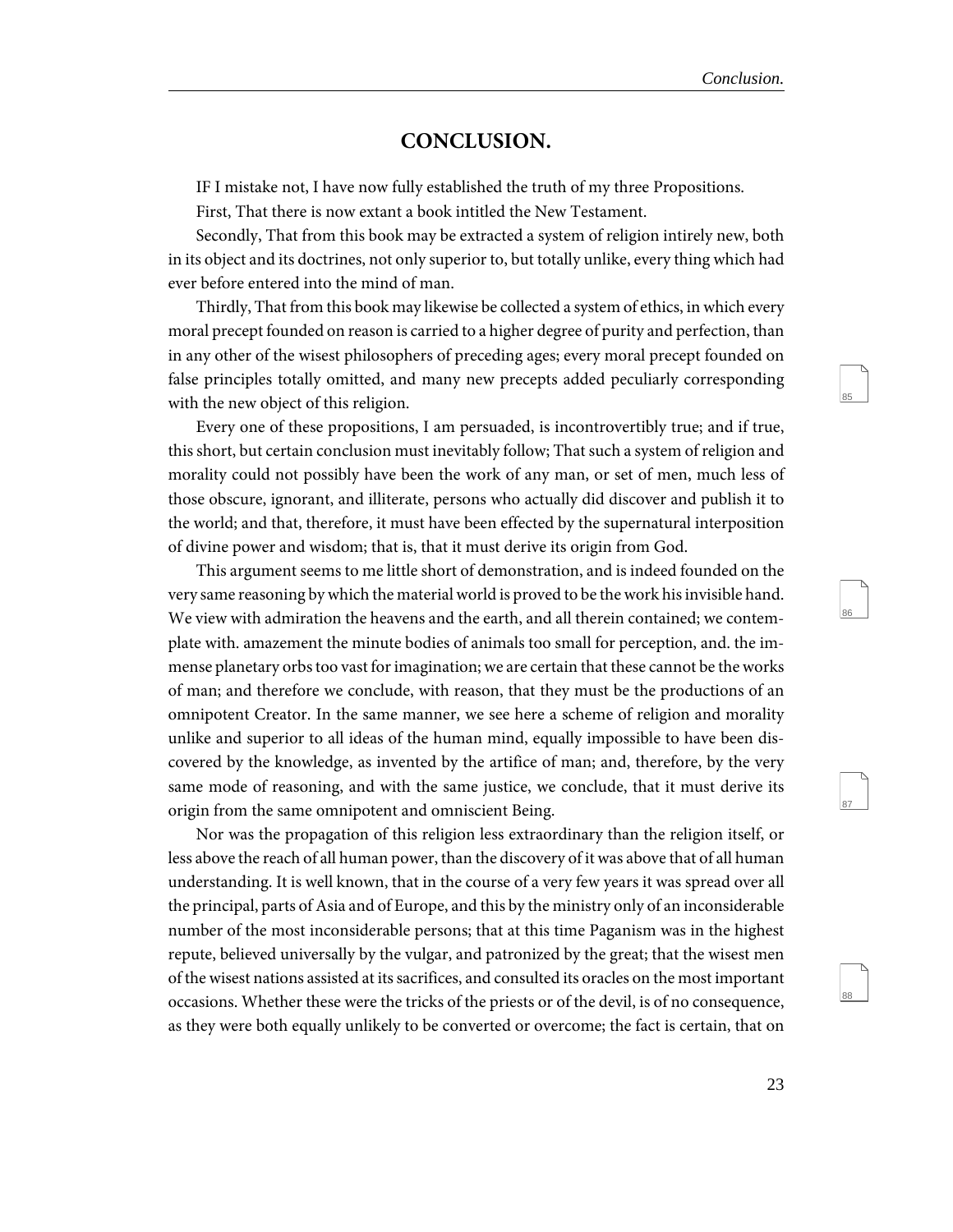<span id="page-27-1"></span><span id="page-27-0"></span>90

<span id="page-27-3"></span><span id="page-27-2"></span>91

92

the preaching of a few fishermen, their altars were deserted, and their deities were dumb. This miracle they undoubtedly performed, whatever we may think of the rest; and this is surely sufficient to prove the authority of their commission, and to convince us, that neither their undertaking nor the execution of it could possibly be their own.

How much this divine institution has been corrupted, or how soon these corruptions began, how far it has been discoloured by the false notions of illiterate ages, or blended with fictions by pious frauds, or how early these notions and fictions were introduced, no learning or sagacity is now able precisely to ascertain; but surely no man, who seriously considers the excellence and novelty of its doctrines, the manner in which it was at first propagated through the world, the persons who atchieved that wonderful work, and the originality of those writings in which it is still recorded, can possibly believe that it could ever have been the production of imposture or chance; or that from an imposture the most wicked and blasphemous (for if an imposture, such it is) all the religion and virtue now existing on earth can derive their source.

But notwithstanding what has been here urged, if any man can believe, that at a time when the literature of Greece and Rome, then in their meridian lustre, were insufficient for the task, the son of a carpenter; together with twelve of the meanest and most illiterate mechanics, his associates, unassisted by any supernatural power, should be able to discover or invent a system of theology the most sublime, and of ethics the most perfect, which had escaped the penetration and learning of Plato, Aristotle, and Cicero; and that from this system, by their own sagacity, they had excluded every false virtue, though universally admired, and admitted every true virtue, though despised and ridiculed by all the rest of the world. If any one can believe that these men could become impostors, for no other purpose than the propagation of truth, villains for no end but to teach honesty, and martyrs without the least prospect of honour or advantage; or that, if all this should have been possible, these few inconsiderable persons should have been able, in the course of a few years, to have spread this their religion over most parts of the then known world, in opposition. to the interests, pleasures, ambition, prejudices, and even reason, of mankind; to have triumphed over the power of princes, the intrigues of states, the force of custom, the blindness of zeal, the influence of priests, the arguments of orators, and the philosophy of the world, without any supernatural assistance; if any one can believe all these miraculous events, contradictory to the constant experience of the powers and dispositions of human nature, he must be possessed of much more faith than is necessary to make him a Christian, and remain an unbeliever from mere credulity.

But should these credulous infidels after all be in the right, and this pretended revelation be all a fable, from believing it what harm could ensue? Would it render princes more tyr-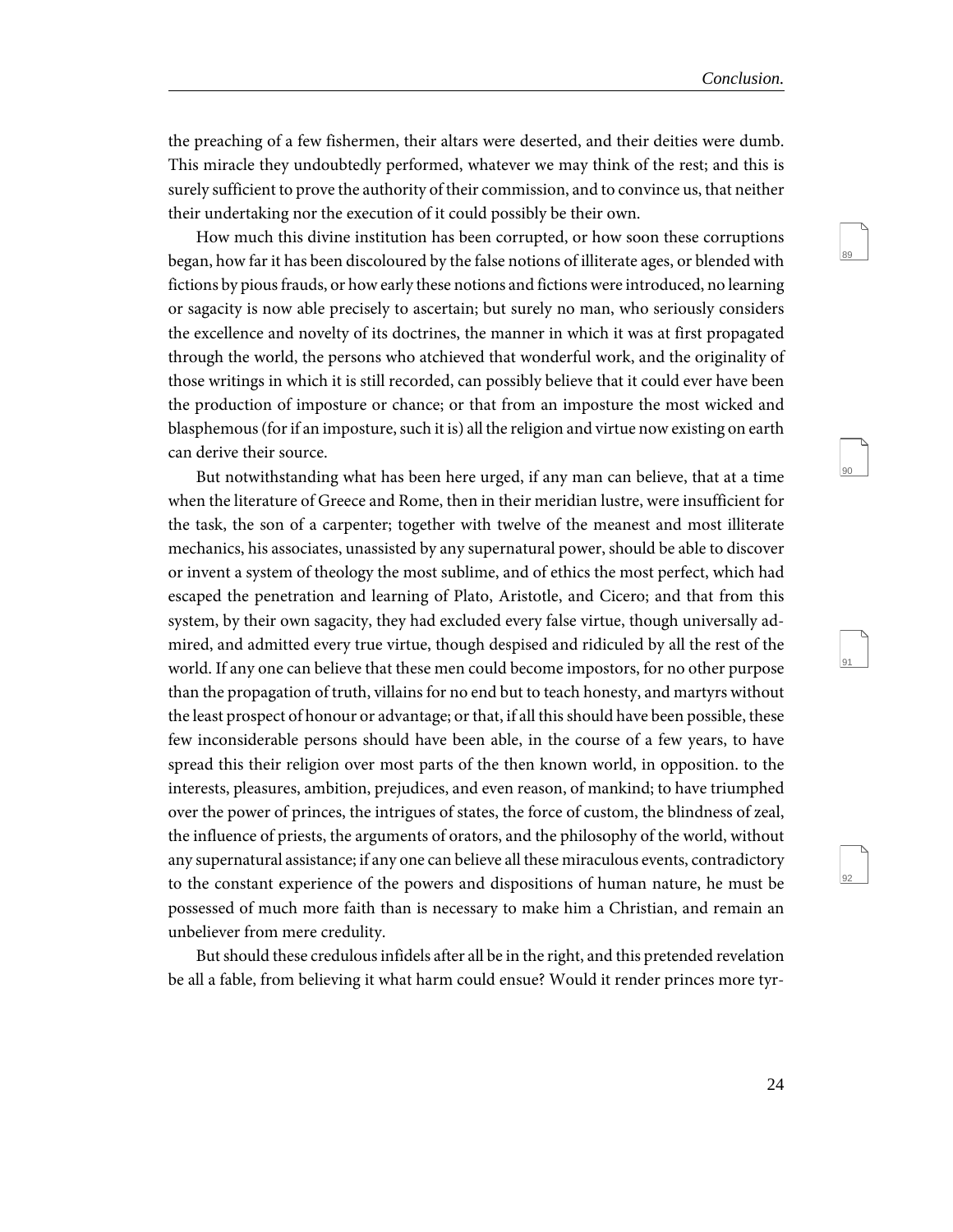<span id="page-28-2"></span><span id="page-28-1"></span><span id="page-28-0"></span>94

<span id="page-28-4"></span><span id="page-28-3"></span>96

97

annical, or subjects more ungovernable? the rich more insolent, or the poor more disorderly? Would it make worse parents or children, husbands or wives, masters or servants, friends or neighbours? Or would it not make men more virtuous, and, consequently more happy in every situation? It could not be criminal, it could not be detrimental. It could not be criminal, because it cannot be a crime to assent to such evidence as has been able to convince the best and wisest of mankind; by which, if false; Providence must have permitted men to deceive each other for the most beneficial ends, and which, therefore, it would be surely more meritorious to believe from a disposition of faith and charity, which believeth all things, than to reject with scorn from obstinacy and self-conceit. It cannot be detrimental, because if Christianity is a fable, it is a fable, the belief of which is the only principle which can retain men in a steady and uniform course of virtue, piety, and devotion, or can support them in the hour of distress, of sickness, and of death. Whatever might be the operations of true deism on the minds of Pagan philosophers, that can now avail us nothing; for that light which once lightened the Gentles, is now absorbed in the brighter illumination of the Gospel: we cam now form no rational system of deism, but what must be borrowed from that source, and, as far as it reaches towards perfection, must be exactly the same; and, therefore, if we will not accept of Christianity, we can have no religion at all. Accordingly we see, that those who fly from this, scarce ever stop at deism, but hasten on with great alacrity to a total rejection of all religious and moral principles whatever.

If I have here demonstrated the divine origin of the Christian religion by an argument which cannot be confuted; no others, however plausible or numerous, founded on probabilities, doubts, and conjectures, can ever disprove it, because, if it is once shewn to be true, it cannot be false. But as many arguments of this kind. have bewildered some candid and ingenuous minds, I shall here bestow a few lines on those which have the most weight, in order to wipe out, or, at least, to diminish their perplexing influence.

But here I must previously observe, that the most unsurmountable, as well as the most usual, obstacle to our belief, arises from our passions, appetites, and interests; for faith being an act of the will as much as of the understanding, we oftener disbelieve for want of inclination, than want of evidence, The first step towards thinking this revelation true, is our hopes that it is so; for whenever we much wish any proposition to be true, we are not far from believing it. It is certainly for the interest of all good men, that its authority should be well founded; and still more beneficial to the bad, if ever they intend to be better; because it is the only system either of reason or religion which can give them any assurance of pardon. The punishment of vice is a debt due to justice, which cannot be remitted without compensation; repentance can be no compensation; it may change a wicked man's dispositions, and prevent his offending for the future, but can lay no claim to pardon for what is past. If any one, by profligacy and extravagance, contracts a debt, repentance may make him wiser, and hinder him from running into farther distresses, but can never pay off his old bonds, for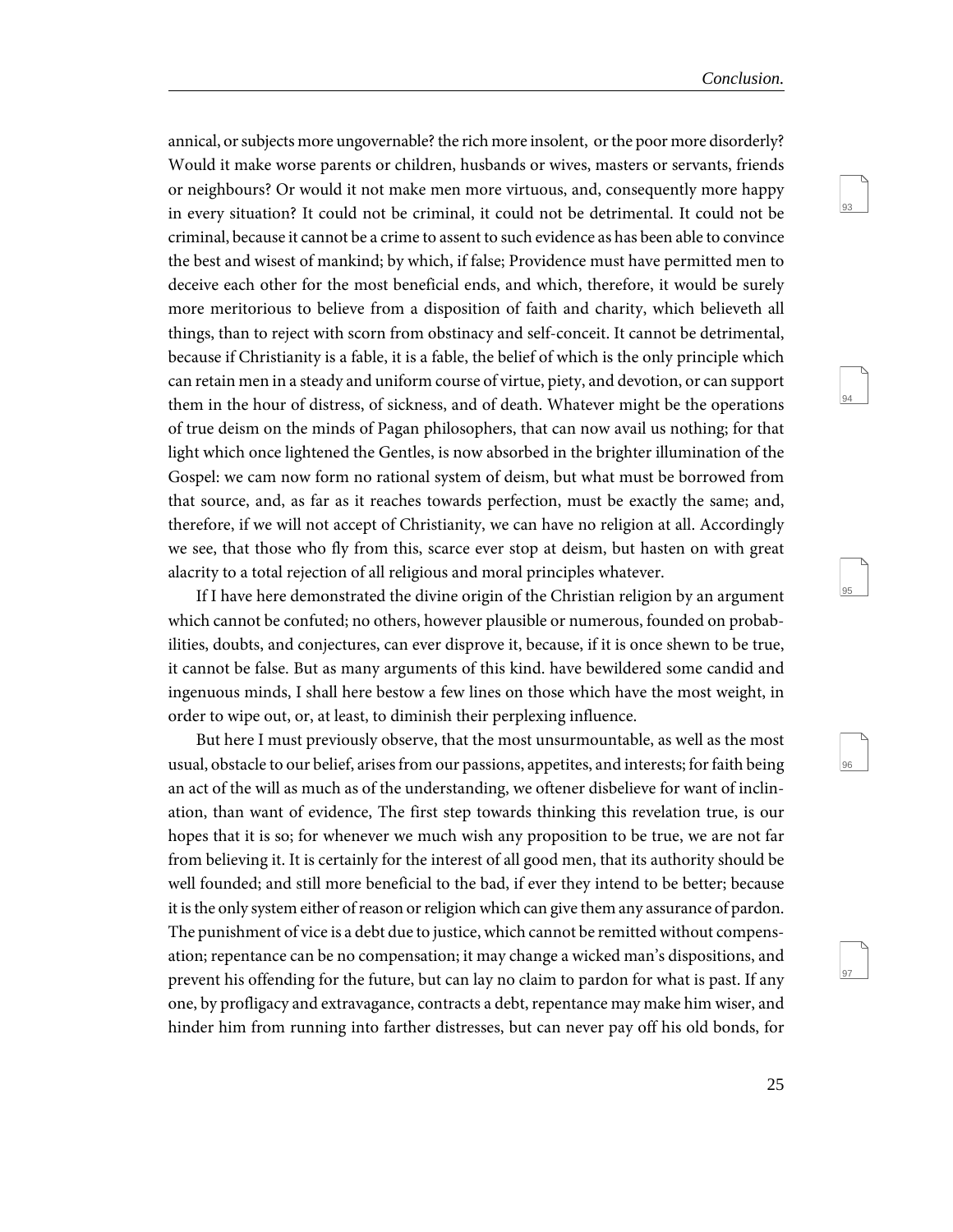<span id="page-29-3"></span><span id="page-29-2"></span><span id="page-29-1"></span><span id="page-29-0"></span>100

<span id="page-29-4"></span>101

102

which he must be ever accountable, unless they are discharged by himself, or some other in his stead; this very discharge Christianity alone holds forth on our repentance, and, if true, will certainly perform; the truth of it, therefore, must ardently be wished for by all, except the wicked, who are determined neither to repent or reform. It is well worth every man's while, who either is, or intends to be, virtuous, to believe Christianity if he can; because he will find it the surest preservative against all vitious habits and their attendant evils, the best resource under distresses and disappointments, ill health and ill fortune, and the firmest basis on which contemplation can rest; and without some, the human mind is never perfectly at ease. But if any one is attached to a favourite pleasure, or eagerly engaged in wordly pursuits incompatible with the precepts of this religion, and he believes it, he must either relinquish those pursuits with uneasiness, or persist in them with remorse and dissatisfaction, and therefore must commence unbeliever in his own defence. With such I shall not dispute, nor pretend to persuade men by arguments to make themselves miserable: but to those, who, not afraid that this religion may be true, are really affected by such objections, I will offer the following answers, which, though short, will, I doubt not, be sufficient to shew them their weakness and futility.

In the first place, then, some have been so bold as to strike at the root of all revelation from God, by asserting, that it is incredible, because unnecessary, and unnecessary, because the reason which he has bestowed on mankind is sufficiently able to discover all the religious and moral duties which he requires of them, if they would but attend to her precepts, and be guided by her friendly admonitions. Mankind have undoubtedly at various times, from the remotest ages, received so much knowledge by divine communications, and have ever been so much inclined to impute it all to their own sufficiency, that it is now difficult to. determine what human reason unassisted can effect: but to form a true judgement on this subject, let us turn our eyes to those remote regions of the globe, to which this supernatural assistance has never yet extended, and we shall there see men endued with sense and reason not inferior to our own, so far from being capable of forming systems of religion and morality, that they are at this day totally unable to make a nail or a hatchet: from whence we may surely be convinced, that reason alone is so far from being sufficient to offer to mankind a perfect religion, that it has never yet been able to lead them to any degree of culture or civilization whatever. These have uniformly flowed from that great fountain of divine communication opened in the cast, in the earliest ages, and thence been gradually diffused in salubrious streams, throughout the various regions of the earth. Their rise and progress; by surveying the history of the world; may easily be traced backwards to their source; and wherever these have not as yet been able to penetrate, we there find the human species not only void of all true religious and moral sentiments, but not the least emerged from their original ignorance and barbarity; which seems a demonstration, that although human reason is capable of progression in science, yet the first foundations must be laid by super-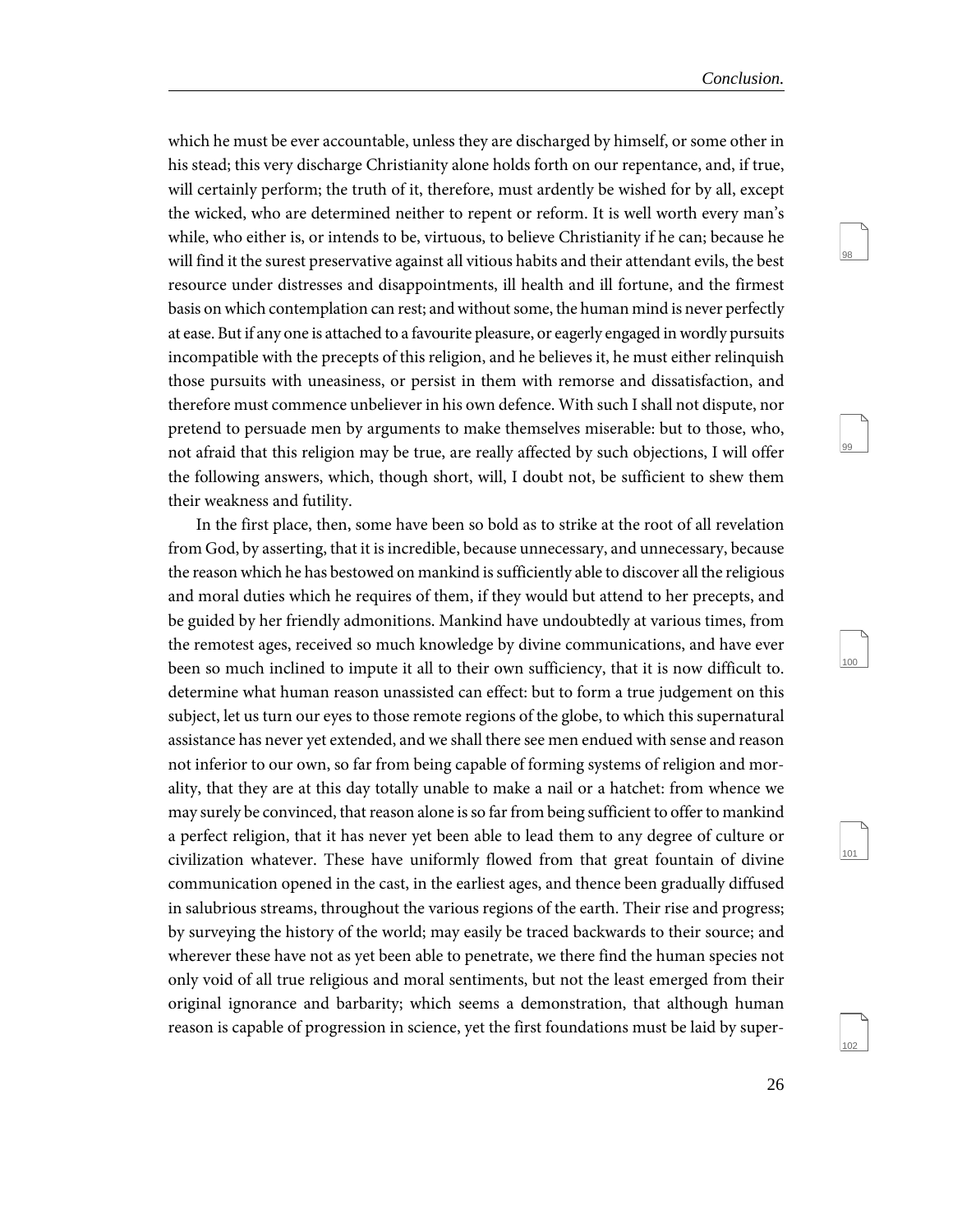<span id="page-30-1"></span><span id="page-30-0"></span>104

<span id="page-30-3"></span><span id="page-30-2"></span> $105$ 

106

natural instructions: for surely no other probable cause can be assigned, why one part of mankind should have made such an amazing progress in religious, moral, metaphysical, and. philosophical, inquiries; such wonderful improvements in policy, legislation, commerce, and manufactures, while the other part, formed with the same natural capacities, and divided only by seas and mountains, should remain, during the same number of ages, in a state little superior to brutes, without government, without laws or letters, and even without clothes and habitations; murdering each. other to satiate their revenge, and devouring each other to appease their hunger. I say no cause can be assigned for this amazing difference, except that the first have received information from those divine communications recorded in the Scriptures, and the latter have never yet been favoured, with such assistance. This remarkable contrast seems an unanswerable, though perhaps a new proof of the necessity of revelation, and a solid refutation of all arguments against it, drawn from the sufficiency of human reason. And as reason in her natural state is thus incapable of making any progress in knowledge, so when furnished with materials by supernatural aid, if left to the guidance, of her own wild imaginations, she falls into more numerous and more gross errors, than her own native ignorance could ever have suggested. There is then no absurdity so extravagant, which she is not ready to adopt: she has persuaded some, that there is no God; others, that there can be no future state: she has taught some, that there is no difference between vice and virtue, and that to cut a man's throat and to relieve his necessities are actions equally meritorious: she has convinced many, that they have no free-will in opposition to their own experience; some, that there can be no such thing as foul, or spirit, contrary to their own perceptions; and others, no such thing as matter or body, in contradiction to their senses. By analysing all things she can shew, that there is nothing in any thing; by perpetual sifting, she can reduce all existence to the invisible dust of scepticism; and by recurring to first principles, prove to the satisfaction of her followers, that there are no principles at all. How far such a guide is to be depended on in the important concerns of religion and morals, I leave to the judgement of every considerate man to determine. This is certain, that human reason, in its highest state of cultivation amongst the philosophers of Greece and Rome, was never able to form a religion comparable to Christianity; nor have all those sources of moral virtue, such as truth, beauty; and the fitness of things, which modern philosophers have endeavoured. to substitute in its stead, ever been effectual to produce good men, and have themselves often been the productions of some of the worst.

Others there are, who allow, that a revelation from God may be both necessary and credible; but allege, that the Scriptures, that is the books of the Old and New Testament, cannot be that Revelation; because in them are to be found errors and inconsistencies, fabulous stories, false facts, and false philosophy, which can never be derived from the fountain of all wisdom and truth. To this I reply, that I readily acknowledge, that the Scriptures are not revelations from God, but the history of them: the revelation itself is derived from God;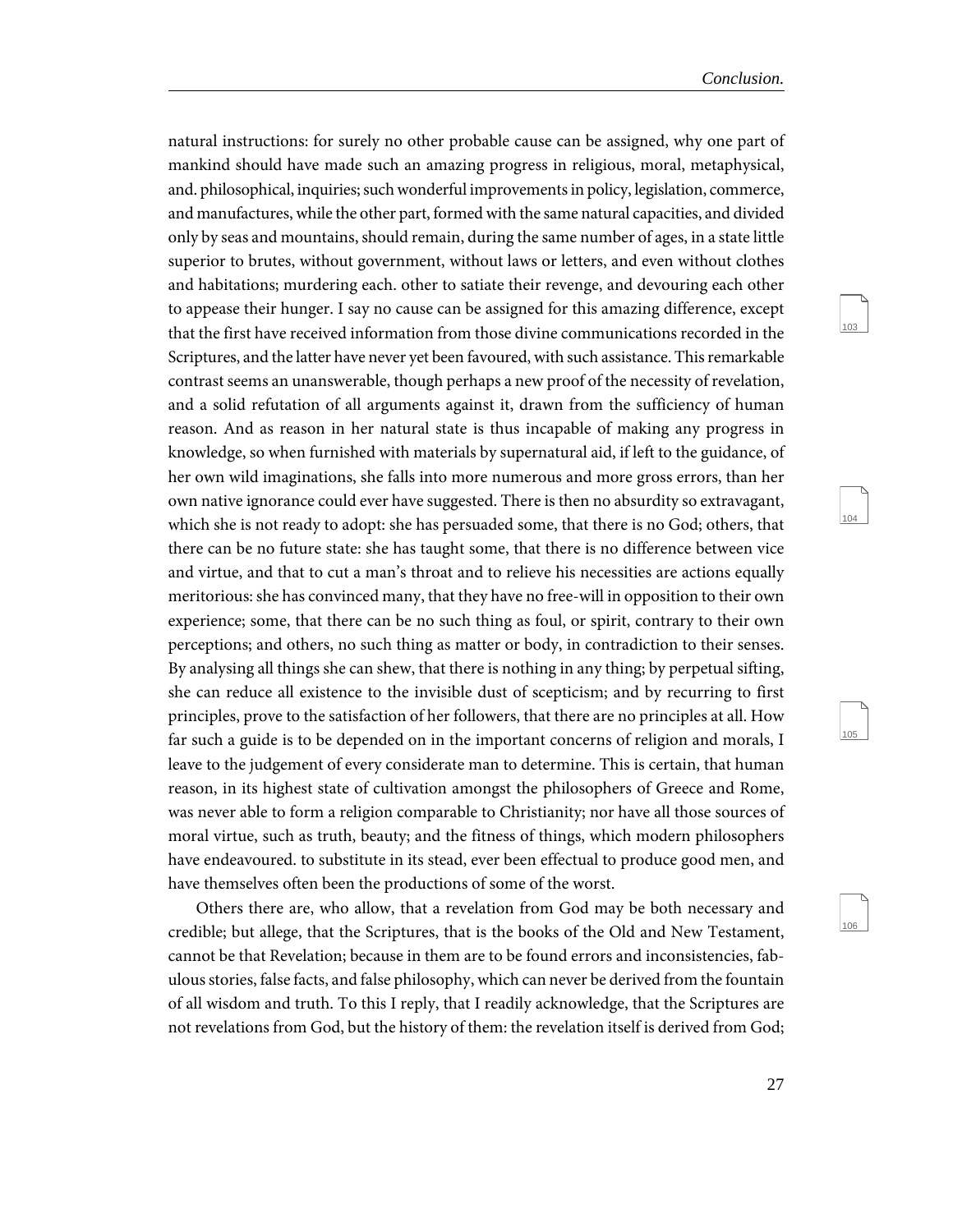<span id="page-31-2"></span><span id="page-31-1"></span>108

<span id="page-31-3"></span>109

<span id="page-31-5"></span><span id="page-31-4"></span>110

111

but the history of it is the production of men, and therefore the truth of it is not in the least affected by their fallibility, but depends on the internal evidence of its own supernatural excellence. If in these books such a religion, as has been here described, actually exists, no seeming, or even real, defects to be found in them can disprove the divine origin of this religion, or invalidate my argument. Let us, for instance, grant that the Mosaic History of the Creation was founded on the erroneous but popular principles of those early ages, who imagined the earth to be a vast plain, and the celestial bodies no more than luminaries hung up in the concave firmament to enlighten it; will it from thence follow, that Moses could not be a proper instrument in the hands of Providence, to impart to the Jews a divine law, because he was not inspired with a fore-knowledge of the Copernican. and Newtonian systems? or that Christ must be an impostor, because Moses was not an astronomer? Let us also suppose, that the accounts of Christ's temptation in the Wilderness, the Devil's taking refuge in the herd of swine, with several other narrations in the New Testament, frequently ridiculed by unbelievers, were all but stories accommodated to the ignorance and superstitions of the times and countries in which they were written, or pious frauds intended to impress on vulgar minds a higher reverence of the power and sanctity of Christ, will this in the least impeach the excellence of his religion, or the authority of its founder? or is Christianity answerable for all the fables of which it may have been the innocent occasion? The want of this obvious distinction has much injured the Christian cause; because on this ground it has ever been most successfully attacked, and on this ground it is not easily to be defended: for if the records of this revelation are supposed to be the revelation itself, the least defeat discovered in them must be fatal to the whole. What has led many to overlook this distinction, is that common phrase, that the Scriptures are the word of God; and in one sense they certainly are; that is, they are the sacred repository of all the revelations, dispensations, promises, and precepts, which God has vouchsafed to communicate to mankind; but this expression, we are not to understand that every part of this voluminous collection of historical, poetical, prophetical, theological, and moral writings, which we call the Bible, was dictated by the immediate influence of divine inspiration: the authors of these books pretend to no such infallibility, and if they claim it not for themselves, who has the authority to claim it for them? Christ required no such belief from those who were willing to be his disciples. He says, "He that believeth on me hath everlasting life;"<sup>19</sup> but where does he say, He that believeth not every word contained in the Old Testament, which was then extant, or every word in the New Testament, which was to be wrote for the instruction of future generations, hath not everlasting life? There are innumerable occurrences related in the Scriptures, some of greater, some of less, and some of no importance at all; the truth of which we can have no reason question, but the belief of them is surely not essential to the

<span id="page-31-0"></span><sup>19</sup> [John vi. 47](http://www.ccel.org/study/Bible:John.6.47).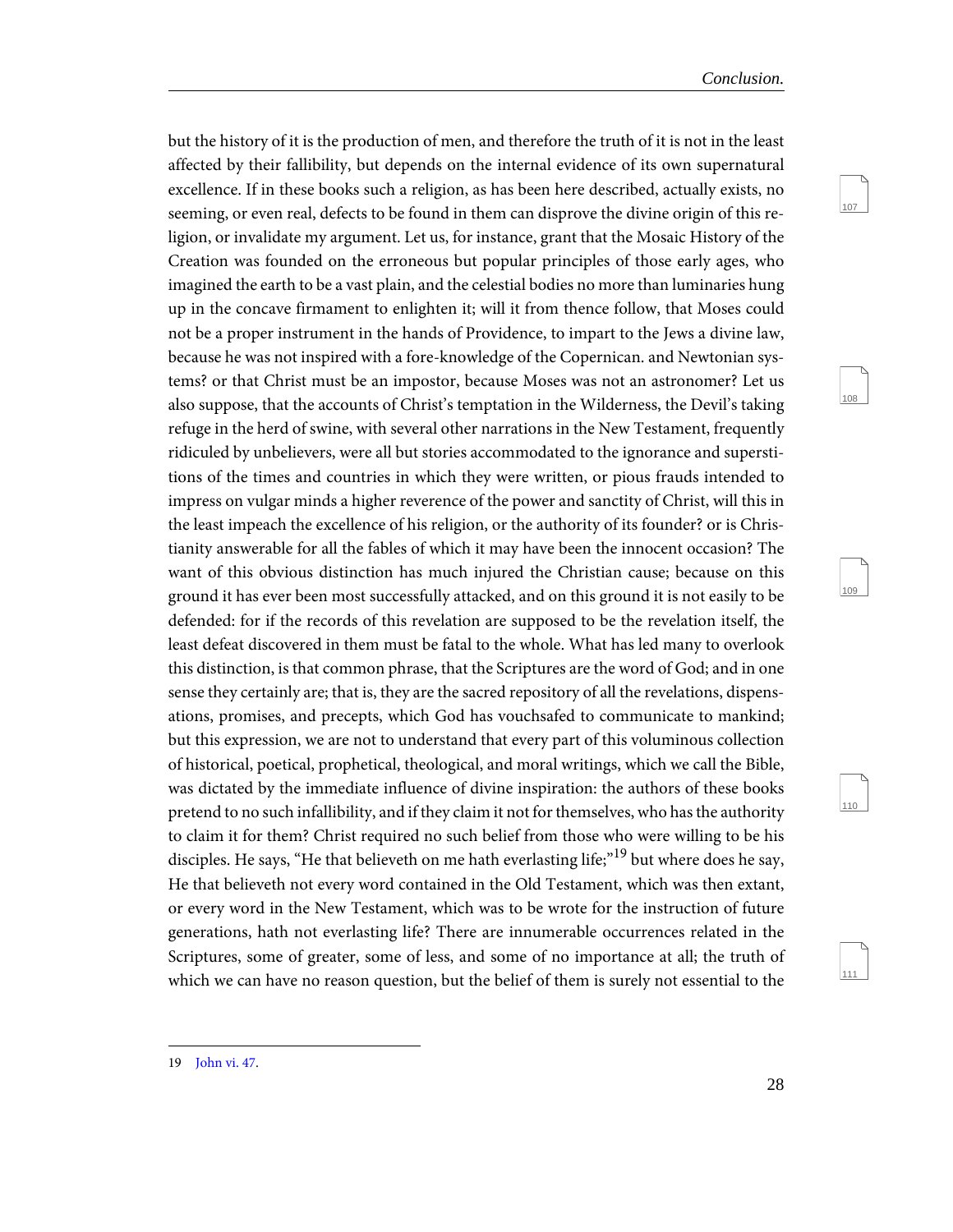<span id="page-32-2"></span><span id="page-32-1"></span><span id="page-32-0"></span>113

<span id="page-32-3"></span>114

115

faith of a Christian: I have no doubt but that S. Paul was ship-wrecked, and that he left his cloak and his parchments at Troas; but the belief of these facts makes no part of Christianity, nor is the truth of them any proof of its authority. It proves only that this Apostle could not, in common life, be under the perpetual influence of infallible inspiration: for, had he been so, he would not have put to sea before a storm, nor have forgot his cloak. These writers were undoubtedly directed by supernatural influence in all things necessary to the great work, which they were appointed to perform: at particular times, and on particular occasions, they were enabled to utter prophecies, to speak languages, and to work miracles; but in all other circumstances, they seem to have been left to the direction of their own understandings like other men. In the sciences of history, geography, astronomy, and philosophy, they appear to have been no better instructed than others, and therefore were not less liable to be misled by the errors and prejudices of the times and countries in which they lived. They related facts, like honest men, to the best of their knowledge or information, and they recorded the divine lessons of their master with the utmost fidelity; but they pretended to no infallibility, for they sometimes differed in their relations, and they sometimes disagreed in their sentiments. All which proves only, that they did not act or write in a combination to deceive, but not in the least impeaches the truth of the revelation which they published; which depends not on any external evidence whatever: for I will venture to affirm, that if any one could prove, what is impossible to be proved, because it is not true, that there are errors in geography, chronology, and philosophy, in every page of the Bible, that the prophecies therein delivered are all but fortunate guesses, or artful applications, and the miracles there recorded, no better than legendary tales: if any one could shew, that these books were never written by their pretended authors, but were posterior imposition on illiterate and credulous ages: all these wonderful discoveries would prove no more than this, that God, for reasons to us unknown, had thought proper to permit a revelation, by him communicated to mankind, to be mixed with their ignorance, and corrupted by their frauds, from its earliest infancy, in the same manner in which he has visibly permitted it to be mixed, and corrupted from that period to the present hour. If in these books a religion superior to all human imagination actually exists, it is of no consequence, to the proof of its divine origin, by what means it was there introduced, or with what human errors and imperfections it is blended, A diamond, though found in a bed of mud, is still a diamond, nor can the dirt, which surrounds it, depreciate its value or destroy its lustre.

To some speculative and refined observers, it has appeared incredible that a wise and benevolent Creator should have constituted a world upon one plan, and a religion for it on another; that is, that he should have revealed a religion to mankind which not only contradicts the principal passions and inclinations which he has implanted in their natures, but is in-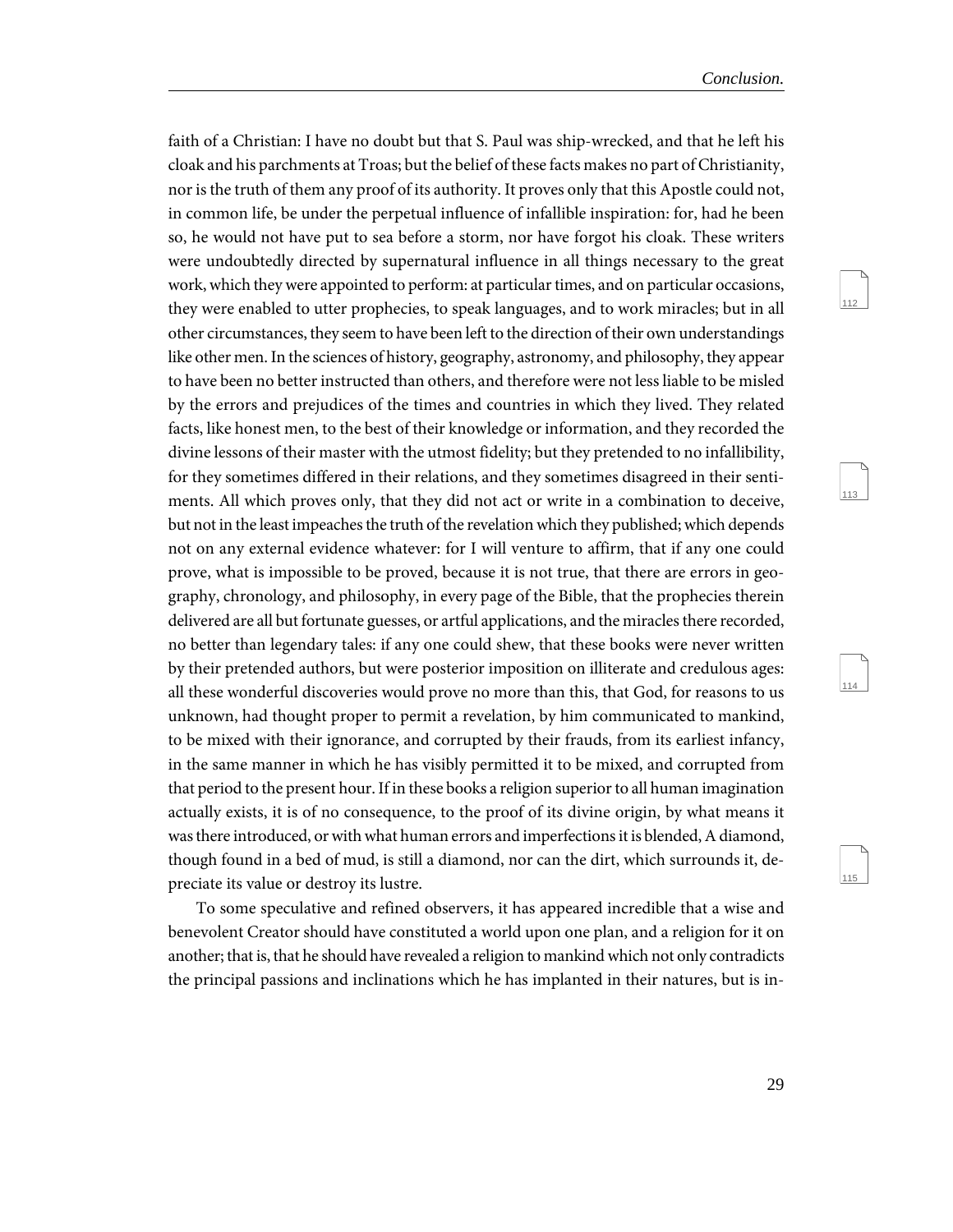<span id="page-33-6"></span><span id="page-33-5"></span>117

<span id="page-33-8"></span><span id="page-33-7"></span>118

119

compatible with the whole economy of that world which he has created, and in which he has thought proper to place them. This, say they, with regard to the Christian, is apparently the case:—the love of power, riches, honour, and fame, are the great incitements to generous and magnanimous actions; yet by this institution are all these depreciated and discouraged. Government is essential to the nature of man, and cannot be managed without certain degrees of violence, corruption, and imposition; yet are all these strictly forbid. Nations cannot subsist without wars, nor war be carried on without rapine, desolation, and murder; yet are these prohibited under the severest threats. The non-resistance of evil must subject individuals. to continual oppressions, and leave nations a defenceless prey to their enemies; yet is this recommended. Perpetual patience under insults and injuries must every day provoke new insults and new injuries; yet is this enjoined. A neglect of all we eat and drink and wear must put an end to all commerce, manufactures, and industry; yet is this required. In short, were these precepts universally obeyed, the disposition of all human affairs must be intirely changed, and the business of the world (constituted as it now is) could not go on.

To all this I answer, that such indeed is the Christian revelation, though some of its advocates may perhaps be unwilling to own it; and such it is constantly declared to be, by him who gave it, as well as by those who published it under his immediate direction:—to these he says, "If ye were of the world, the world would love his own; but, because ye are not of the world, but I have chosen you out of the world; therefore the world hateth you."<sup>20</sup> To the Jews he declares, "Ye are of this world; I am not of this world."<sup>21</sup> St. Paul writes to the Romans, "Be not conformed to this world  $122$  and to the Corinthians, "We speak not the wisdom of this world."<sup>23</sup> St. James says, "Know ye not that the friendship of the world is enmity with God? whosoever, therefore, will be a friend of the world, is the enemy of God." $^{24}$ This irreconcileable disagreement, between Christianity and the world, is announced in numberless other places in the New Testament, and indeed by the whole tenour of those writings. These are plain declarations, which, in spite of all the evasions. of those good managers, who choose to take a little of this world in their way to heaven, stand fixed and immoveable against all their arguments (drawn from public benefit and pretended necessity), and must ever forbid any reconciliation between the pursuits of this world and the Christian institution. But they, who reject it on this account, enter not into the sublime spirit of this religion, which is not a code of precise laws designed for the well-ordering society, adapted,

<span id="page-33-4"></span><span id="page-33-3"></span><span id="page-33-2"></span><span id="page-33-1"></span><span id="page-33-0"></span><sup>20</sup> [John, xv. 19](http://www.ccel.org/study/Bible:John.15.19).

<sup>21</sup> [John, viii. 23](http://www.ccel.org/study/Bible:John.8.23).

<sup>22</sup> [Rom. xii. 2.](http://www.ccel.org/study/Bible:Rom.12.2)

<sup>23</sup> [Cor. ii. 6.](http://www.ccel.org/study/Bible:1Cor.2.6)

<sup>24</sup> [James, iv. 4](http://www.ccel.org/study/Bible:Jas.4.4).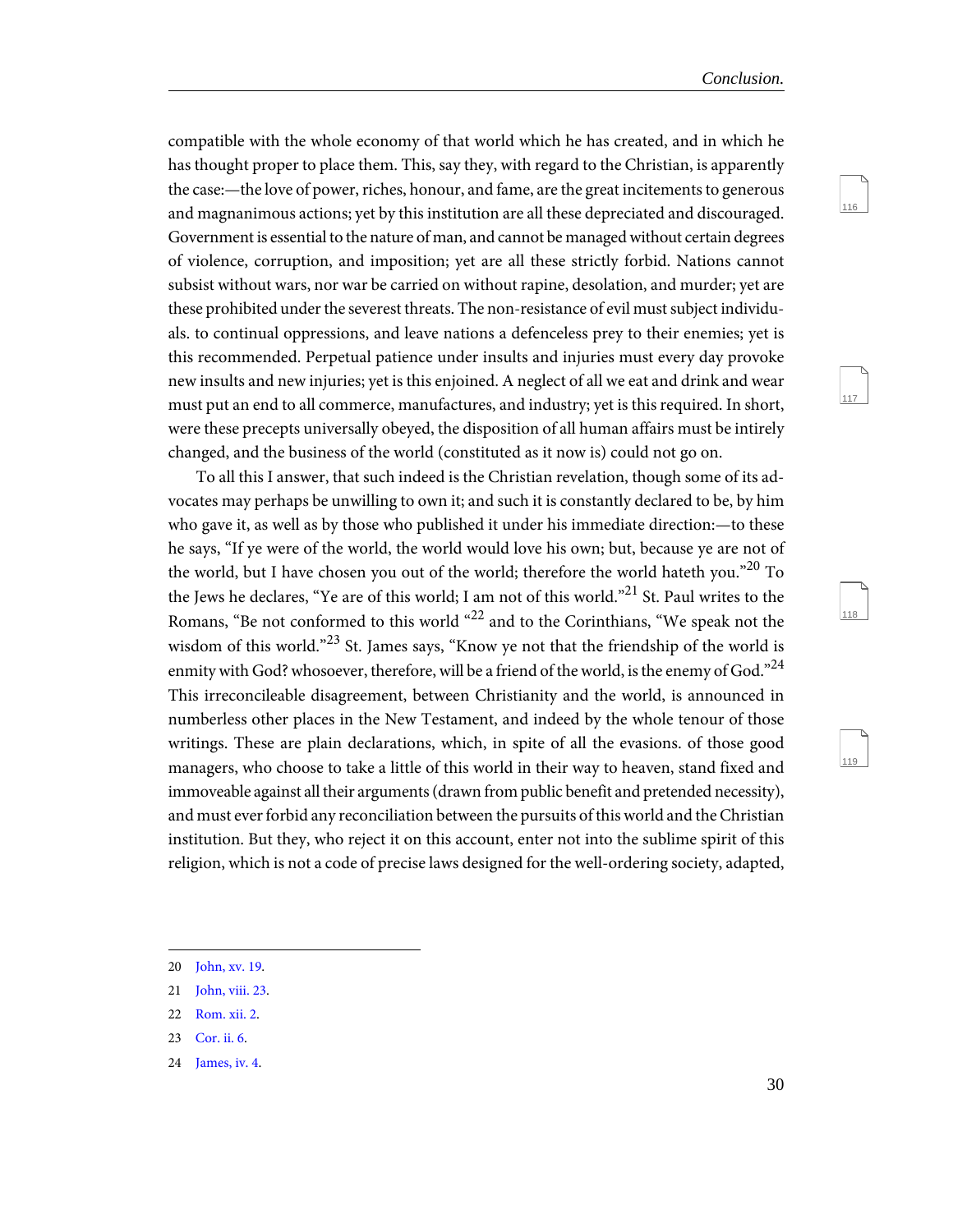<span id="page-34-3"></span><span id="page-34-2"></span><span id="page-34-1"></span>121

<span id="page-34-4"></span>122

<span id="page-34-5"></span>123

124

to the ends of worldly convenience, and amenable to the tribunal of human prudence, but a divine lesson of purity and perfection, so far superior to the low considerations of conquest, government, and commerce, that it takes no more notice of them than of the battles of gamecocks, the policy of bees, or the industry of ants; they recollect not what is the first and principal object of this institution; that this is not, as has been often repeated, to make us happy or even virtuous in the present life, for the sake of augmenting our happiness here, but to conduct us through a state of dangers and sufferings, of sin and temptation, in such a manner as to qualify us for the enjoyment of happiness hereafter. All other institutions of religion and morals were made for the world, but the characteristic of this is to be against it; and, therefore, the merits of Christian doctrines are not to be weighed in the scales of public utility, like those of moral precepts, because worldly utility is not their end. If Christ and his Apostles pretended that the religion, which they preached, would advance the power, wealth, and prosperity, of nations or of men, they would have deserved but little credit; but they constantly profess the contrary, and every where declare that their religion is adverse to the world and all its pursuits. Christ says, speaking of his disciples, "They are not of the world, even as I am not of the world."<sup>25</sup> It can therefore be no imputation on this religion, or on any of its precepts, that they tend not to an end which their author professedly disclaims; nor can it surely be deemed a defect, that it is adverse to the vain pursuits of this world, for so are reason, wisdom, and experience; they all teach us the same lesson; they all demonstrate to us, every day, that these are begun on false hopes, carried on with disquietude, and end in disappointment. This professed incompatibility with the little, wretched, and iniquitous, business of the world, is, therefore, so far from being a defect in this religion, that, was there no other proof of its divine origin, this alone, I think, would be abundantly sufficient. The great plan and benevolent design of this dispensation is plainly this, to enlighten the minds; purify the religion, and amend the morals, of mankind in general; and to select the most meritorious of them to be successively transplanted into the Kingdom of Heaven; which gracious offer is impartially tendered to all who, by perseverance in meekness, patience, piety, charity, and a detachment from the world, are willing to, qualify themselves for this holy and happy society. Was this universally accepted, and did every man observe strictly every precept of the Gospel, the face of human affairs and the economy of the world would indeed be greatly changed; but surely they would be changed for the better, and, we should enjoy much more happiness, even here, than at present: for we must not forget that evils are by it forbid as well as resistance; injuries as well as revenge; all unwillingness to diffuse the enjoyments of life, as well as sollicitude to acquire them; all obstacles to ambition, as well as ambition itself; and, therefore, all contentions for power and interest would be at an end, and the world would go on much more happily than it now does. But this universal

<span id="page-34-0"></span><sup>25</sup> [John xvii. 16.](http://www.ccel.org/study/Bible:John.17.16)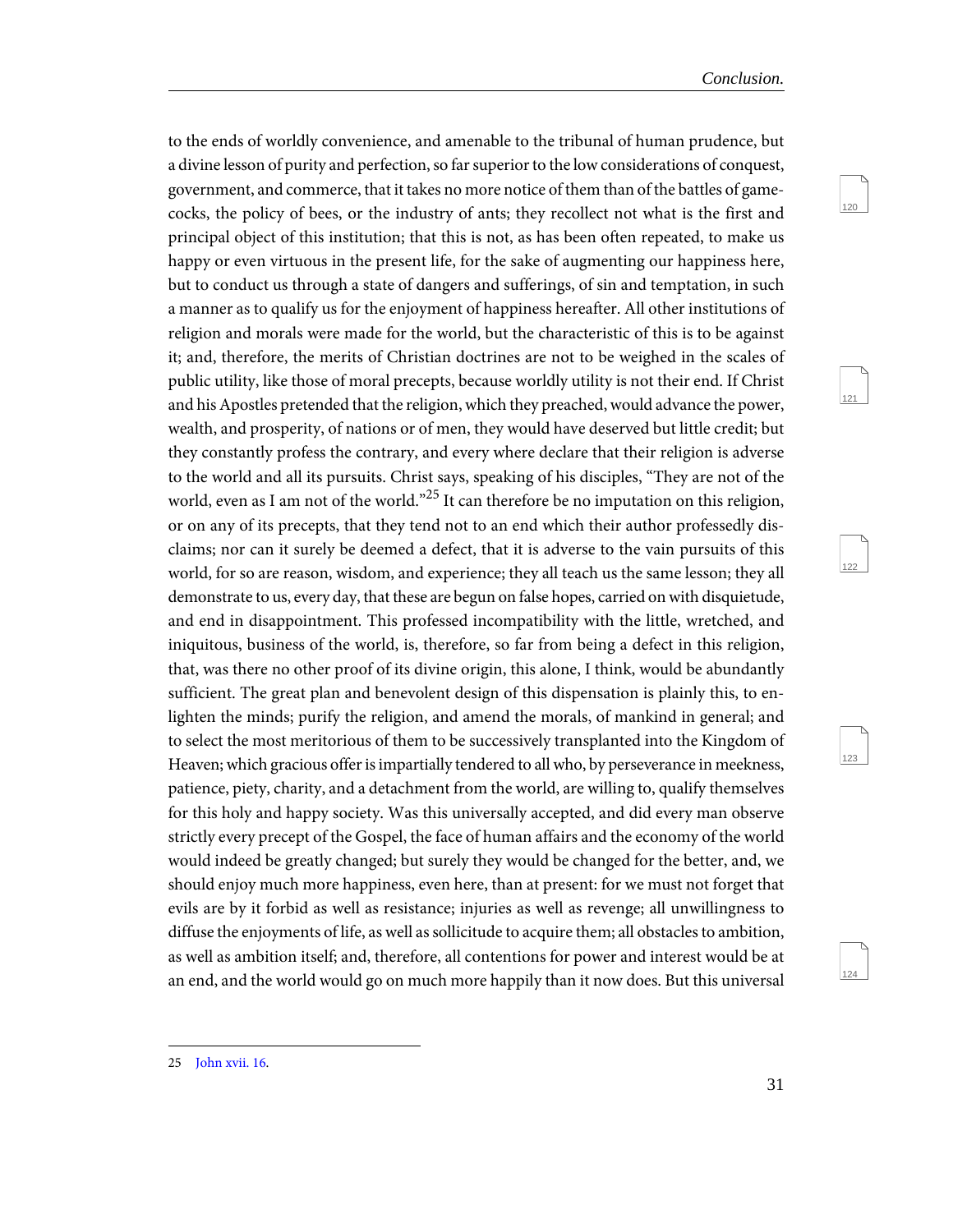<span id="page-35-3"></span><span id="page-35-2"></span><span id="page-35-1"></span>126

<span id="page-35-4"></span>127

128

acceptance of such an offer, was never expected from so depraved and imperfect a creature as man, and therefore could never have been any part of the design; for it was foreknown and foretold, by him who made it, that few, very few, would accept it on there terms.—He says, "Strait is the gate and narrow is the way which leadeth into life, and few there be that find it."<sup>26</sup> Accordingly, we see that very few are prevailed on, by the hopes of future happiness, to relinquish the pursuits of present pleasures or interests, and therefore these pursuits are little interrupted by the secession of so inconsiderable a number. As the natural world subsists by the struggles of the same elements, so does the moral by the contentions of the same passions, as from the beginning; the generality of mankind are actuated by the same motives, fight, scuffle, and scramble, for power, riches, and pleasures, with the same eagerness; all occupations and professions are exercised with the same alacrity, and there are soldiers, lawyers, statesmen, patriots, and politicians, just as if Christianity had never existed. Thus, we see this wonderful dispensation has answered all the purposes for which it was intended: it has enlightened the minds, purified the religion, and amended the morals of mankind; and, without subverting the constitution, policy, or business, of the world, opened a gate, though a strait one, through which all, who are wise enough to choose it and good enough to be fit for it, may find an entrance into the Kingdom of Heaven.

Others have said, that if this revelation had really been from God, his infinite power and goodness could never have suffered it to have been so soon perverted from its original purity, to have continued in a state of corruption through the course of so many ages, and at last to have proved so ineffectual to the reformation of mankind. To these I answer, that all this, on examination, will be found inevitable, from the nature of all revelations communicated to so imperfect a creature as man, and from circumstances peculiar to the rise and progress of the Christian in particular; for when this was first preached to the Gentile nations, though they were not able to withstand the force of its evidence, and therefore received it, yet they could not be prevailed on to relinquish their old superstitions and former opinions, but chose rather to incorporate them with it; by which means it was necessarily mixed with their ignorance and their learning, by both which it was equally injured. The people defaced its worship by blending it with their idolatrous ceremonies, and the philosophers corrupted its doctrines by weaving them up with the notions of the Gnostics, Mystics, and Manichæans, the prevailing systems of those times. By degrees its irresistible excellence gained over princes, potentates, and conquerors, to its interests, and it was supported by their patronage; but that patronage soon engaged it in their policies and contests, and destroyed that excellence by which it had been acquired. At length the meek and humble professors of the Gospel inslaved these princes, and conquered these conquerors their patrons, and erected for

<span id="page-35-0"></span><sup>26</sup> [Matt. vii. 4.](http://www.ccel.org/study/Bible:Matt.7.4)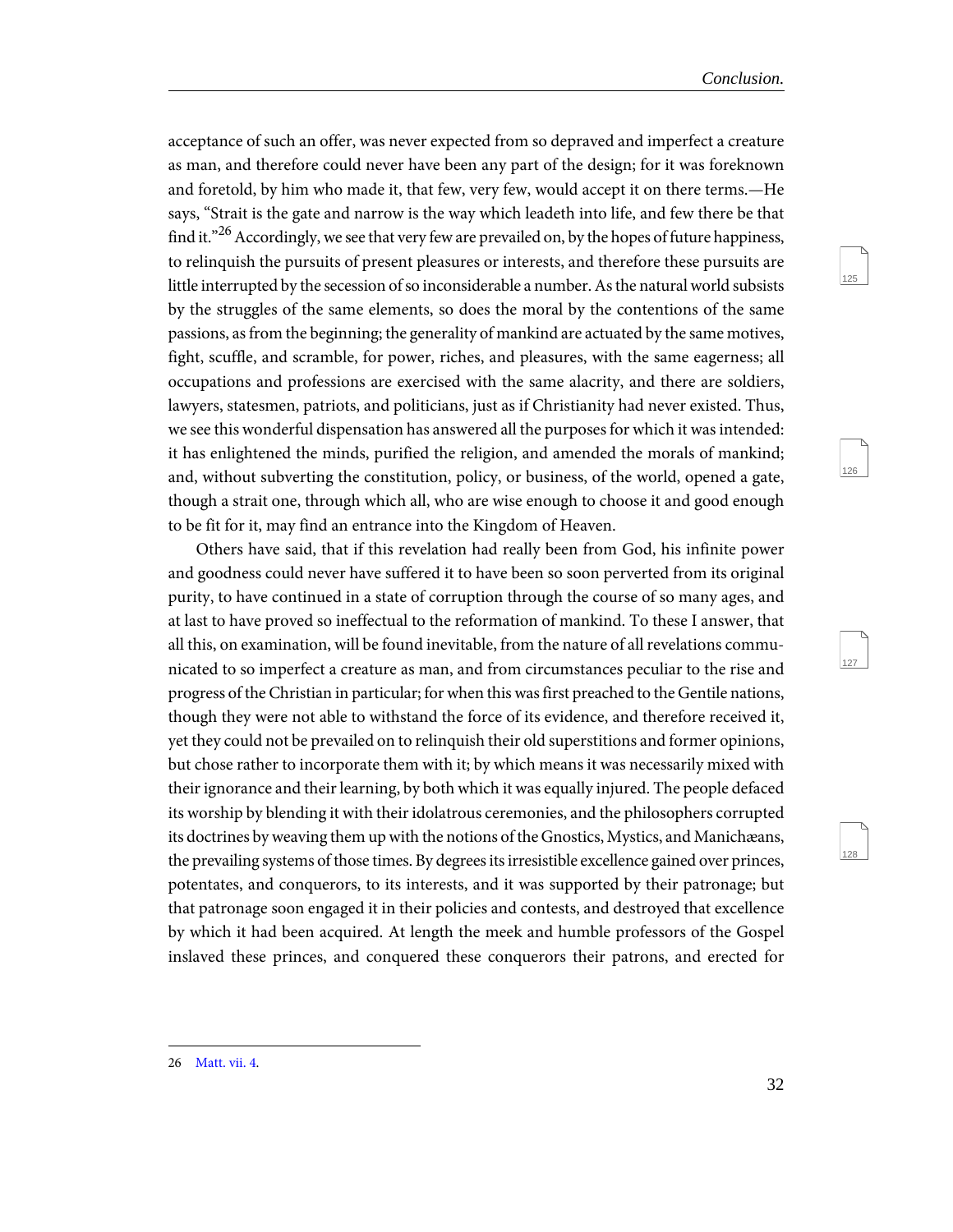<span id="page-36-1"></span><span id="page-36-0"></span>130

<span id="page-36-3"></span><span id="page-36-2"></span>131

<span id="page-36-4"></span>132

133

themselves such a stupendous fabric of wealth and power, as the world had never seen; they then propagated their religion by the same methods by which it had been persecuted; nations were converted by fire and sword, and the vanquished were baptized with daggers at their throats. All these events we see proceed from a chain of causes and consequences, which could not have been broken without changing the established course of things by a constant series of miracles, or a total alteration of human nature; whilst that continues as it is, the purest religion must be corrupted by a conjunction with power and riches, and it will also then appear to be much more corrupted than it really is, because many are inclined to think, that every deviation from its primitive state is a corruption. Christianity was at first preached by the poor and mean, in holes and caverns, under the iron rod of persecution, and, therefore, many absurdly conclude, that any degrees of wealth or power in its ministers, or of magnificence in its worship, are corruptions incontinent with the genuine simplicity of its original state; they are offended, that modern bishops should possess titles, palaces, revenues, and coaches, when it is notorious, that their predecessors, the Apostles, were despicable wanderers, without houses or money, and walked on foot. The Apostles, indeed, lived in a state of poverty and persecution attendant on their particular situation, and the work which they had undertaken; this was their misfortune, but no part of their religion, and therefore it can be no more incumbent on their successors to imitate their poverty and meanness, than to be whipped, imprisoned, and put to death, in compliance with their example. are all but the suggestions of envy and malevolence, but no objections to these fortunate alterations in Christianity and its professors; which, if not abused to the purposes of tyranny and superstition, are in fact no more than the necessary and proper effects of its more prosperous situation. When a poor man grows rich, or a servant becomes a master, they should take care that their exaltation prompts them not to be unjust or insolent; but surely it is not requisite or right, that their behaviour and mode of living should be exactly the same, when their situation is altered. How far this institution has been effectual to the reformation of mankind it is not easy now to ascertain, because the enormities which prevailed before the appearance of it are by time so far removed from our sight, that they are scarcely visible; but those of the most gigantic size still remain in the records of history, as monuments of the rest. Wars in those ages were carried on with a ferocity and cruelty unknown to the present; whole cities and nations were extirpated by fire and sword, and thousands of the vanquished were crucified and impaled for having endeavoured only to defend themselves and their country. The lives of new-born infants were then intirely at the disposal of their parents, who were at liberty to bring them up, or to expose them to perish by cold and hunger, or to be devoured by birds and beasts and this was frequently practised without punishment, and even without censure. Gladiators were employed by hundreds to cut one another to pieces in public theatres, for the diversion of the most polite assemblies; and though these combatants at first consisted of criminals only, by degrees men of the highest rank, and even ladies of the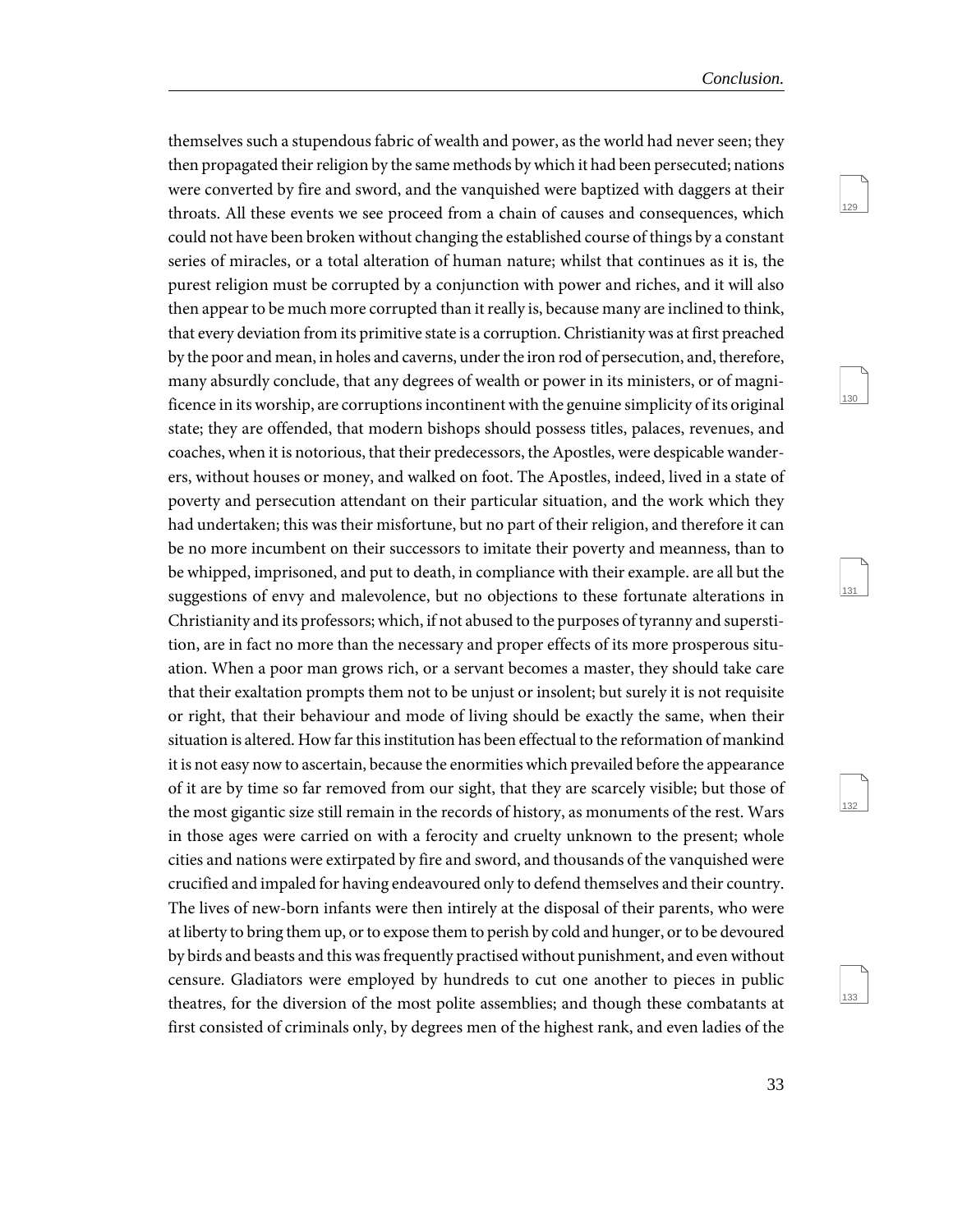<span id="page-37-2"></span><span id="page-37-1"></span>135

<span id="page-37-4"></span><span id="page-37-3"></span>136

137

most illustrious families, enrolled themselves in this honourable list. On many occasions human sacrifices were ordained; and at the funerals of rich and eminent persons, great numbers of their slaves were murdered as victims pleasing to their departed spirits. The most infamous obscenities were made part of their religious worship, and the most unnatural lusts publicly avowed and celebrated by their most admired poets. At the approach of Christianity all these horrid abominations vanished, and amongst those who first embraced it, scarce a single vice was to be found; to such an amazing degree of piety, charity, temperance, patience, and resignation, were the primitive converts exalted, that they seem literally to have been regenerated and purified from all the imperfections of human nature; and to have pursued such a constant and uniform course of devotion, innocence, and virtue, as, in the present times, it is almost as difficult for us to conceive as to imitate. If it is asked, why should not the belief of the same religion now produce the same effects? the answer is short, because it is not believed. The most sovereign medicine can perform no cure, if the patient will not be persuaded to take it. Yet notwithstanding all impediments, it has certainly done a great deal towards diminishing the vices and correcting the dispositions of mankind; and was it universally adopted in belief and practice, would totally eradicate both sin and punishment. But this was never expected, or designed, or possible, if their existence did not arise from some necessity to us unknown; they never would have been permitted to exist at all, and, therefore, they can no more be extirpated than they could have been prevented; for this would certainly be incompatible with the frame and constitution of this world, and in all probability with that of another. And this, I think, well accounts for that reserve and obscurity with which this religion was at first promulgated, and that want of irresistible evidence of its truth, by which it might possibly have been enforced. Christ says to his disciples, "To you it is given to know the mystery of the Kingdom of God; but unto them that are without, all these things are done in parables; that seeing, they may see and not perceive, and hearing, they may hear and not understand; lest at any time they should be converted, and their sins should be forgiven them."<sup>27</sup> That is, to you by peculiar favour it is given to know and understand the doctrines of my religion, and by that means to qualify yourselves for the Kingdom of Heaven; but to the multitude without, that is, to all mankind in general, this indulgence cannot be extended, because, that all men should be exempted from sin and punishment is utterly repugnant to the universal system and that constitution of things which infinite wisdom has thought proper to adopt.

<span id="page-37-0"></span>Objections have likewise been raised to the divine authority of this religion from the incredibility of some of its doctrines, particularly of those concerning the Trinity, and atonement for sin by the sufferings and death of Christ; the one contradicting all the prin-

<sup>27</sup> [Mark iv. 11, 12.](http://www.ccel.org/study/Bible:Mark.4.11-Mark.4.12)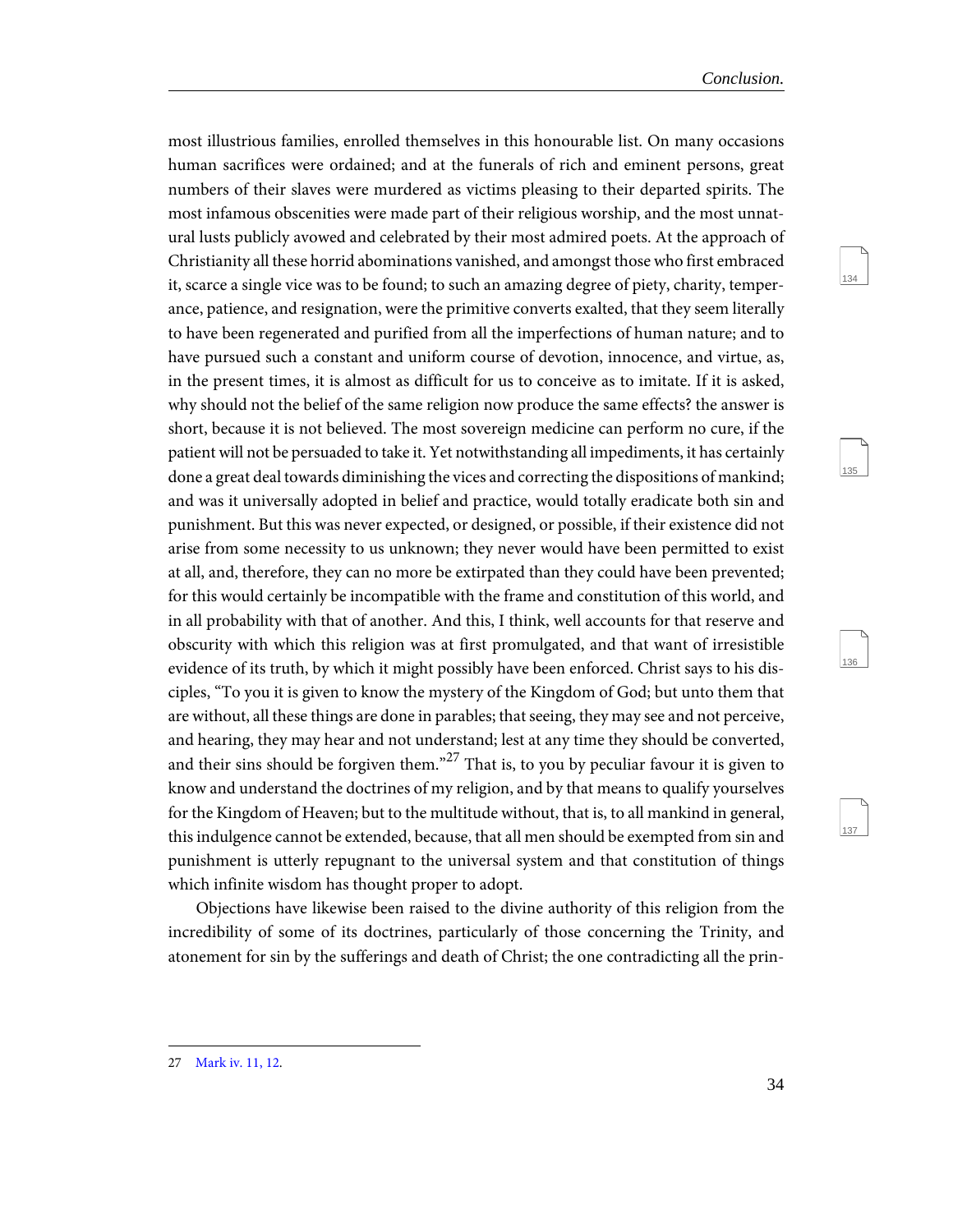<span id="page-38-1"></span><span id="page-38-0"></span>139

<span id="page-38-3"></span><span id="page-38-2"></span>140

<span id="page-38-4"></span>141

142

ciples of human reason, and the other all our ideas of divine justice. To these objections I shall only say, that no arguments, founded on principles which we cannot comprehend, can possibly disprove a proposition already proved on principles which we do understand; and, therefore, that on this subject they ought not to be attended to. That three Beings should be one Being is a proposition which certainly contradicts reason, that is, our reason; but it does not from thence follow, that it cannot be true; for there are many propositions which contradict our reason, and yet are demonstrably true: one is the very first principle of all religion, the being of a God; for that any thing should eat without a cause, or that any thing should be the cause of its own existence, are propositions equally contradictory to our reason; yet one of them must be true, or nothing could ever have existed: in like manner, the over-ruling grace of the Creator, and the free will of his creatures, his certain fore-knowledge of future events, and the uncertain contingency of those events, are to our apprehensions absolute contradictions to each other; and yet the truth of every one of these is demonstrable from Scripture, reason, and experience. All these arise from. our imagining, that the mode of existence of all beings must be similar to our own; that is, that they must all exist in time and space;. and hence proceeds our embarrassment on this subject. We know, that no two beings, with whose mode of existence we are acquainted, can exist in the same point of time in the same point of space, and that therefore they cannot be one; but how far beings, whose mode of existence bears no relation to time or space, may be united we cannot comprehend, and, therefore, the possibility of such an union we cannot positively deny. In like manner our reason informs us, that the punishment of the innocent, instead of the guilty, is diametrically opposite to justice, rectitude, and all pretensions to utility; but we should also remember, that the short line of our reason cannot reach to the bottom of this. question; it cannot inform us, by what means either guilt or punishment ever gained a place in the. works of a Creator infinitely good and powerful, whose goodness must have induced him, and whose power must have enabled him, to exclude them; it cannot assure us, that some sufferings of individuals are not necessary to the happiness and well-being of the whole; it cannot convince us, that they do not actually arise from this necessity, or that, for this cause they may not be required of us, and levied like a tax for the public benefit; or that this tax may not be paid by one being, as well as another, and, therefore, if voluntarily offered, be justly accepted from the innocent instead of the guilty. Of all these circumstances we are totally ignorant; nor can our reason afford us any information, and therefore we are not able to assert, that this measure is contrary to justice or void of utility; for, unless we could first resolve that great question, whence came evil? we can decide nothing on the dispensations of Providence, because they must necessarily be connected with that undiscoverable principle, and, as we know not the root of the disease, we cannot judge of what is, or is not, a proper and effectual remedy. It is remarkable, that, notwithstanding all the seeming absurdities of this doctrine, there is one circumstance much in its favour, which is, that it has been universally adopted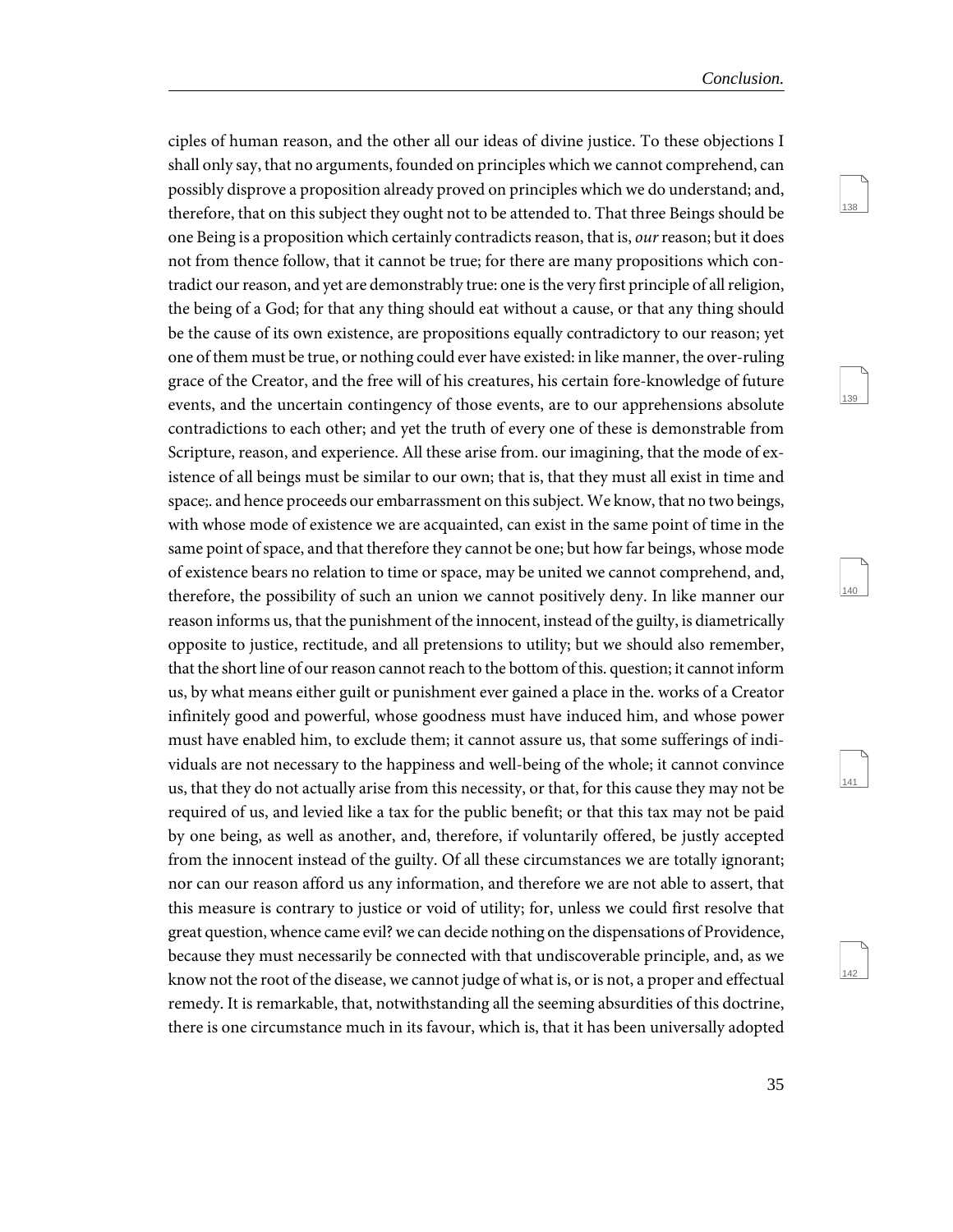<span id="page-39-1"></span><span id="page-39-0"></span>144

<span id="page-39-3"></span><span id="page-39-2"></span>145

<span id="page-39-4"></span>146

147

in all ages, as far as history can carry us back in our inquiries to the earliest times; in which we find all nations, civilized and barbarous, however differing in all other religious opinions, agreeing alone in the expediency of appeasing their offended deities by sacrifices, that is, by the vicarious sufferings of men or other animals. This notion could never have been derived from reason, because it directly contradicts it; nor from ignorance, because ignorance could never have contrived so unaccountable an expedient, nor have been uniform in all ages and countries in any opinion whatsoever; nor from the artifice of kings or priests, in order to acquire dominion over the people, because it seems not adapted to this end, and we find it implanted in the minds of the most remote savages at this day discovered, who have neither kings or priests artifice or dominion amongst them. It must therefore be derived from natural instinct, or supernatural revelation, both which are equally the operations of divine power. If it is farther urged, that however true these doctrines may be, yet it must be inconsistent with the justice and goodness of the Creator, to require from his creatures the belief of propositions which contradict, or are above the reach of that reason, which he has thought proper to bestow upon them. To this I answer, that genuine Christianity requires no such belief; it has discovered to us many important truths with which we were before intirely unacquainted, and amongst them are these, that three Beings are some way united in the divine essence, and that God will accept of the sufferings of Christ as an atonement for the sins of mankind. These, considered as declarations of facts only, neither contradict, or are above the reach of human reason: the first is a proposition as plain, as that three equilateral lines compose one triangle; the other is as intelligible, as that one man should discharge the debts of another. In what manner this union is formed, or why God accepts these vicarious punishments, or to what purposes they may be subservient, it informs us not, because no information could enable us to comprehend these mysteries, and therefore it does not require that we should know or believe any thing about them. The truth of these doctrines must rest intirely on those who taught them; but then we should reflect that those were the same persons who taught us a system of religion more sublime, and of ethics more perfect, than any which our faculties were ever able to discover, but which, when discovered, are exactly consonant to our reason, and that therefore we should not hastily reject those informations which they have vouchsafed to give us, of which our reason is not a competent judge. If an able mathematician proves to us the truth of several propositions by demonstrations which we underhand, we hesitate not on his authority to assent to others, the process of whose proofs we are not able to follow; why, therefore, should we refuse that credit to Christ and his Apostles, which we think reasonable to give to one another?

Many have objected to the whole scheme of this revelation as partial, fluctuating, indeterminate, unjust, and unworthy of an omniscient and omnipotent author, who cannot be supposed to have favoured particular persons, countries, and times, with this divine communication, while others, no less meritorious, have been altogether excluded from its benefits;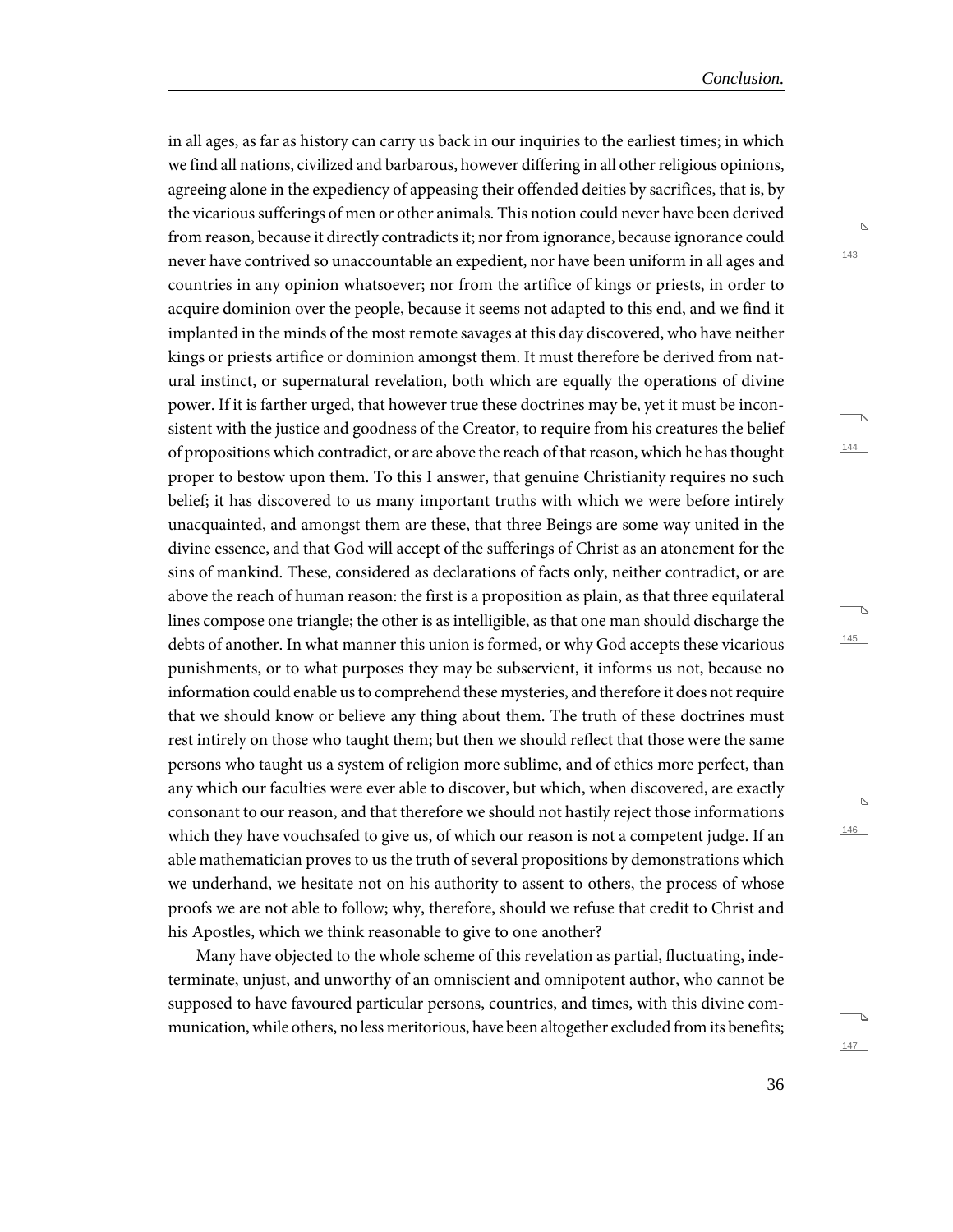<span id="page-40-2"></span><span id="page-40-1"></span><span id="page-40-0"></span>149

<span id="page-40-3"></span>150

151

nor to have changed and counteracted his own designs; that, is, to have formed mankind able and disposed to render themselves miserable by their own wickedness, and then to have contrived so strange an expedient to restore them to that happiness, which they need never have been permitted to forfeit; and this to be brought about by the unnecessary interposition of a mediator. To all this I shall only say, that however unaccountable this may appear to us, who see but as small a part of the Christian, as of the universal plan of creation, they are both in regard to all these circumstances exactly analogous to each other. In all the dispensations of Providence, with which we are acquainted, benefits are distributed in a similar manner; health and strength, sense and science, wealth and power, are all bestowed on individuals and communities in different degrees and at different times. The whole economy of this world consists of evils and remedies; and these for the most part administered by the instrumentality of intermediate agents.—God has permitted us to plunge ourselves into poverty, distress, and misery, by our own vices, and has afforded us the advice, instructions, and examples, of others, to deter or extricate us from these calamities. He has formed us subject to innumerable diseases, and he has bestowed on us a variety of remedies. He has made us liable to hunger, thirst, and nakedness, and he supplies us with food, drink, and clothing, usually by the administration of others. He has created poisons, and he has provided antidotes. He has ordained the winter's cold to cure. the pestilential heats of the summer, and the summer's sunshine to dry up the inundations of the winter. Why the constitution of nature is so formed, why all the visible dispensations of Providence are such, and why such is the Christian dispensation also, we know not, nor have faculties to comprehend. God might certainly have made the material world a system of perfect beauty and regularity, without evils, and without remedies; and the Christian dispensation a scheme only of moral virtue, productive of happiness, without the intervention of any atonement or mediation. He might have exempted our bodies from all diseases, and our minds from all depravity, and we should then have flood in no need of medicines to restore us to health, or expedients to reconcile us to his favour. It seems indeed to our ignorance, that this would have been more continent with justice and reason; but his infinite wisdom has decided in another manner, and formed the systems both of Nature and Christianity on other principles, and these so exactly similar, that we have cause to conclude that they both must proceed from the same source of divine power and wisdom, however inconsistent with our reason they may appear. Reason is undoubtedly our surest guide in all matters, which lie within the narrow circle of her intelligence. On the subject of revelation, her province is only to examine into its authority, and when that is once proved, she has no more to do, but to acquiesce in its doctrines, and therefore is never so ill employed, as when she pretends to accommodate them to her own ideas of rectitude and truth. God, says this self-sufficient teacher, is perfectly wise, just, and good; and what is the inference? That all his dispensations must be conform-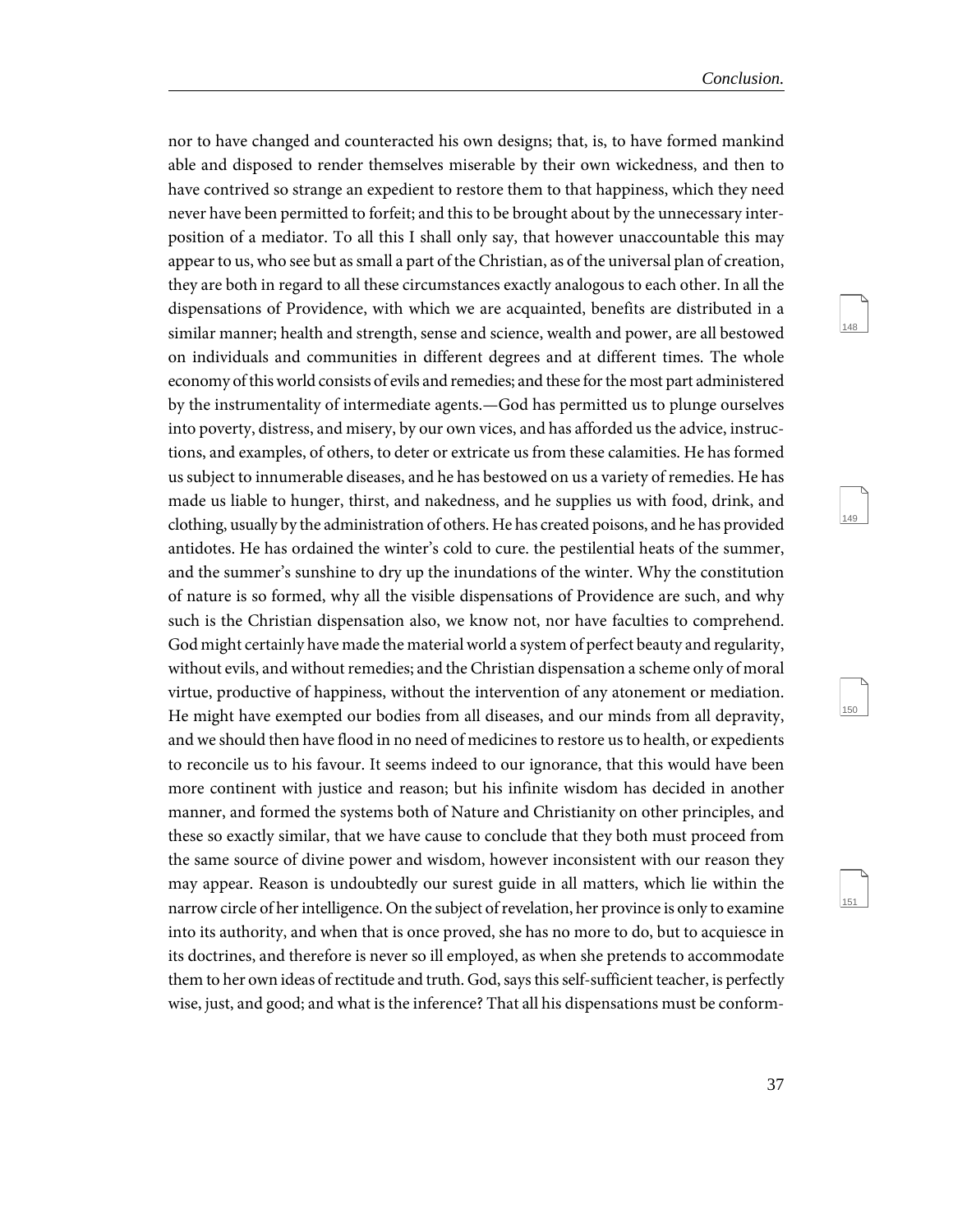<span id="page-41-1"></span><span id="page-41-0"></span>153

<span id="page-41-3"></span><span id="page-41-2"></span>154

<span id="page-41-4"></span>155

156

able to our notions of perfect wisdom, justice, and goodness: but it should first be proved that man is as perfect and as wise as his Creator, or this consequence will by no means follow; but rather the reverse, that is, that the dispensations of a perfect and all-wise Being must probably appear unreasonable, and perhaps unjust, to a being imperfect and ignorant; and therefore their seeming impossibility may be a mark of their truth, and in some measure justify that pious rant of a mad enthusiast, "Credo, quia impossibile." Nor is it the least surprising, that we are not able to understand the spiritual dispensations of the Almighty, when his material works are to us no less incomprehensible, our reason can afford us no insight into those great properties of matter, gravitation, attraction, elasticity, and electricity, nor even into the essence of matter itself. Can reason teach us how the sun's luminous orb can fill a circle whose diameter contains many millions of miles, with a constant inundation of successive rays during thousands of years, without any perceivable diminution of that body, from whence they are continually poured, or any augmentation of those bodies on which they fall, and by which they are constantly absorbed? Can reason tell us how those rays, darted with a velocity greater than that of a cannon-ball, can strike the tenderest organs of the human frame without inflicting any degree of pain, or by what means this percussion only can convey the forms of distant objects to an immaterial mind? or how any union can be formed between material and immaterial essences, or how the wounds of the body can give pain to the soul, or the anxiety of the soul can emaciate and destroy the body? That all these things are so, we have visible and indisputable demonstration; but how they can be so, is to us as incomprehensible, as the most abstruse mysteries of Revelation can possibly be. In short, we see so small a part of the great Whole, we know so little of the relation, which the present life bears to pre-existent and future states; we can conceive so little of the nature of God, and his attributes, or mode of existence; we can comprehend so little of the material, and so much less of the moral plan on which the universe is constituted, or on what principle it proceeds; that, if a revelation from such a Being on such subjects was in every part familiar to our understandings, and consonant to our reason, we should have great cause to suspect its divine authority; and therefore, had this revelation been less incomprehensible, it would certainly have been more incredible.

But I shall not enter farther into the consideration of these abstruse and difficult speculations, because the discussion of them would render this short essay too tedious and laborious a talk for the perusal of them, for whom it was principally intended; which are all those busy or idle persons, whose time and thoughts are wholly engrossed by the pursuits of business or pleasure, ambition or luxury, who know nothing of this religion, except what they have accidentally picked up by desultory conversation or superficial reading, and have thence determined with themselves, that a pretended revelation founded on so strange and improbable a story, so contradictory to reason, so adverse to the world and all its occupations, so incredible in its doctrines, and in its precepts so impracticable, can be nothing more than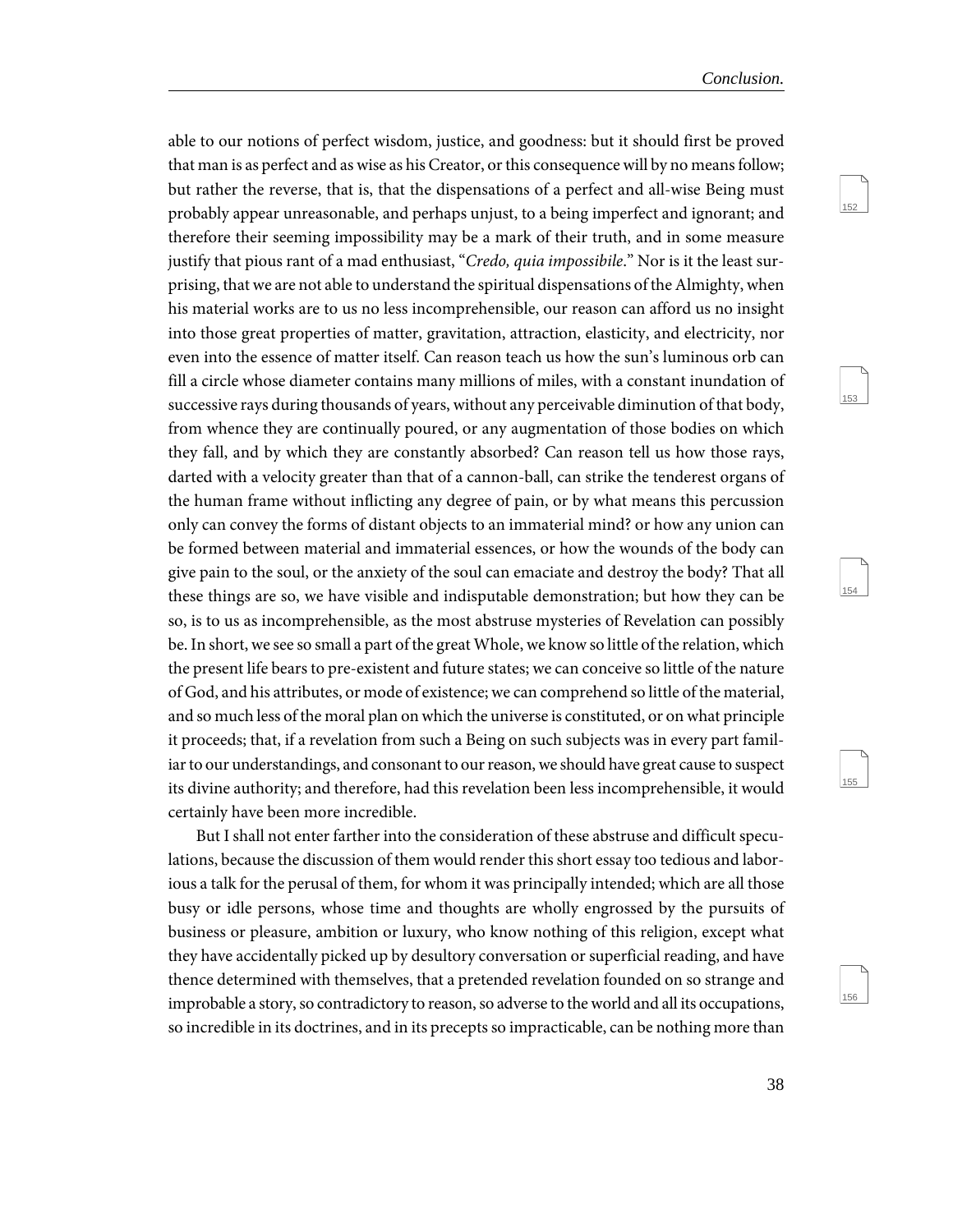<span id="page-42-3"></span><span id="page-42-2"></span><span id="page-42-1"></span>158

<span id="page-42-4"></span>159

160

the imposition of priestcraft upon ignorant and illiterate ages, and artfully continued as an engine well-adapted to awe and govern the superstitious vulgar. To talk to such about the Christian religion is to converse with the deaf concerning music, or with the blind on the beauties of painting: they want all ideas relative to the subject, and therefore can never be made to comprehend it: to enable them to do this, their minds must be formed for these conceptions by contemplation, retirement, and abstraction from business and dissipation, by ill-health, disappointments, and distresses; and possibly by divine interposition, or by enthusiasm, which is usually mistaken for it. Without some of these preparatory aids, together with a competent degree of learning and application, it is impossible that they can think or know, understand or believe, any thing about it. If they profess to believe, they deceive others; if they fancy that they believe, they deceive themselves. I am ready to acknowledge, that these gentlemen, as far as their information reaches, are perfectly in the right; and if they are endued with good understandings, which have been intirely devoted to the business or amusements of the world, they can pass no other judgement, and must revolt from the history and doctrines of this religion. "The preaching Christ crucified was to the Jews a stumbling-block, and to the Greeks foolishness; $^{28}$  and so it must appear to all, who, like them, judge from established prejudices, false learning, and superficial knowledge; for those who are quite unable to follow the chain of its prophecy, to see the beauty and justice, of its moral precepts, and to enter into the wonders of its dispensations, can form no other idea of this revelation, but that of a confuted rhapsody of fictions and absurdities.

<span id="page-42-0"></span>If it is asked, was Christianity, then, intended only for learned divines and profound philosophers? I answer, no; it was, at first, preached by the illiterate and received by the ignorant, and to such are the practical (which are the most necessary) parts of it sufficiently intelligible; but the proofs of its authority undoubtedly are not, because these must be chiefly drawn from other parts, of a speculative nature, opening to our inquiries inexhaustible discoveries concerning the nature, attributes, and dispensations, of God, which cannot be understood without tome learning and much attention. From these the generality of mankind must necessarily be excluded, and must, therefore, trust to others for the grounds of their belief, if they believe at all; and hence, perhaps, it is, that faith, or easiness of belief, is so frequently and so strongly recommended in the Gospel; because, if men require proofs of which they themselves are incapable, and those, who have no knowledge on this important subject, will not place some confidence in those who have, the illiterate and inattentive must ever continue in a state of unbelief. But then all such should remember, that in all sciences (even in mathematics themselves) there are many propositions which, on, a cursory view, appear, to the most acute understandings uninstructed in that science, to be impossible to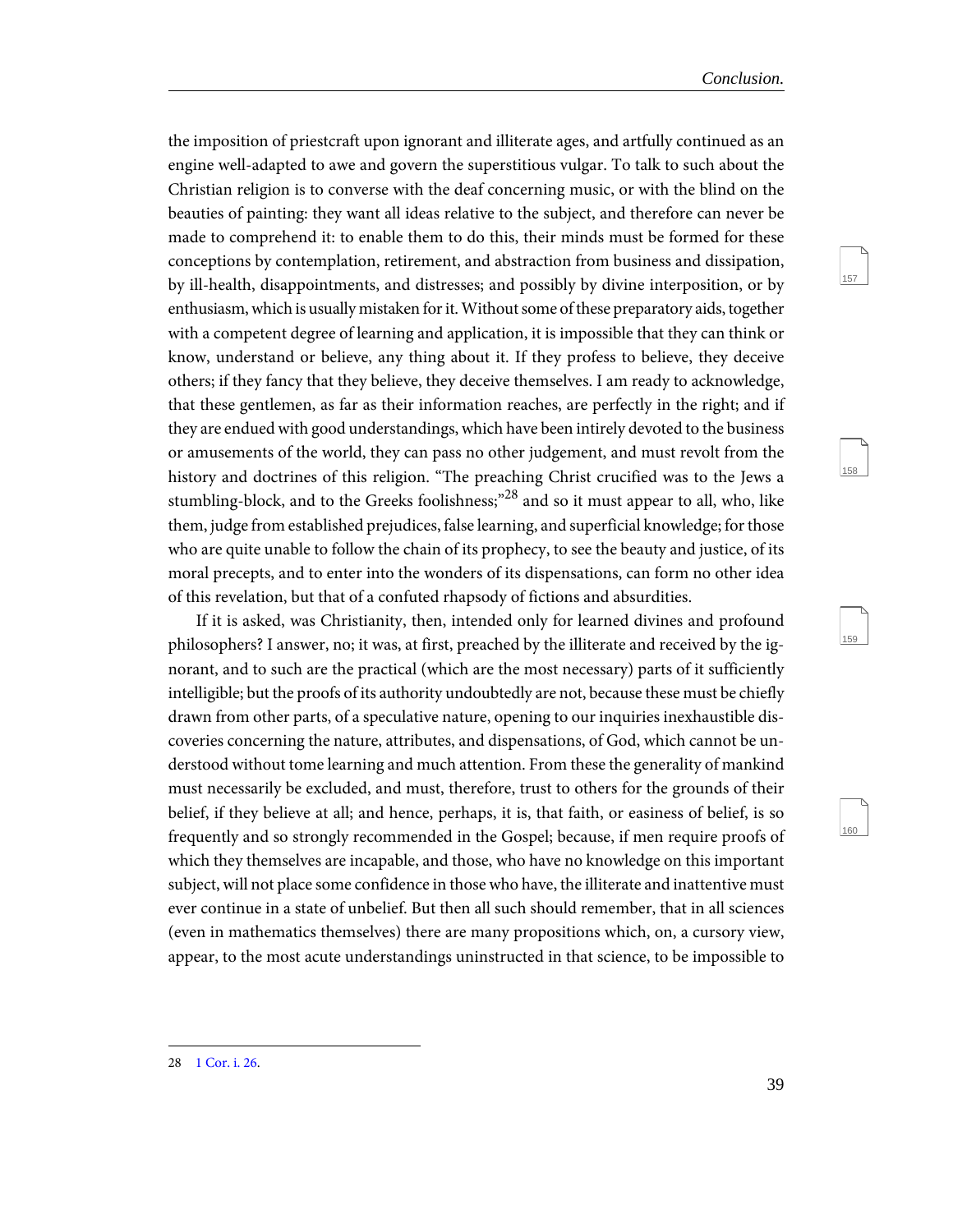<span id="page-43-1"></span><span id="page-43-0"></span>162

<span id="page-43-3"></span><span id="page-43-2"></span>163

<span id="page-43-4"></span>164

163

be true, which yet, on a closer examination, are found to be truths capable of the strictest demonstration; and that, therefore, in disquisitions on which we cannot determine without much learned investigation, reason uninformed is by no means to be depended on: and, from hence, they ought surely to conclude, that it may be at least as possible for them to be mistaken; in disbelieving this revelation, who know nothing of the matter, as for those great mailers of reason and erudition, Grotius, Bacon, Newton, Boyle, Locke, Addison, and Lyttleton, to be deceived in their belief; a belief to which they firmly adhered, after the most diligent and learned researches into the authenticity of its records, the completion of the prophecies, the sublimity of its doctrines, the purity of its precepts, and the arguments of its adversaries; a belief which they have testified to the World, by their writings, Without any other motive than their regard for truth, and the benefit of mankind.—Should the few foregoing pages add but one mite to the treasures with which these learned writers have enriched the world; if they should be so fortunate as to persuade any of these minute philosophers to place some confidence in these great opinions, and to distrust their own; if they should be able to convince them that, notwithstanding all unfavourable appearances, Christianity may not be altogether artifice and error; if they should prevail on them to examine it with some attention; or, if that is co much trouble, not to reject it without any examination at all; the purpose of this little work will be sufficiently answered. Had the arguments herein used, and the new hints here flung out, been more largely discussed, it might easily have been extended to a more considerable bulk; but then the busy would not have had leisure, nor the idle inclination, to have read it. Should it ever have the honour to be admitted into such good company, they will immediately, I know, determine that it must be the work of some enthusiast or methodist, some beggar, or some madman; I shall, therefore, beg leave to assure them, that the author is very far removed from all these characters; that he once, perhaps, believed as little as themselves; but, having some leisure, and more curiosity, he employed them both in resolving a question which seemed to him of some importance, whether Christianity was really an imposture, founded on an absurd, incredible, and obsolete, fable, as many suppose it? or, Whether it is, what it pretends to be, a revelation communicated to mankind by the interposition of supernatural power?—On a candid inquiry, he soon found that the first was an absolute impossibility, and that its pretensions to the latter were founded on the most solid grounds. In the farther pursuit of his examination, he perceived, at every step, new lights arising, and some of the brightest from parts of it The most obscure, but productive of the clearest proofs, because equally beyond the power of human artifice to invent, and human reason to discover. These arguments, which have convinced him of the divine origin of this religion, he has here put together in as clear and concise a manner as he was able, thinking they might have the same effect upon others, and being of opinion that if there were a few more true Christians in the world it would be beneficial to themselves and by no means detrimental to the public.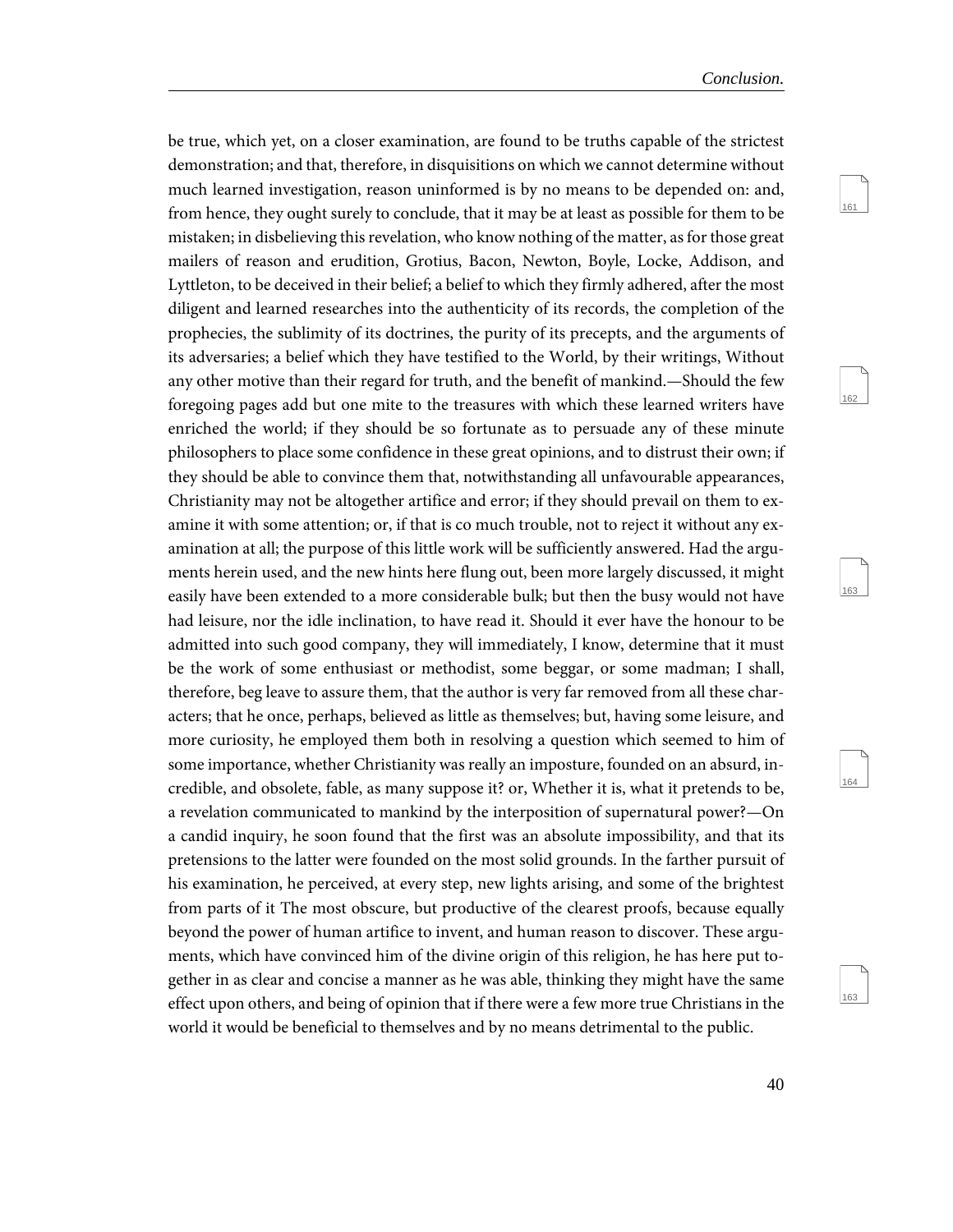# **THE END.**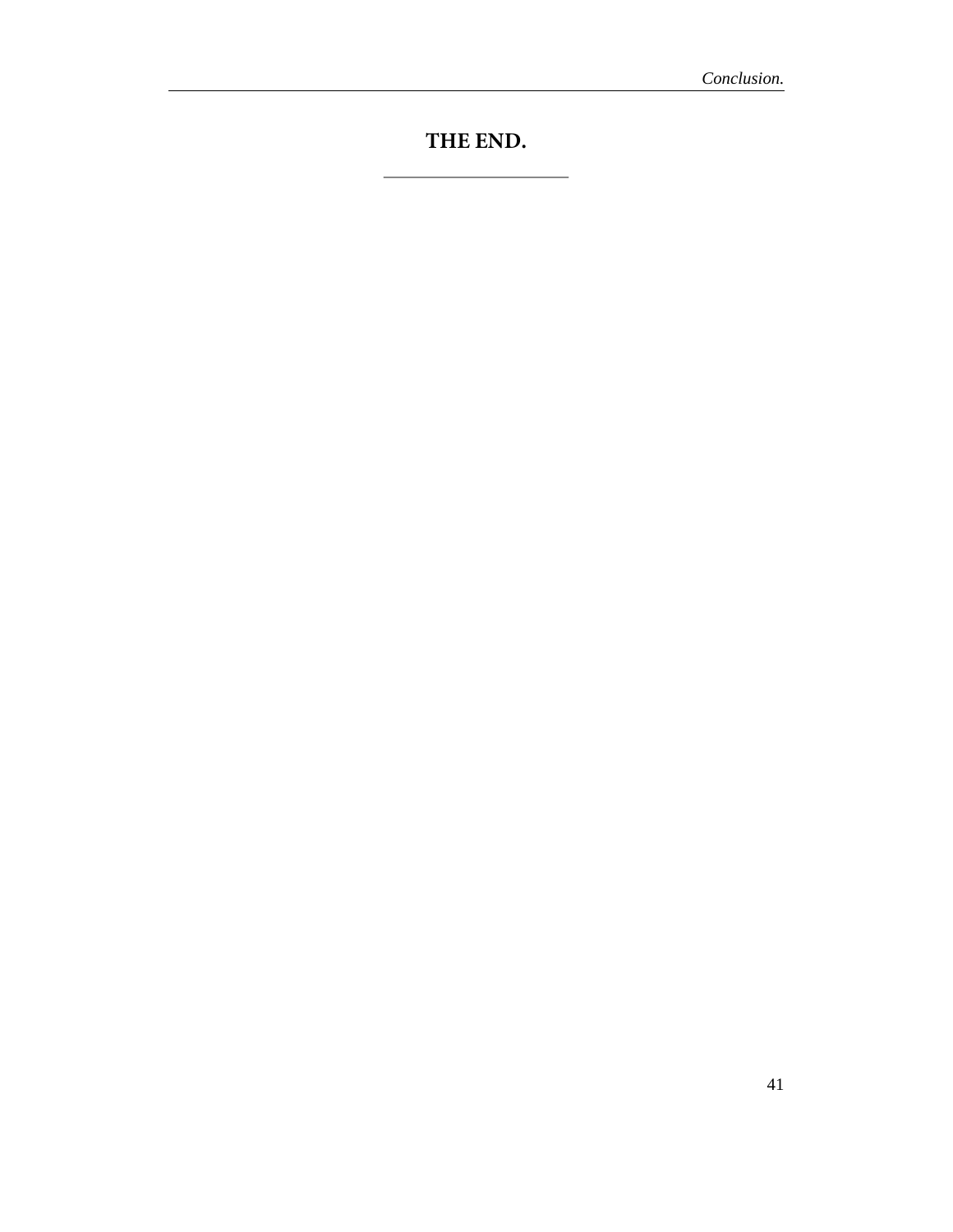# <span id="page-45-0"></span>**Indexes**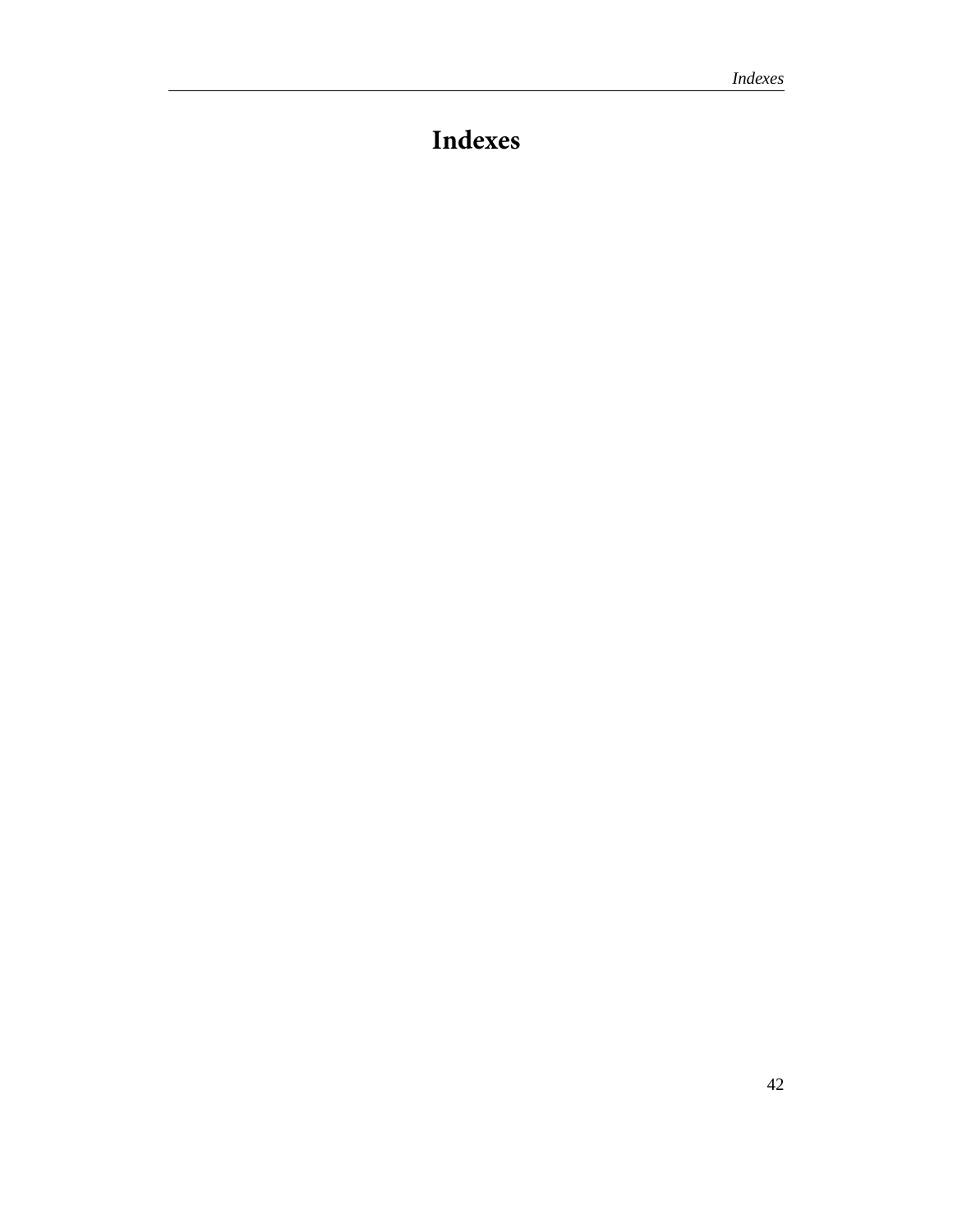# **Index of Scripture References**

<span id="page-46-0"></span>**Matthew** [5:3](#page-19-0) [5:14](#page-24-0)   [5:39](#page-24-1)   [5:43](#page-20-0)   [6:26](#page-14-0) [6:28](#page-14-0) [6:31](#page-24-2) [7:4](#page-35-0)   [10:14](#page-20-1)   [25:34](#page-14-1)  **Mark** [4:11-12](#page-37-0)  **Luke** [6:32](#page-19-1) **John** [3:12](#page-10-1) [3:19](#page-23-0) [6:47](#page-31-0) [7:46](#page-13-0)   [8:23](#page-33-0)   [13:34](#page-21-0)   [15:19](#page-33-1)   [17:16](#page-34-0) **Acts** [26:28](#page-4-1)  **Romans** [12:2](#page-33-2) **1 Corinthians** [1:26](#page-42-0) [2:6](#page-33-3)   [2:9](#page-14-2)  [13:4](#page-21-1) [15:53](#page-12-0) **James** [4:4](#page-33-4)